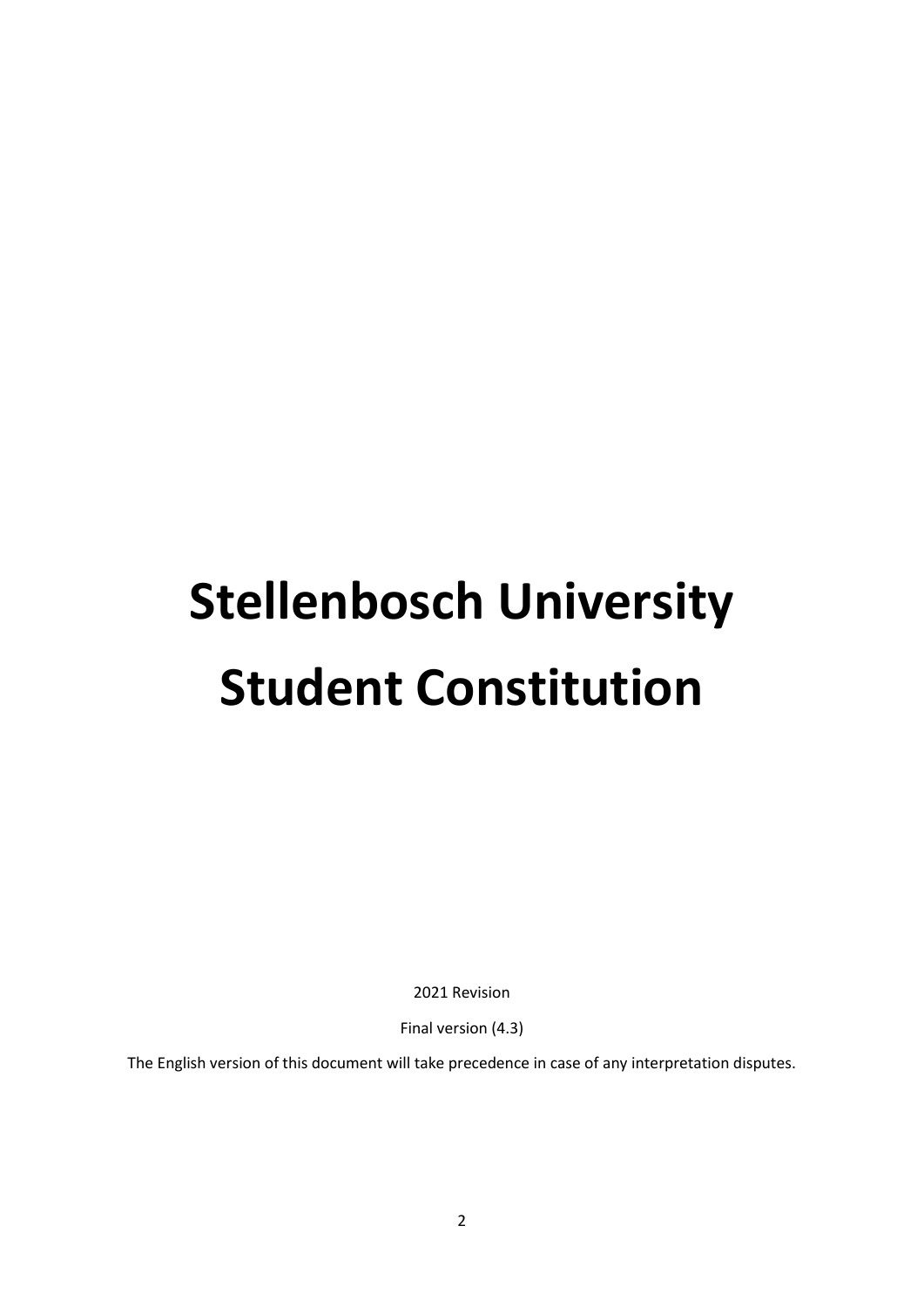# Contents

| Part 4.2 Other duties and powers of the Students' Representative Council  14              |  |
|-------------------------------------------------------------------------------------------|--|
|                                                                                           |  |
| Part 4.5 Evaluation of Students' Representative Council members by the Evaluation Panel20 |  |
|                                                                                           |  |
|                                                                                           |  |
|                                                                                           |  |
|                                                                                           |  |
|                                                                                           |  |
|                                                                                           |  |
|                                                                                           |  |
|                                                                                           |  |
|                                                                                           |  |
|                                                                                           |  |
|                                                                                           |  |
|                                                                                           |  |
|                                                                                           |  |
|                                                                                           |  |
|                                                                                           |  |
|                                                                                           |  |
|                                                                                           |  |
|                                                                                           |  |
|                                                                                           |  |
|                                                                                           |  |
|                                                                                           |  |
|                                                                                           |  |
|                                                                                           |  |
| Part S1: Nominations and criteria for Students' Representative Council candidature 53     |  |
|                                                                                           |  |
|                                                                                           |  |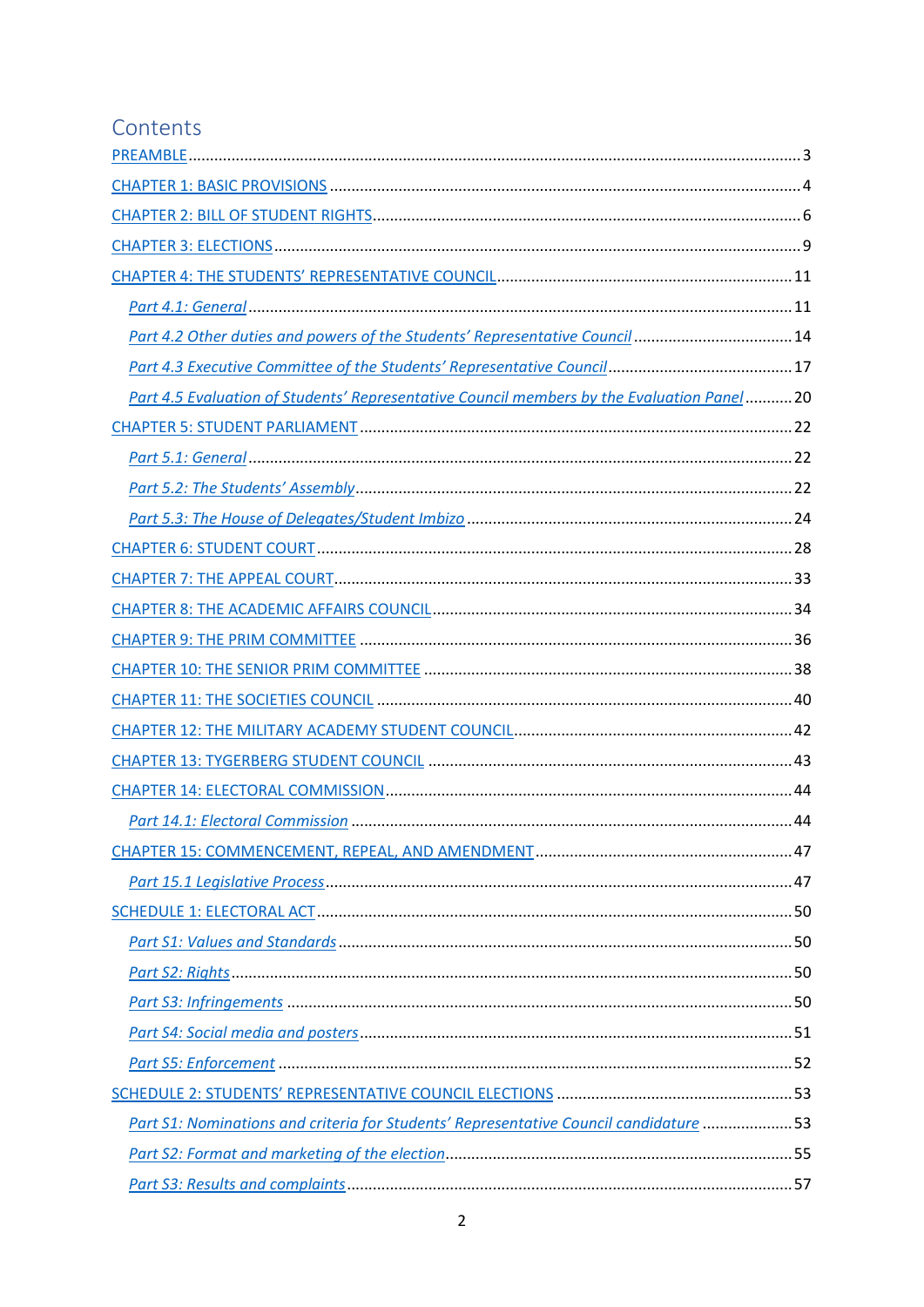# <span id="page-2-0"></span>PREAMBLE

We, the students at Stellenbosch University, conscious of our diverse cultural heritage and the historical context of Stellenbosch University and our country, the Republic of South Africa, unite to build a multicultural and democratic community that is free from discrimination, in conformity with the Bill of Student Rights in Chapter 2 of this Constitution and the Constitution of the Republic of South Africa.

We acknowledge our responsibility to participate in the democratic structures recognised by this Constitution.

Subject to the provisions of the Constitution of the Republic of South Africa, the Higher Education Act, the Statute of Stellenbosch University, and University regulations, we accept this as our binding Constitution.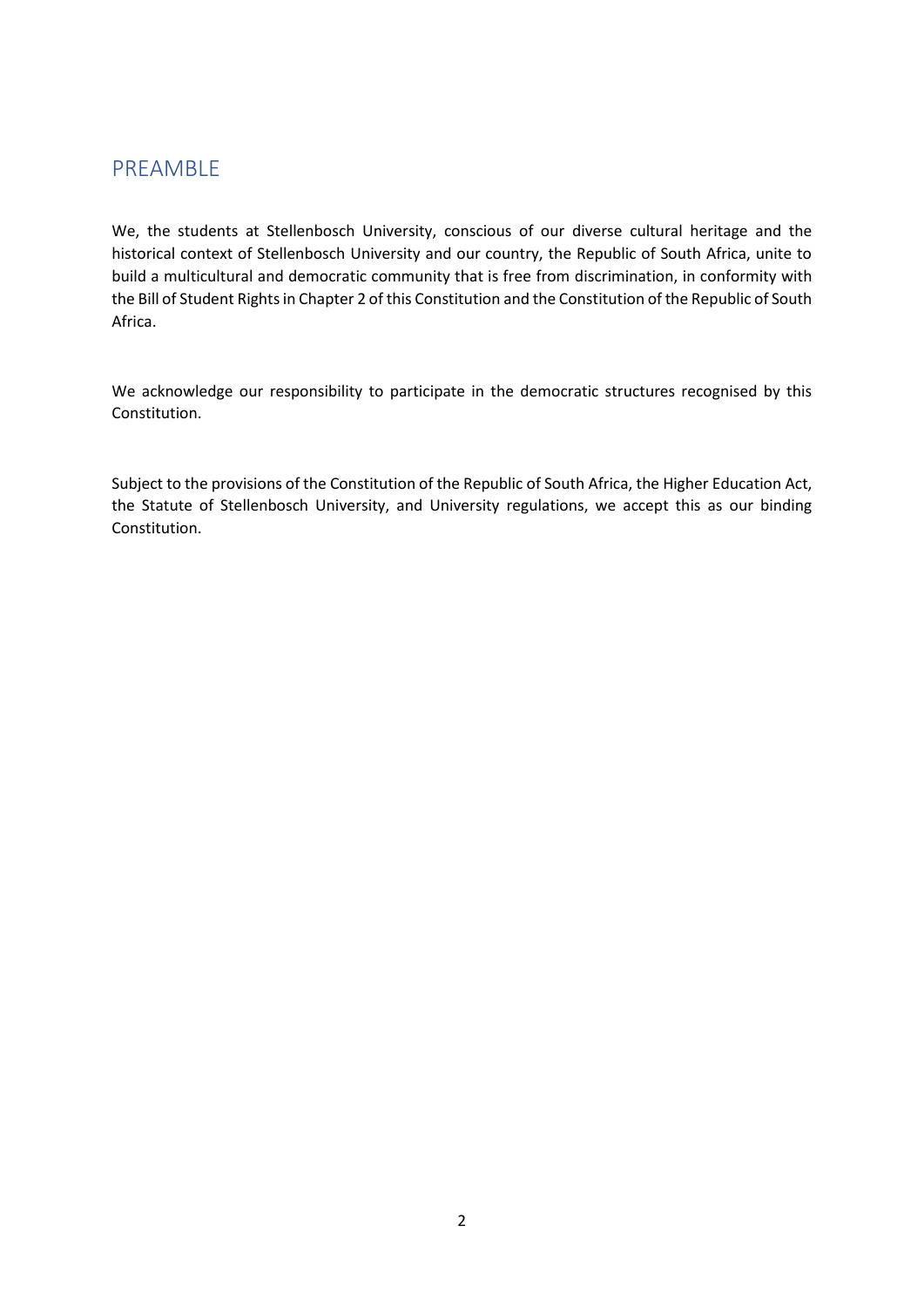# <span id="page-3-0"></span>CHAPTER 1: BASIC PROVISIONS

#### **1. Definitions**

In this Constitution, unless the context indicates otherwise –

- (1) **"Accept"**, **"decide"**, or **"elect"** means a decision taken with a simple majority of votes.
- (2) **"Day"** means a calendar day.
- (3) **"***Ex officio* **member of the SRC"** means a member serving on the SRC by holding another position such as the SRC members indicated under s25(2) – s25(7).
- (4) **"Executive Committee"** means the Executive Committee of the SRC in terms of Part 4.3 of this Constitution.
- (5) **"Positive vote"** means the following process:
	- (a) When one candidate receives a simple majority of the vote, they are elected.
	- (b) If no candidate receives a simple majority of the vote, the following steps are followed:
		- (I) A new election takes place.
		- (II) For this election, the candidates who received the smallest number of votes in the previous election are removed, but the sum of the removed candidate's votes may not exceed 50% of the total number of votes in the previous election.
		- (III) This process is repeated until one candidate receives a simple majority of the votes.
- (6) **"Positional Student Leader"** means a student elected or appointed to the following structures: structures established by this constitution, Faculty Committees, House Committees, Society Executive Committees, Cluster Convenors.
- (7) **"PSO"** means a Private Student Organisation.
- (8) **"Senior Residence"** means a Senior Residence as contemplated in the Policy for Placement in Residences of the University and the management guidelines for the placement policy.
- (9) **"Simple majority vote"** means a 50% plus one (1) vote.
- (10)**"SRC"** means the Students' Representative Council.
- (11)**"Student body"** means an organised group of students formally associated with the University.
- (12)**"Student"** means a student registered at the University.
- (13) **"University authorities"** means any employee, or structure consisting of, University employees including Faculties, the Rector's Management Team, and the University's Council.
- (14) **"University day"** means a weekday (Monday to Friday) during the academic year which is not a public holiday.
- (15)**"University"** means Stellenbosch University.

# **2. Status of this Constitution**

- (1) All constitutions, regulations, rules, codes, documents, motions, and decisions adopted by any student structure are subject to this Constitution and are invalidated by this Constitution should there be any discrepancies.
- (2) This Constitution is called the **"Student Constitution of Stellenbosch University"**.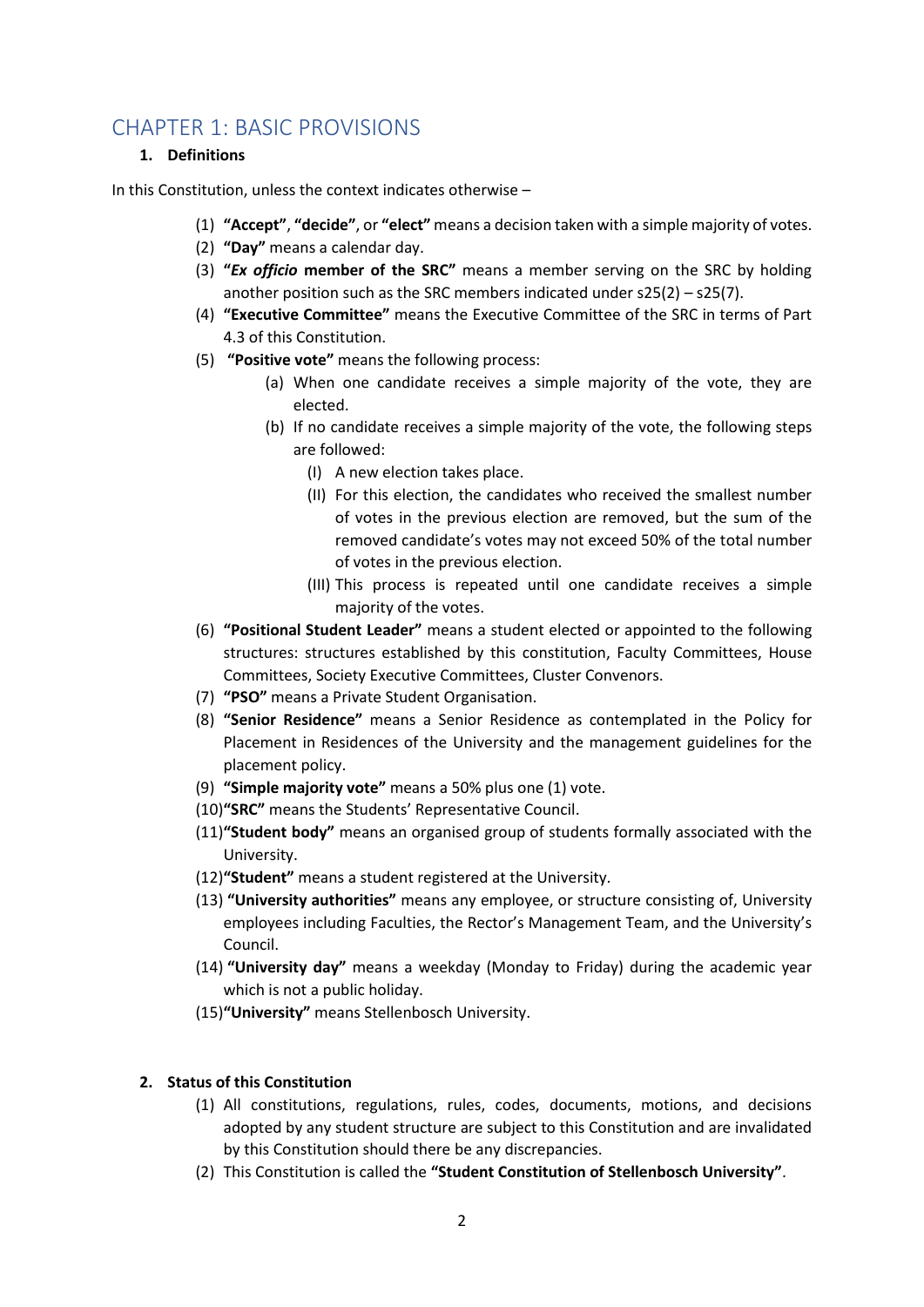#### **3. Bodies constituted by this Constitution**

The following student bodies are constituted by this Constitution:

- (1) The Students' Representative Council.
- (2) The Evaluation Panel.
- (3) The Student Parliament.
- (4) The Student Court.
- (5) The Appeal Court.
- (6) The Academic Affairs Council.
- (7) The Prim Committee.
- (8) The Senior Prim Committee.
- (9) The Societies Council.
- (10)The Military Academy Student Council.
- (11)The Tygerberg Student Council.
- (12)The Electoral Commission.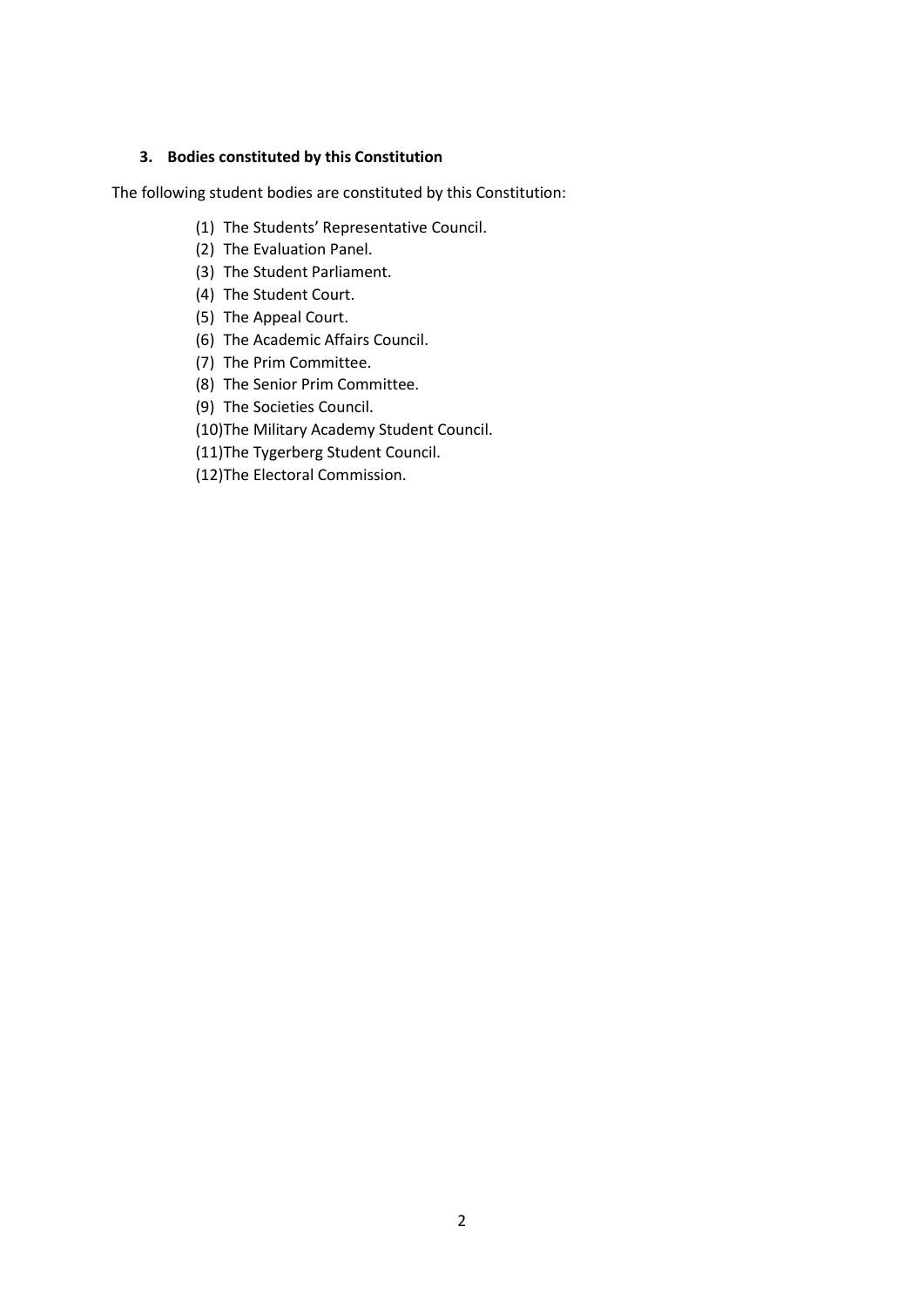# <span id="page-5-0"></span>CHAPTER 2: BILL OF STUDENT RIGHTS

# **4. Application**

- (1) The rights in the Bill of Student Rights bind all student structures of the University and all such structures have the duty to respect, protect and promote these rights.
- (2) The student structures constituted by s3 of this Constitution must take reasonable steps to ensure the protection and promotion of these rights, including through engagement, where necessary, with the University authorities.

# **5. Equality**

No student shall be unfairly discriminated against.

# **6. Human dignity**

Every student hasinherent human dignity and the right to have their dignity respected and protected.

# **7. Confidentiality of student records**

- (1) Every student has the right to the confidentiality of their University records.
- (2) No information contained in such records may be disclosed without the consent of the student in question.

# **8. Student success**

- (1) Every student has the right to an enabling environment in which student success and academic excellence are encouraged and pursued.
- (2) Every student has the right to quality education, academic support, and transparent and justifiable assessment procedures.
- (3) The bodies constituted by s3 of this Constitution have a duty to identify and work towards the eradication of barriers to the exercise of these rights.

# **9. Freedom of religion, belief, and opinion**

Every student has the right to freedom of religion, belief, and opinion.

# **10. Freedom of expression**

- (1) Every student has the right to freedom of expression, which does not extend to hate speech, and which includes –
	- (a) Freedom of academic expression and scientific research.
	- (b) Freedom of the student media.
	- (c) Freedom to receive and impart information and ideas.

# **11. Assembly, demonstration, and petition**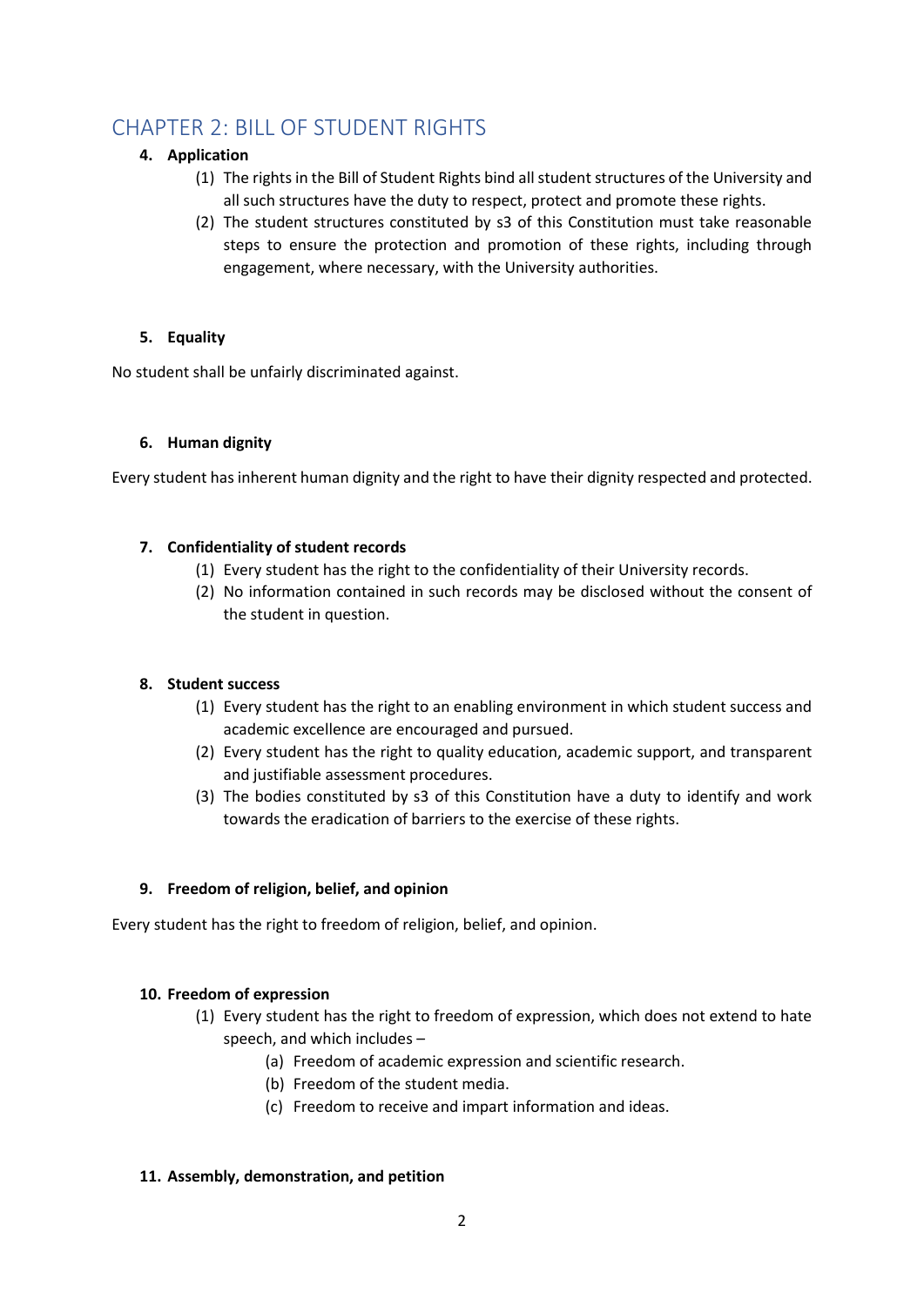- (1) Every student has the right to assemble and demonstrate on campus peacefully and unarmed.
- (2) Every student has the right to present petitions to the SRC and the University management, according to the relevant approved procedures of the University and/or Municipality.

#### **12. Freedom of association**

Every student has the right to freedom of association on campus, including the right to form any student group, association, or society.

#### **13. Participation in Students' Representative Council elections**

- (1) Every student has the right to vote in the election for the SRC and to do so in secret.
- (2) Every student has the right to stand for election to the SRC, subject to fair and relevant eligibility requirements and subject to the provisions of this Constitution.

#### **14. Administrative action**

- (1) Every student whose rights or legitimate expectations are materially and adversely affected by any decision taken by a student body or member of a student body has the right to –
	- (a) Be notified of the nature and purpose of the proposed action.
	- (b) A reasonable opportunity to make representations and a provide written response.
	- (c) Adequate notice of any applicable right of review or internal appeal.
	- (d) Request reasons for the decision and to be furnished with written reasons within a reasonable time.

#### **15. Limitation**

- (1) The rights in this chapter may only be limited in terms of legal rules of general application, which, for the purposes of this section, are deemed to include University regulations, rules, and policies.
- (2) Limitations must be designed to achieve objectives that are consistent with the values of an open and democratic community based on human dignity, equality, and freedom.
- (3) Limitations may not limit the rights in this chapter more than necessary, and the impact they have on the rights of students must be proportionate to their objectives.

#### **16. Enforcement**

(1) Any student, student structure, or any group of students, whether acting in their own interest or the interest of a group or class of students, may approach the Student Court for appropriate relief in the event of an alleged violation of their rights under this Constitution.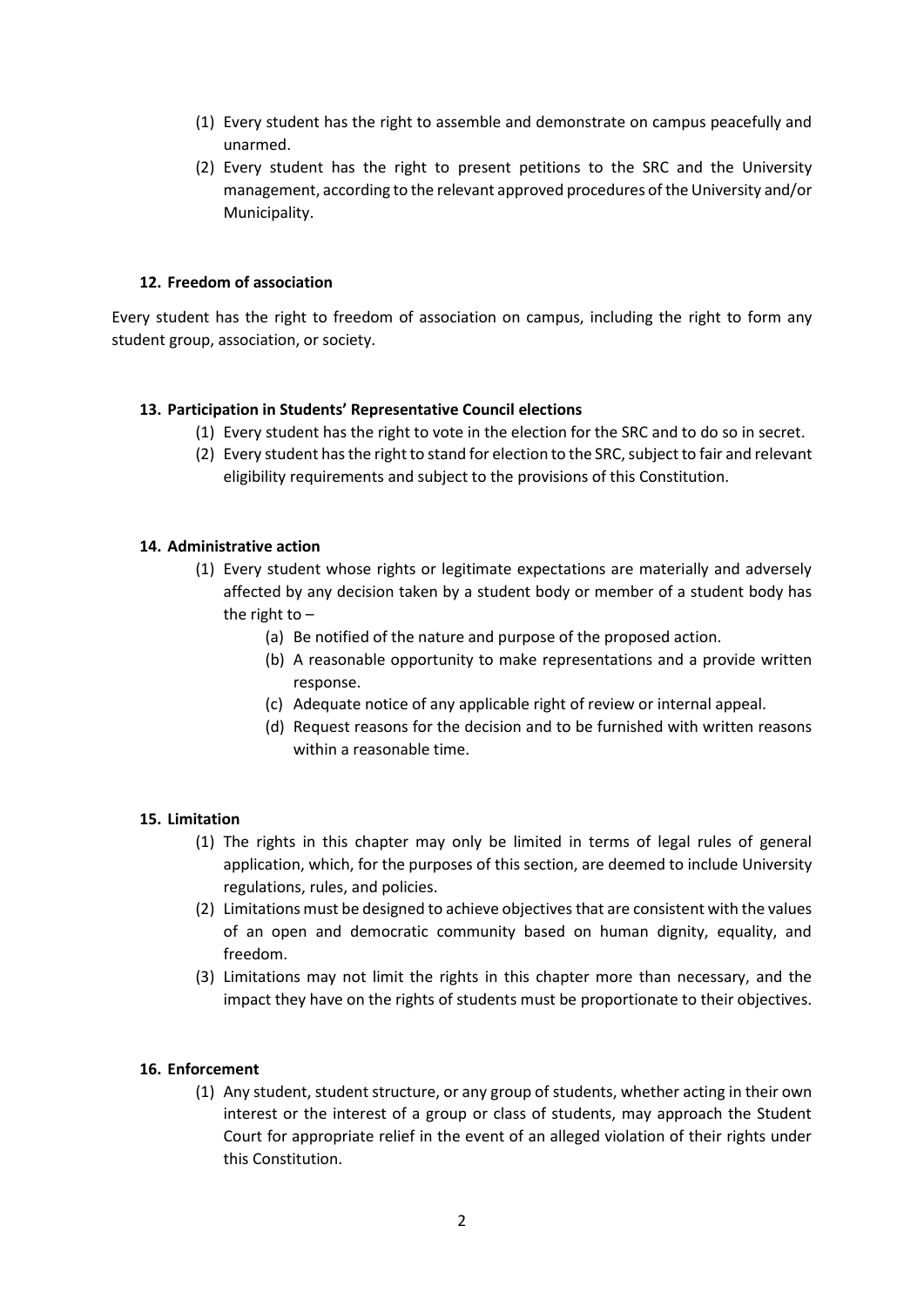(2) The SRC must take reasonable steps to aid the enforcement of an order of the Student Court.

#### **17. Interpretation**

The Bill of Student Rights must be interpreted in conformity with the Bill of Rights of the Constitution of the Republic of South Africa, 1996, the Higher Education Act 108 of 1999, the Statute of Stellenbosch University, University policy and regulations, and the Military Discipline Code, where applicable.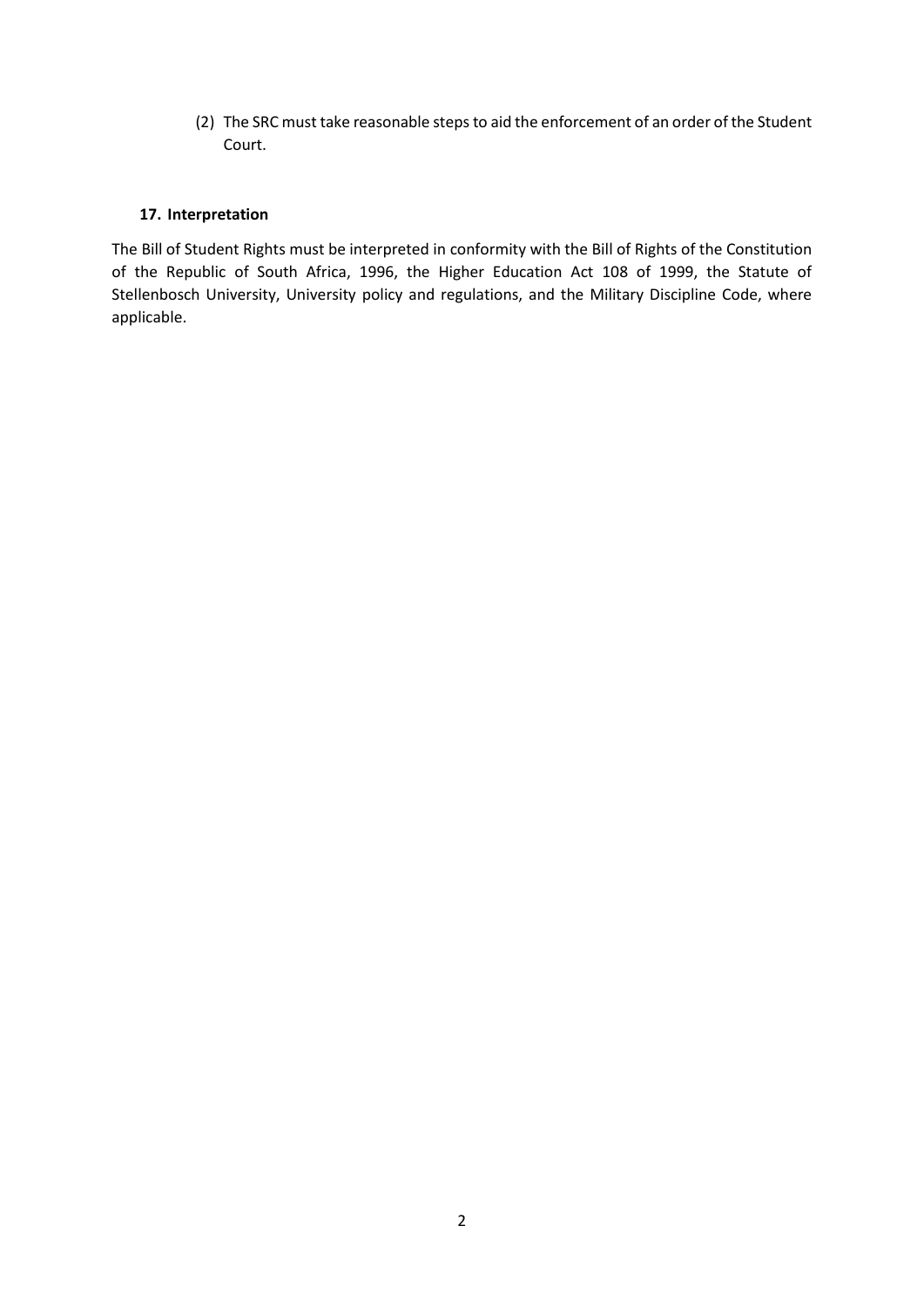# <span id="page-8-0"></span>CHAPTER 3: ELECTIONS

# **18. Students' Representative Council Elections**

- (1) The nine (9) general SRC members referred to in s25(1) are elected once every calendar year in a free and fair general election in which all students may vote, with due observance of the provisions of SCHEDULE 2.
- (2) Each student may cast one vote for every position available and each student's vote carries the same weight.
- (3) The SRC election must
	- (a) Take place during the third academic term.
	- (b) Be held over a maximum of one (1) week.
- (4) The election of the representatives of the Academic Affairs Council, Prim Committee, Senior Prim Committee, Military Academy Students' Council, Tygerberg Student Council, and Societies Council on the SRC must precede the SRC elections.
- (5) The Electoral Commission must ensure that SRC elections are free, fair, and credible.
- (6) The Executive Committee of the SRC must appoint Electoral Commissioners in terms of s41(2)(d).

#### **19. Election of the Students' Representative Council Chairperson**

- (1) After the validity of the SRC election results are confirmed, the Electoral Commission must convene the first meeting of the newly elected SRC.
- (2) The members of the newly elected SRC, including the general SRC members and the ex officio members, elect a new SRC Chairperson through means of a positive vote under the chairpersonship of one (1) of the Electoral Commissioners.
- (3) Any member of the newly elected general SRC members may make themselves available for election to the position of SRC Chairperson.
- (4) The Presiding Officer of the meeting must allow candidates reasonable time to address the meeting and answer questions before voting begins.
- (5) If only two candidates remain, and there is a tie after the  $4<sup>th</sup>$  round of voting, the Election of the Chairperson shall be decided by the Student Imbizo at a special meeting of the Student Imbizo Chaired by the Chief Justice of the Student Court.

#### **20. Election of the rest of the Students' Representative Council Executive Committee**

- (1) After the election of the newly elected SRC Chairperson, under the chairpersonship of the SRC Chairperson, the newly elected members of the SRC elect the compulsory members of the Executive Committee, followed by the other members of the Executive Committee through a positive vote.
- (2) Any newly elected member of the SRC may, subject to s30, make themselves available for election for any of the remaining positions on the Executive Committee.
- (3) Should the newly elected SRC so choose, the Executive Committee may also be elected during a later SRC meeting, on condition that the Executive Committee is elected not more than one (1) month after the SRC results are confirmed.
- (4) The chair of the meeting must allow candidates reasonable time to address the meeting and answer questions before voting begins.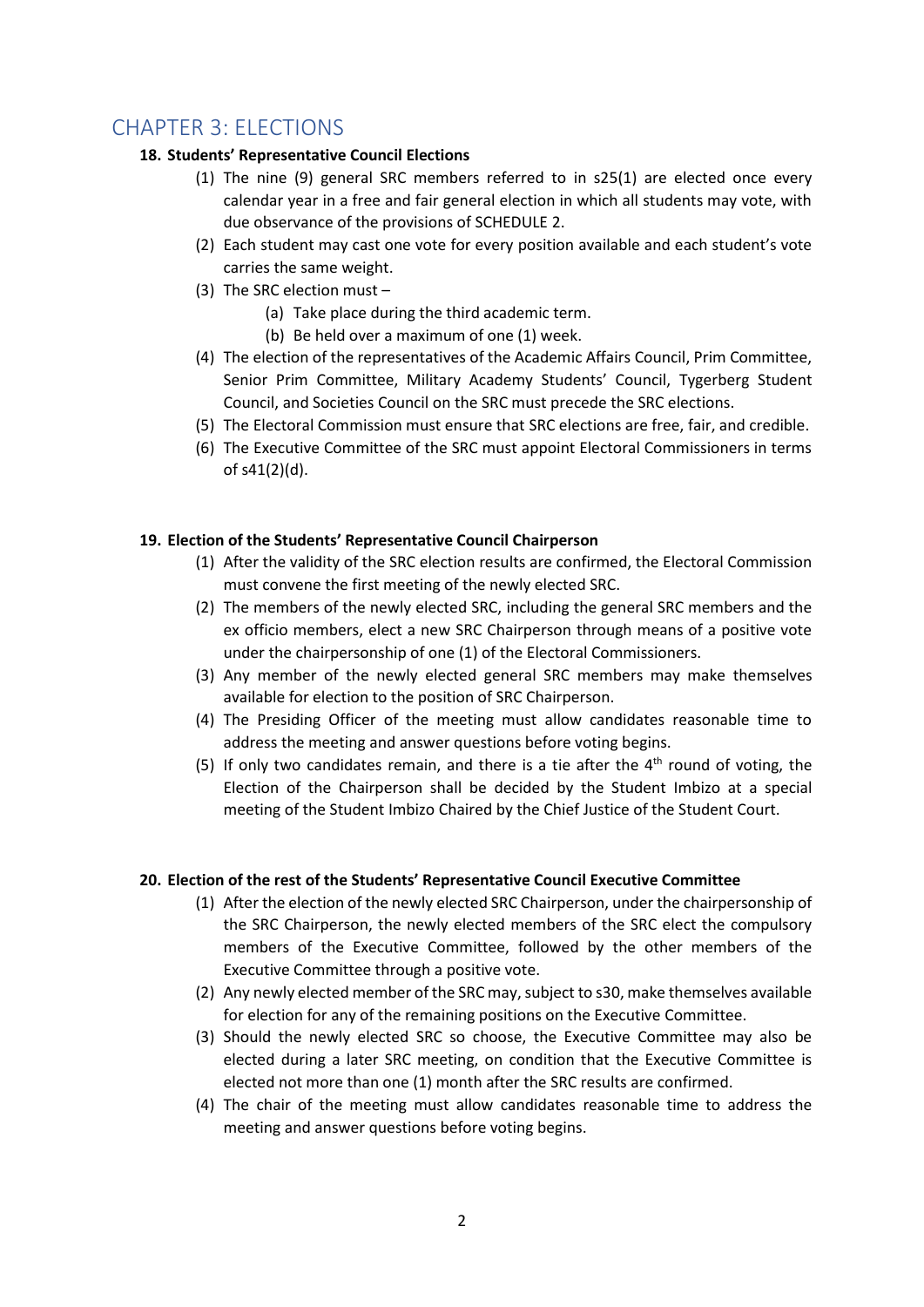# **21. Election of the representatives of the Students' Representative Council on statutory bodies of the University**

- (1) The election of the representatives of the SRC on the University Council, Senate, and Institutional Forum must take place –
	- (a) At an SRC meeting.
	- (b) Not later than one (1) month after the results of the SRC election is announced.
	- (c) Under the chairpersonship of the newly elected SRC Chairperson.
	- (d) Through a positive vote.
- (2) Any member of the newly elected SRC, including members of the Executive Committee, but subject to s30, can make themselves available for one or more of these positions.
- (3) The Chairperson must allow candidates reasonable time to address the meeting and answer questions before voting begins.

#### **22. Election of the Chairpersons of** *ex-officio* **structures**

- (1) The Electoral Commission presides over the election of the Chairpersons and elected Executive Committee members of the Academic Affairs Council, the Prim Committee, the Senior Prim Committee, Tygerberg Student Council, and the Societies Council.
- (2) The election date and time are scheduled by the Electoral Commission in consultation with the incumbent Chairpersons.
- (3) The Electoral Commission must allow candidates reasonable time to address the meeting and answer questions before voting begins.

#### **23. Student Leadership elections**

(1) The Electoral Commission must manage the elections of the SRC and may monitor, audit, and investigate any complaint(s) related to the elections of the Academic Affairs Council, Prim Committee, Societies Council, Faculty Student Committees, Societies and, House Committees and Tygerberg Student Council and its constituent bodies.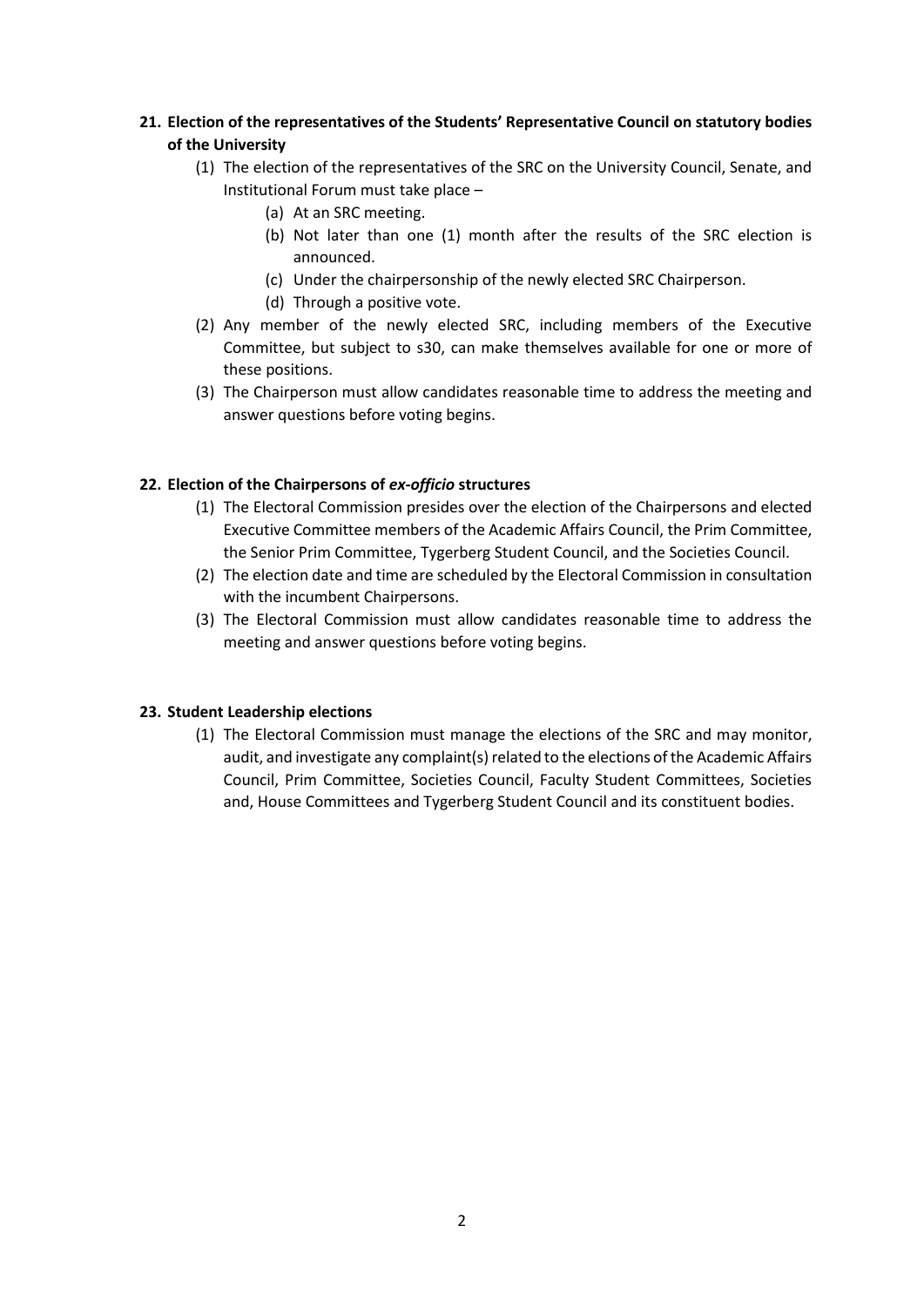# <span id="page-10-0"></span>CHAPTER 4: THE STUDENTS' REPRESENTATIVE COUNCIL

# <span id="page-10-1"></span>*Part 4.1: General*

#### **24. Status of the Students' Representative Council**

The SRC is the highest representative student structure at the University and is under the authority of the University Council.

#### **25. Composition of the Students' Representative Council**

The Students' Representative Council consists of the following members:

- (1) Nine (9) members are elected by the students in terms of the provisions of CHAPTER 3 of this Constitution.
- (2) The Chairperson of the Academic Affairs Council.
- (3) The Chairperson and vice-Chairperson of the Prim Committee.
- (4) The Chairperson of the Societies Council.
- (5) The Chairperson of the Senior Prim Committee.
- (6) The Student Captain of the Military Academy Student Council.
- (7) The Chair of the Tygerberg Student Council.

#### **26. Terms of office of the Students' Representative Council**

The term of office of the Students' Representative Council starts on the first day of the fourth term of the academic year and continues up to the day before the start of the fourth term of the following academic year.

# **27. Core functions of the Students' Representative Council**

The core functions of the Students' Representative Council include –

- (1) To act in the best interest of students and to actively promote students' rights under CHAPTER 2.
- (2) To represent students at
	- (a) The University Council.
	- (b) The Senate.
	- (c) The Institutional Forum.
	- (d) Other committees, structures, and functionaries of the University.
	- (e) National and international student structures.
- (3) To evaluate the University policy and give input in the formulation thereof.
- (4) To formulate and maintain policy to ensure that the SRC performs its functions and duties effectively.
- (5) To facilitate projects and initiatives to the benefit of students.
- (6) To inform students continuously, and obtain feedback, about its activities.

#### **28. Compulsory portfolios**

The SRC must maintain at least the following portfolios:

(1) The Chairperson –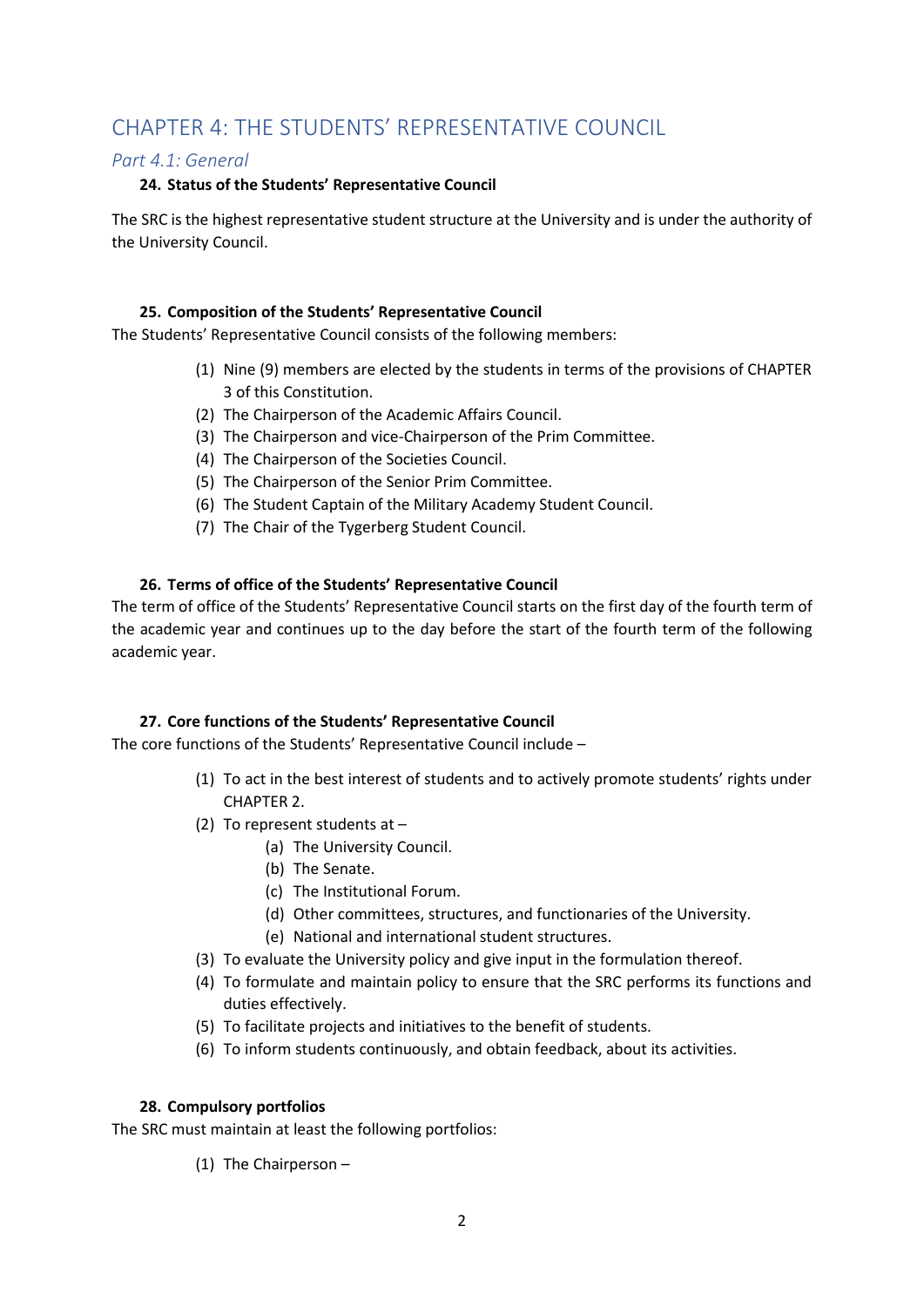- (a) Serves as the Chairperson at meetings of the SRC and SRC Executive Committee.
- (b) Acts as spokesperson for the SRC, in consultation with the Communications Officer.
- (c) Is responsible for the finances of the SRC alongside the SRC Executive Committee.
- (d) Ensures that the SRC fulfils its mandate.
- (e) Is responsible for oversight over the activities of the SRC.
- (2) The Vice-Chairperson
	- (a) Is responsible for supporting the Chairperson in all administrative roles and fulfilling any or all the duties of the Chairperson should the Chairperson be incapacitated or unavailable.
	- (b) Is responsible for the internal monitoring and evaluation of the SRC.
	- (c) Is responsible for the internal relations and discipline of the SRC.
	- (d) Appoints the SRC managers, with the consent of the SRC.
- (3) The Secretary
	- (a) Is responsible for maintaining internal communication within the SRC.
	- (b) Is responsible for managing knowledge and institutional memory within the SRC.
	- (c) Is responsible for ensuring that SRC meetings, and any other meetings or consultations where the SRC require record-keeping, are properly recorded.
	- (d) Is responsible for updating, safekeeping, and making available records, recordings, policies, and other documents of the SRC, subject to the internal rules of the SRC.
	- (e) Is responsible for providing the Student Imbizo Convener and Speaker of the Students' Assembly with a regularly updated document detailing which SRC members serve on which specific University committees.
- (4) The Treasurer
	- (a) Is responsible for ensuring that the financial resources of the SRC are used in a transparent, responsible, and sustainable manner.
	- (b) Is responsible for formulating policies that ensure the transparent, responsible, and sustainable use of the SRC's financial resources, and ensuring the implementation of such policies after they are approved by the SRC.
	- (c) Is responsible for preparing the draft SRC budget for consideration by the SRC Executive Committee.
	- (d) Is responsible for providing a financial report at the end of their term.
- (5) The following portfolios must be maintained within the SRC but may be run by an SRC Manager should it not be taken up by an elected SRC Member.
	- (a) The Policy Officer –
	- Is responsible for:
		- (I) Ensuring that any policy formulated within the SRC is formulated and revised in accordance with s27(4).
		- (II) Assisting the other SRC members in evaluating and giving input in the formulation of University policy in accordance with s27(3).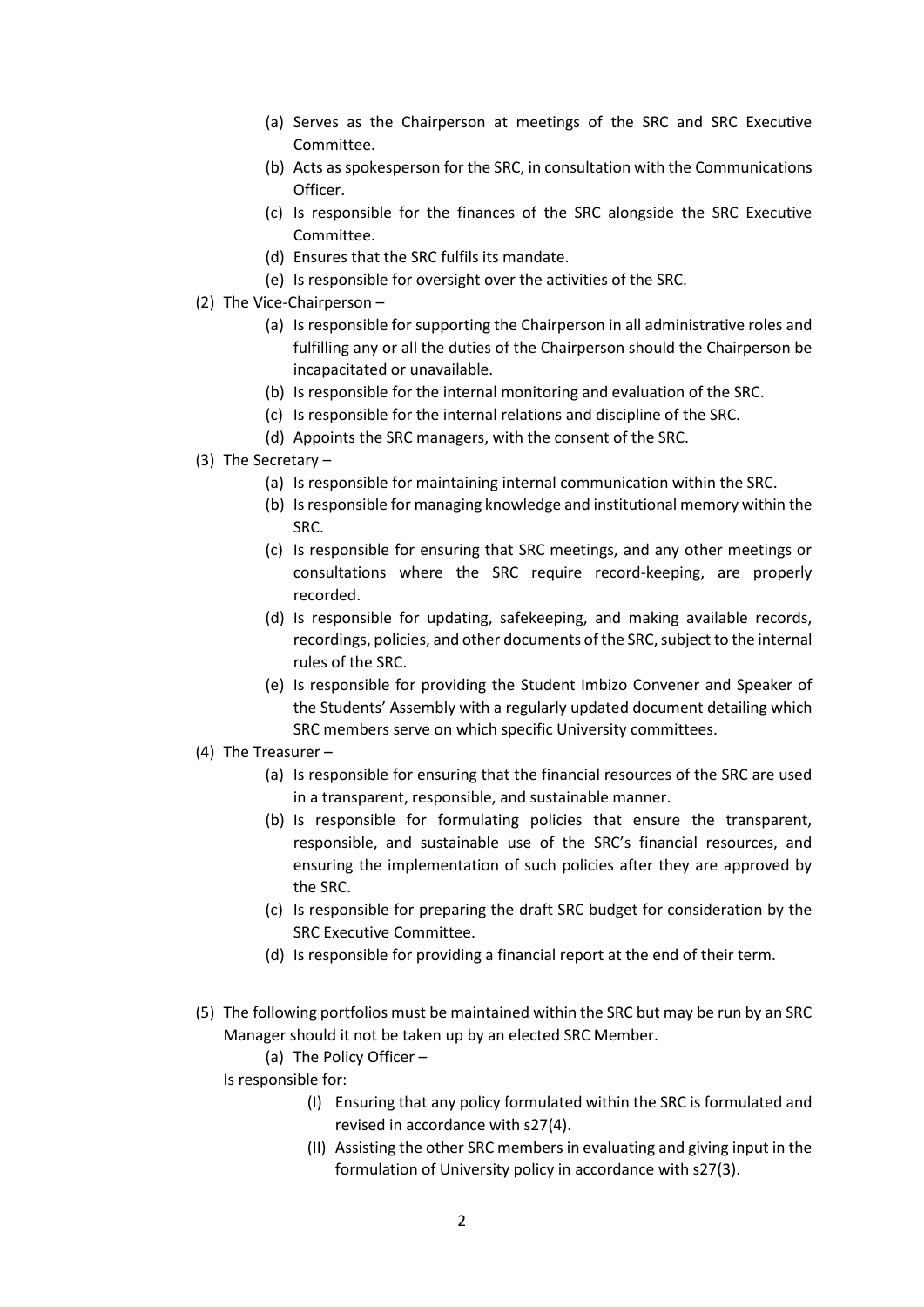- (III) Ensuring that a resolution passed by the Students' Assembly to amend this Constitution is considered by the SRC for assent.
- (IV) Providing opinions to the SRC on the interpretation of this Constitution and other policies of the University, such opinions are not binding.
- (V) The safekeeping of all student-related constitutions.
- (b) The Communication Officer
	- Is responsible for:
		- (I) ensuring that students are continuously and fully informed of the activities of the SRC in accordance with s27(6).
		- (II) Obtaining feedback from students in accordance with s27(6).
		- (III) Ensuring that the advice of Student Parliament reaches the SRC.
- (c) The Arts & Culture Committee Chairperson.

#### **29. Fulfilment of duties**

- (1) SRC members must comply with the provisions of this Constitution and the policies and regulations of the SRC.
- (2) If an SRC member contravenes s29(1), or if reasonable grounds exist to believe that a member will contravene s29(1), then  $-$ 
	- (a) The Student Court may grant an appropriate order at the request of any student, and if that order is not complied with, the member concerned can be discharged from office in terms s31(1)(h).
	- (b) The Evaluation Panel can take this into account in its decision whether to decrease the honorarium of the member in terms of s53.

#### **30. Ex officio members**

An ex officio member of the SRC –

- (1) May, in addition to their ex officio position, only accept one other portfolio on the SRC, whether that portfolio is compulsory or not.
- (2) May not accept any other portfolios if they serve on the Executive Committee of the SRC.
- (3) May not hold the position of Chairperson, Vice-Chairperson, Secretary, or Treasurer of the SRC.

#### **31. Ending membership of the Students' Representative Council**

- (1) The membership of an SRC member comes to an end when
	- (a) The member's term of office expires.
	- (b) The member presents a written resignation from the SRC to the Secretary of the SRC.
	- (c) The member ceases to be a member of the student body that they represent ex officio on the SRC.
	- (d) The member ceases to be a registered student.
	- (e) The member dies.
	- (f) The member is absent without reason from three consecutive SRC meetings.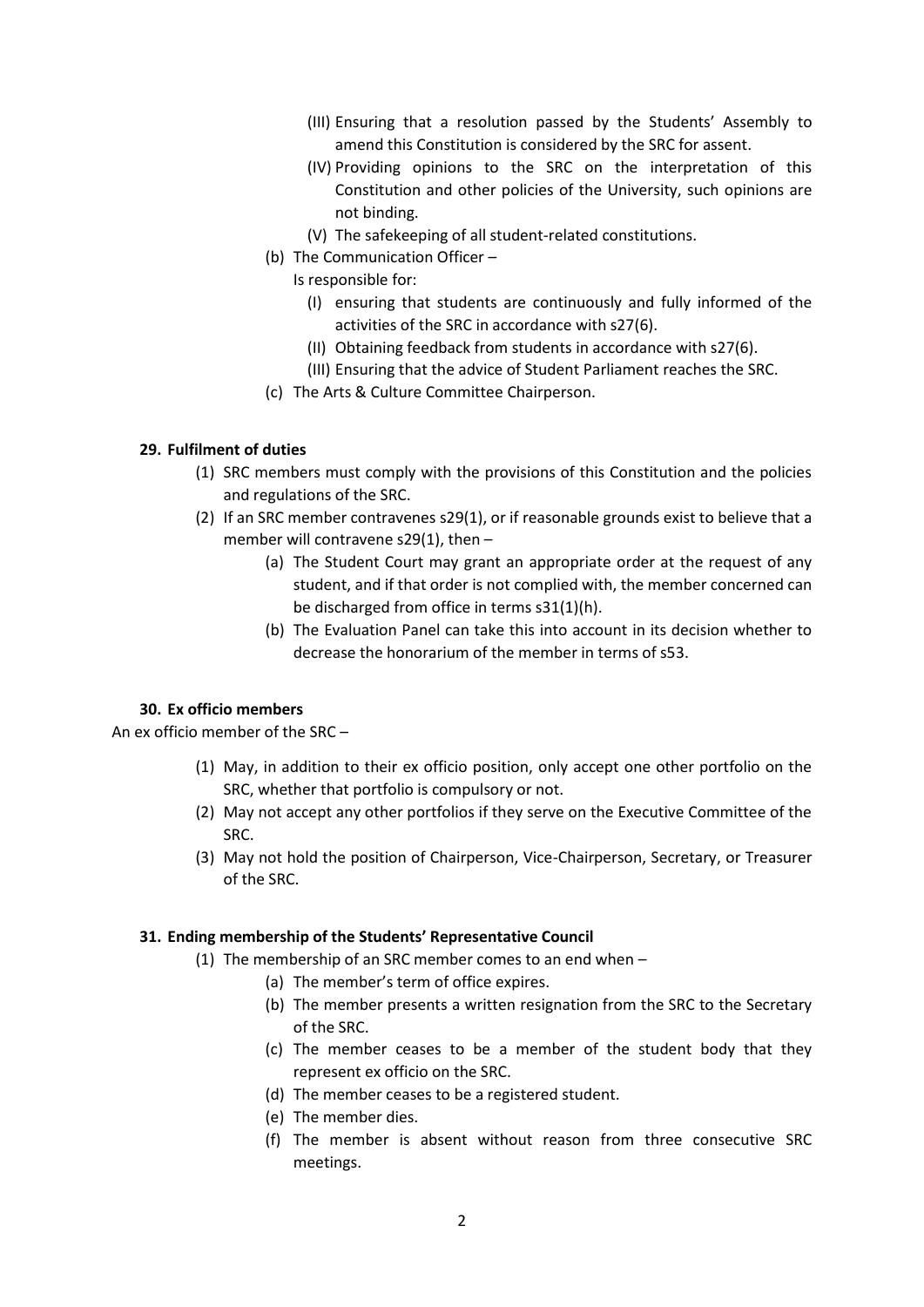- (g) The Student Court finds on application that the member has intentionally or negligently not complied with an order of the Court.
- (h) The Students' Assembly adopts a motion of no confidence in the member and the Student Imbizo accordingly resolves to impeach the member.
- (i) The Student Imbizo adopts a resolution to impeach a member, for failure to fulfil their constitutional duties.
- (j) The member is sentenced to imprisonment without the option of a fine in the Republic of South Africa or elsewhere.
- (k) The member is sentenced by the Central Disciplinary Committee to
	- (I) Permanent suspension from the SRC.
	- (II) Suspensions from the University for a fixed or unfixed period.
- (2) If an ex officio member of the SRC ceases to be a member of the SRC during their term of office, then –
	- (a) The student structure which they represent on the SRC must be informed of the cessation of SRC membership of their representative.
	- (b) That student structure must appoint a new interim representative for the SRC, within five (5) days.
		- (I) The interim representative takes over all the duties and privileges of the ex officio member.
		- (II) The interim representative has all the power of the ex officio member noted in s39.
	- (c) The student structure which they represent must adopt a resolution to impeach the member from the chairpersonship or vice-chairpersonship, whichever is applicable, of the student body they were representing on the SRC, within ten (10) days.
	- (d) The student structure which they represent must elect a new chairperson or vice-chairperson within ten (10) days or subject to their own constitution.
- (3) If any general member of the SRC ceases to be a member of the SRC during their term of office, then the SRC must decide whether that member's position is to be filled, and if the SRC decides that the position is to be filled and –
	- (a) Less than sixty (60) University days have passed between the election of the member in question and the day they ceased to be a member, then the available candidate who received the most votes in the election (in which the outgoing SRC member was elected), but was not elected to the SRC, must fill the position.
	- (b) Sixty (60) or more have passed between the election of the member in question and the day they ceased to be a member, or there is no available candidate in terms of s31(3)(a), the SRC must call a by-election to fill the position.

# <span id="page-13-0"></span>*Part 4.2 Other duties and powers of the Students' Representative Council*

#### **32. Reporting**

(1) Each SRC member must submit a complete report regarding their representative responsibilities and other activities to the Secretary after every academic term, not later than one (1) week after the start of the next term, and the Secretary must, upon receiving them–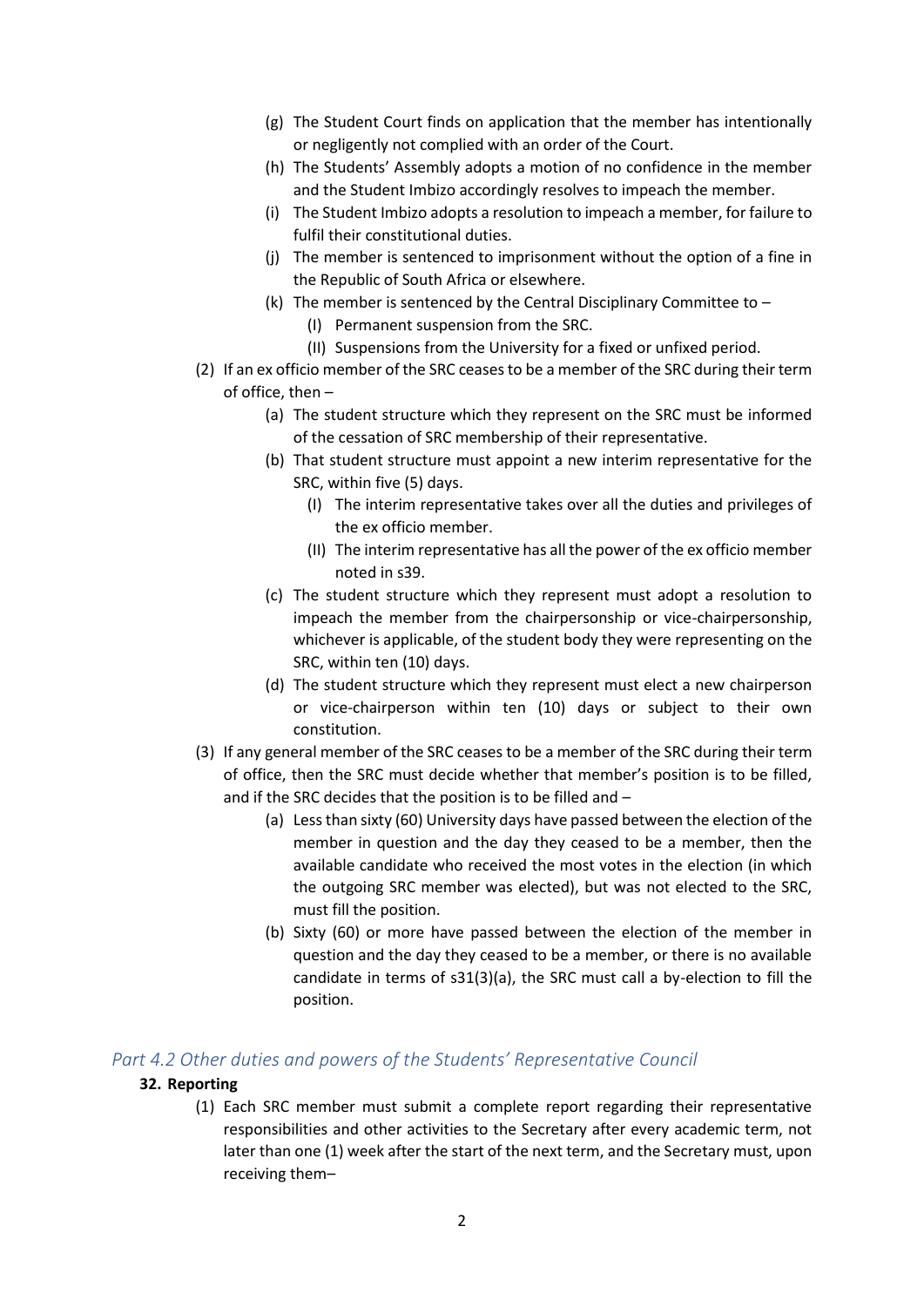- (a) Submit the reports to the Student Imbizo.
- (b) Liaise with the Student Imbizo to ensure that SRC members present themselves at an accountability meeting to testify on the reports submitted if required.
- (c) make these reports available to all students.
- (2) Each SRC member must present a complete report regarding their representative responsibilities and other activities to their successor within fourteen (14) days of the end of their term of office, and these reports must also be stored centrally and be made available to future SRC members.

#### **33. Announcement of programme and budget**

- (1) The newly elected Students' Representative Council must, within a month of the commencement of their term in office, make a document available to all students, which includes at least –
	- (a) The Students' Representative Council's vision and mission document.
	- (b) A budget.
	- (c) An updated portfolio document stating which portfolios are assigned to which Students' Representative Council member or manager.
- (2) The Students' Representative Council must make a reasonable attempt to make students aware of the document's availability.
- (3) s33(1) may be suspended for a specific period by the Student Imbizo should the SRC submit a request for its suspension on the grounds of extraordinary circumstances which have arisen.

#### **34. Representatives of the Students' Representative Council on other bodies**

Representatives of the SRC on other bodies must present the position of the SRC at said bodies and must consult the SRC on any important decisions to be taken by said bodies.

#### **35. Code of conduct**

The SRC must adopt a code of conduct to lay down the rules of conduct and a disciplinary procedure for its members.

#### **36. Students' Representative Council managers**

- (1) The SRC may appoint students as SRC Managers to, on behalf of the SRC, run portfolios that entail mainly organisational or administrative functions.
- (2) The minimum number of SRC Managers appointed must comply with s28(5) and the maximum appointable number of students is ten (10).
- (3) SRC Managers are not SRC members.
- (4) Each SRC Manager must be accountable to a specific SRC member and the whole SRC.
- (5) SRC Managers enjoy access to the same facilities as the SRC and may appoint their own committees.
- (6) The remuneration of each SRC Manager must be determined before they are appointed, after which the amount in question can be adjusted downwards by both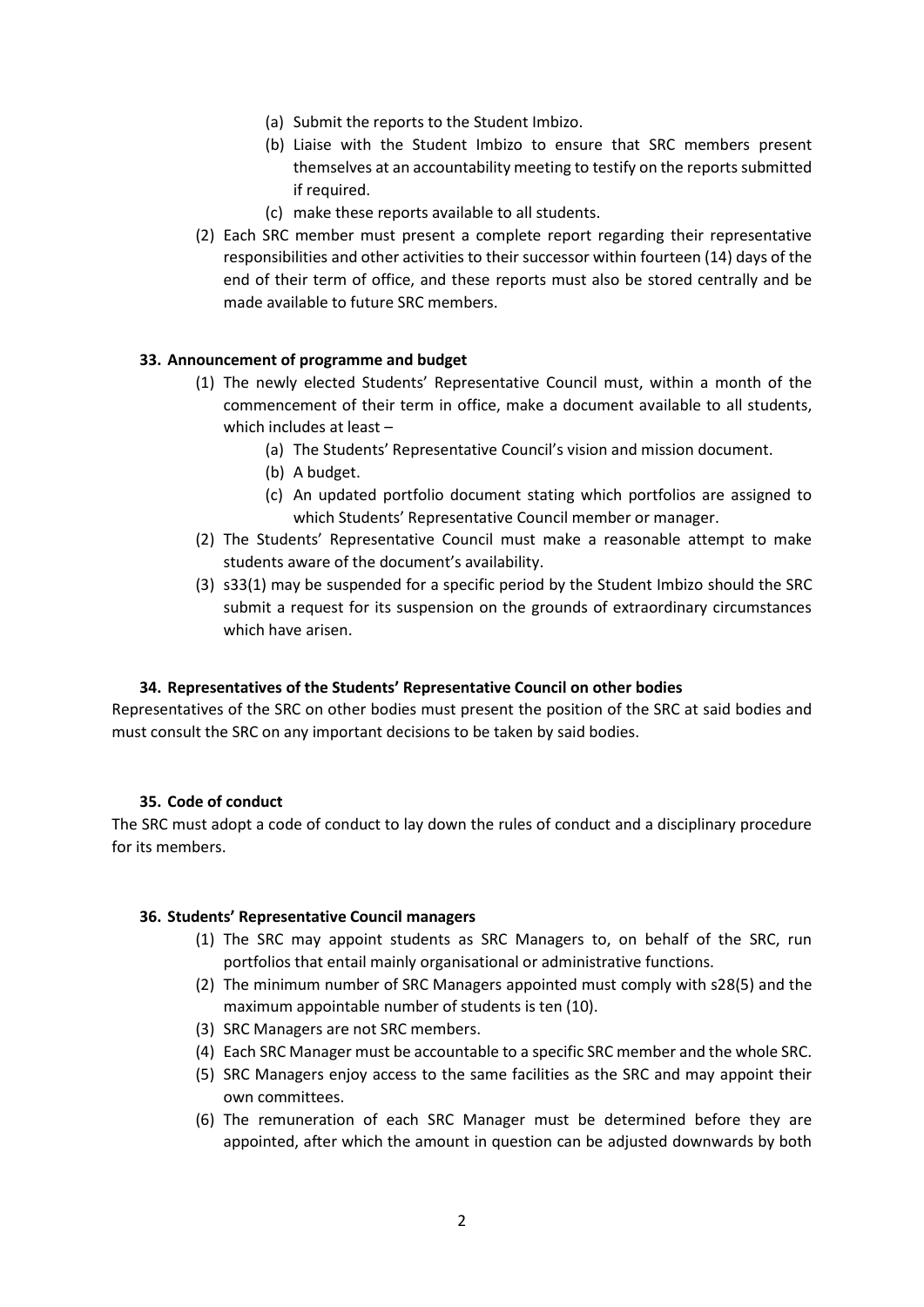the SRC and the Evaluation Panel on the grounds that the SRC manager did not perform their duties.

- (7) SRC Managers are subject to evaluation by the Evaluation Panel.
- (8) SRC Managers must attend at least one (1) SRC meeting per academic term to report back to the SRC regarding their activities.
	- (a) An SRC Manager must attend an SRC meeting if asked to do so by a written request from the Executive Committee.
	- (b) Must provide valid reasoning for their absence at the mandatory meeting.

#### **37. Task teams**

- (1) The SRC can appoint task teams from among its own members to address ad hoc or continuous issues.
	- (a) The SRC must consent to the establishment of a task team through a simple majority vote.
- (2) In addition to SRC members, any student can be appointed to a task team.
- (3) Unless the urgency of the issue demands otherwise, any student with the necessary skills must have the opportunity to apply to serve on a task team.
- (4) The SRC can delegate the authority to finalise an issue to a task team.

#### **38. Mass meetings**

- (1) The Students' Representative Council can hold mass engagements with students and other stakeholders to consolidate its mandate through debate and consultation.
- (2) Students must be made aware of the mass engagement two (2) days in advance.
- (3) Discussions will be chaired by the Chairperson of the SRC, or a student delegated the authority by the SRC Chairperson.
- (4) These engagements can be in the form of:
	- (a) Mass Meetings
		- (I) Each student has an equal vote in all matters brought before the group.
		- (II) The agenda must stipulate precisely which point/s will be voted on.
		- (III) Voting will be administered by the SRC through any reasonable procedure decided upon before the commencement of the meeting.
	- (b) Mass Discussions
		- (I) Students should be allowed to make submissions to the agenda prior to the start of the discussion, which is to be accepted by the Executive Committee.
		- (II) No voting may occur at a mass discussion.
- (5) Students can request a mass meeting through a petition that has been signed by at least fifty (50) students, in which case the SRC must arrange that the mass meeting takes place within two (2) weeks after the petition has been filed.

#### **39. Other duties and privileges**

- (1) SRC members may
	- (a) Appoint portfolio subcommittees.
	- (b) Appoint a personal assistant, subject to approval by the Executive Committee.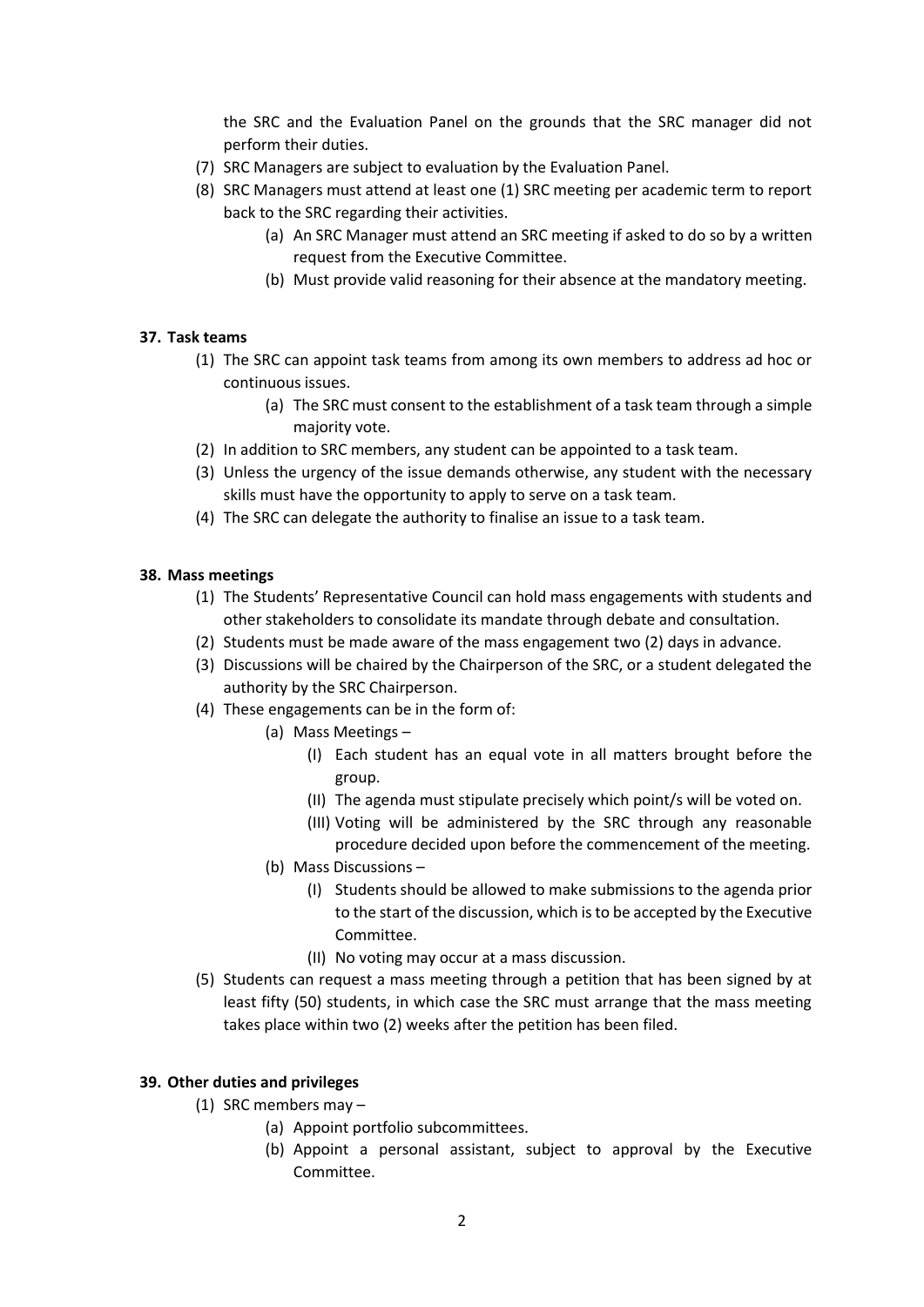- (c) Initiate portfolio-specific projects.
- (d) Adjust the spending of their allocated budget, subject to the financial guidelines of the SRC.
- (2) The SRC has the duty to
	- (a) Make this Constitution available to students and make them aware of its availability.
	- (b) Fulfil any other duties required of it by this Constitution.

# <span id="page-16-0"></span>*Part 4.3 Executive Committee of the Students' Representative Council*

#### **40. Composition**

The Executive Committee consists of –

- (1) The Chairperson of the SRC.
- (2) The Vice-Chairperson of the SRC.
- (3) The Treasurer of the SRC.
- (4) The Secretary of the SRC.
- (5) Two (2) additional members of the SRC

#### **41. Duties and powers**

- (1) The Executive Committee has the duty and power to  $-$ 
	- (a) Set the agenda for SRC meetings.
	- (b) Manage the day-to-day matters of the SRC.
		- (I) Excluding any power or duty granted to the SRC by this Constitution.
	- (c) Fulfil any duty that the SRC delegates to it.
	- (d) Fulfil any other function that this Constitution assigns to it.
- (2) The Executive Committee, subject to s41(3), also has the duty and power to  $-$ 
	- (a) Compile and amend thereafter, the SRC budget.
	- (b) Make important decisions in urgent cases where it is not practically feasible to convene the SRC.
		- (I) The SRC must be immediately notified of decisions in terms of s41(2)(b); and
		- (II) Such decisions must be tabled at the next possible SRC Meeting for final determination.
	- (c) Decide on the portfolio allocation of the SRC, excluding the compulsory portfolios.
	- (d) Appoints the Election Commissioners in terms of s18(6).
- (3) Decisions taken by the Executive Committee in terms of s41(2) will be in full effect unless set aside by the SRC at a later meeting through the process outlined in s42(3).

#### **42. Meetings and minutes**

- (1) The Executive Committee meets at least once per week but is not obligated to meet during examination and holiday periods.
- (2) All decisions of the Executive Committee must be noted, and the minutes of an Executive Committee meeting must be made available to the SRC three (3) University days after the meeting.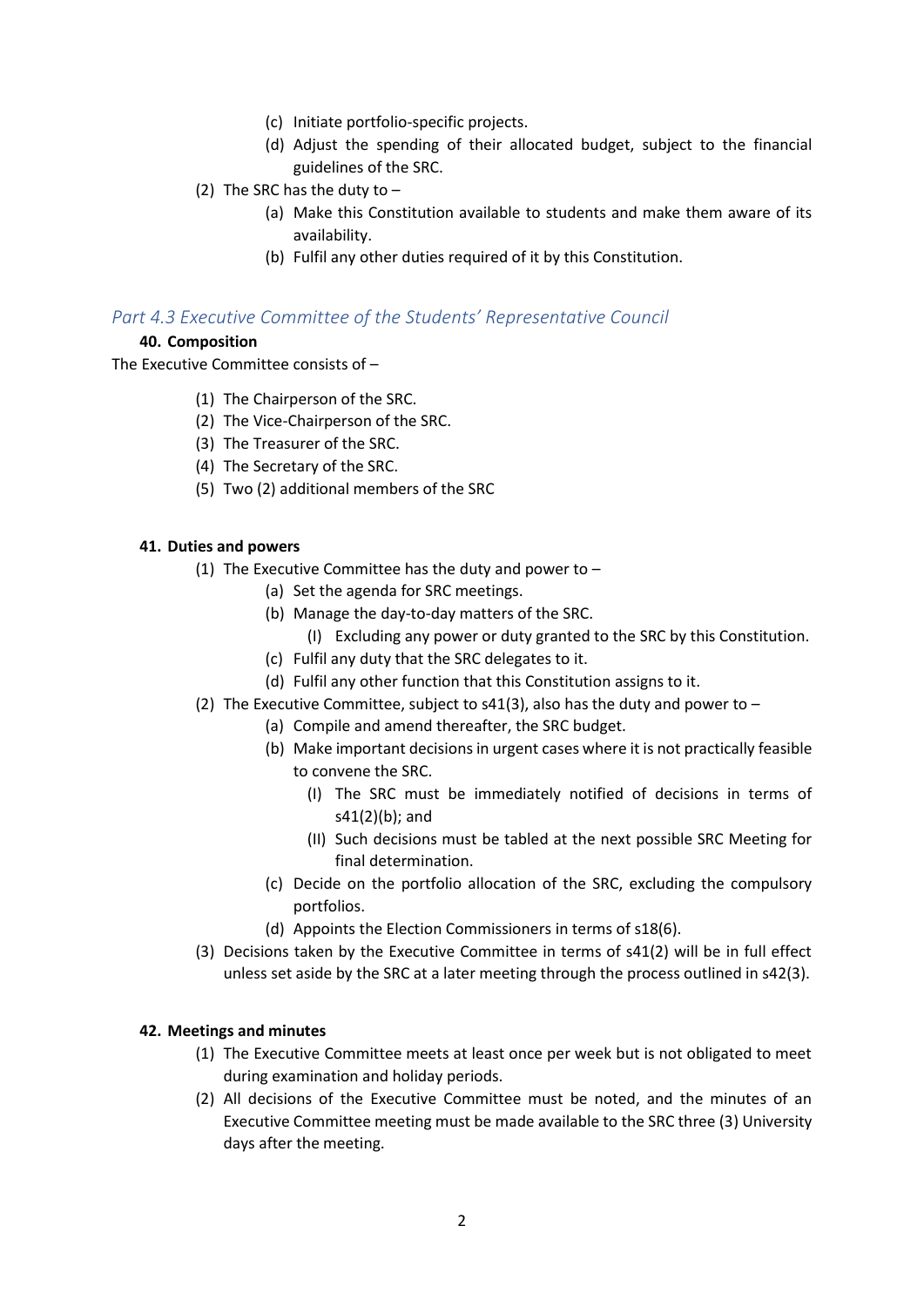- (3) If at least three (3) members of the SRC put a request in writing to the Chairperson within one (1) University day after the minutes are made available, the following must occur –
	- (a) The Chairperson must, within two (2) University days of the submission of the request, convene a special SRC meeting.
	- (b) Where the only item(s) on the agenda will be the issues in question from the minutes of the Executive Committee meeting.
	- (c) A simple majority of the membership of the SRC is required to set aside the decisions of the Executive Committee.
- (4) The Executive Committee may invite any person that is relevant to any number of agenda points to simplify the discussions.

#### **43. Quorum**

Four (4) members of the Executive Committee constitute a quorum at meetings of the Executive Committee.

#### *Part 4.4 Students' Representative Council meetings*

#### **44. Frequency**

The SRC meets at least once every two (2) weeks but is not obligated to meet during the official examination and holiday periods.

#### **45. Notice of meetings**

Written notice of an ordinary SRC meeting is given to members at least two (2) University days before the meeting and states at least –

- (1) The date, time, and place of the meeting.
- (2) The complete agenda.

#### **46. Quorum and voting**

- (1) Eleven (11) SRC members constitute a quorum at SRC meetings.
- (2) No decision of the SRC will be valid if at least eleven (11) members were not present at the meeting where the decision was taken.
- (3) If a vote results in a tie, the SRC must deliberate meaningfully around the issue and vote again. If the vote still results in a tie, the vote of the Chairperson will be decisive.

#### **47. Transparency**

- (1) SRC ordinary meetings:
	- (a) An abbreviated agenda, which states at least all the points on the agenda, as well as the date, time, and place of the meeting must be made available to all students at least two (2) University days before each SRC meeting.
	- (b) Any student, or any other person invited by the Students' Representative Council, may attend Students' Representative Council meetings.
	- (c) A person who is not a member or manager of the Students' Representative Council may only get an opportunity to speak, the duration of which is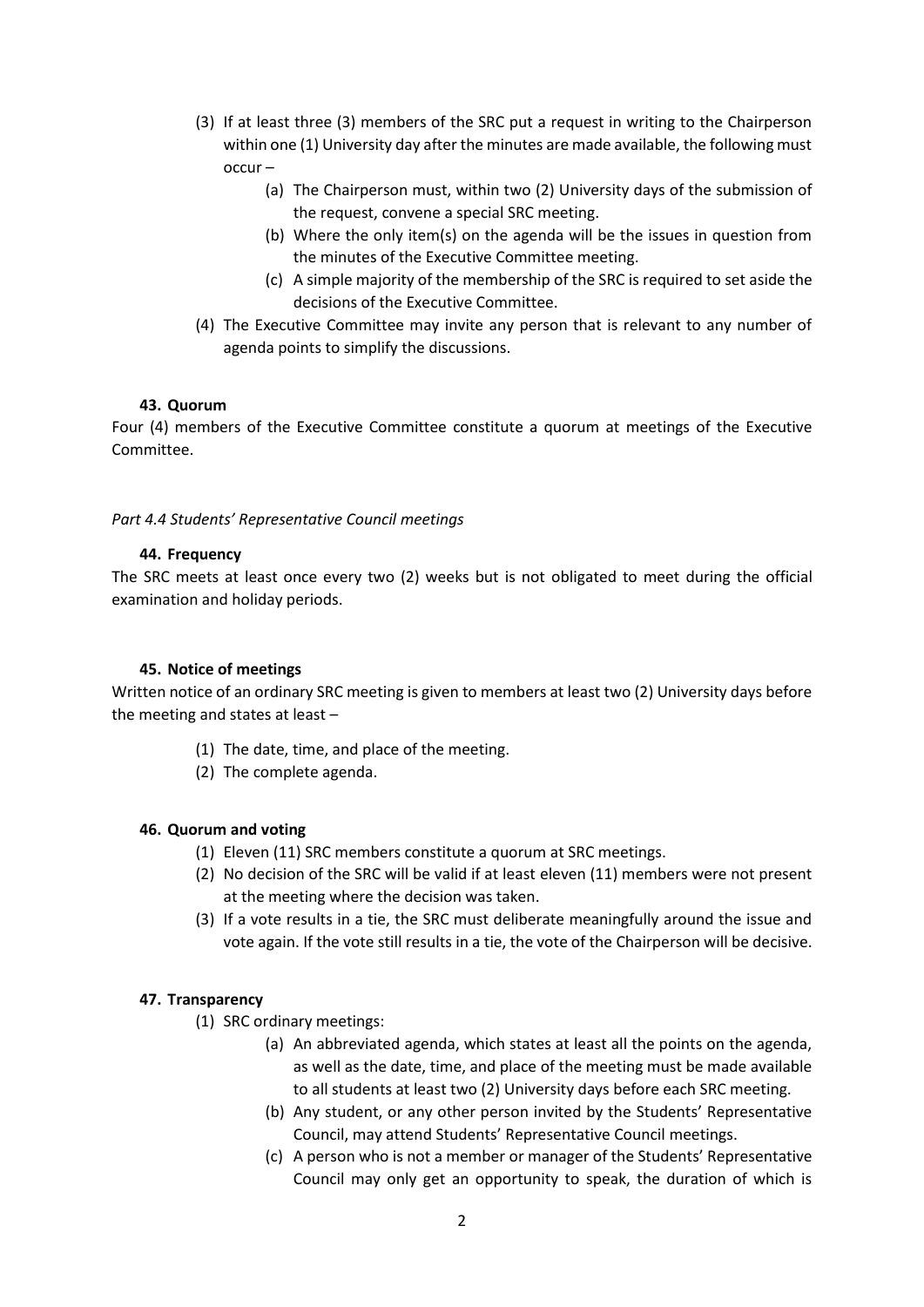determined by the Chairperson, at a Students' Representative Council meeting if –

- (I) The Chairperson determines that their input will be valuable to the discussion; or
- (II) At least one (1) University day before the meeting they give written notice to the Secretary of their intention to speak, and the Chairperson approves the request to speak.
- (d) The Chairperson can rule the discussion of a specific point on the agenda in camera if they believe it to be in the best interests of students, provided that –
	- (I) The Chairperson must do it before the agenda is set.
	- (II) The point must still appear in the agenda and abbreviated agenda.
	- (III) The discussion of the point still be noted, the record of which need only be made available internally to the Students' Representative Council.
	- (IV) The Students' Representative Council can decide to overturn the decision of the Chairperson.
- (2) SRC special meetings:
	- (a) An abbreviated agenda, which states at least all the points on the agenda, as well as the date, time and, place of the meeting, must be made available to all students at least two (2) hours before the meeting.
	- (b) The special meeting allows the SRC to meet when necessary to discuss immediate or pertinent issues without delay.
	- (c) The SRC executive can rule that the meeting be a closed meeting provided that:
		- (I) It is necessary for the discussion, in the best interest of students, or necessary for the SRC to agree on an issue.
		- (II) The minutes of the discussion be released to students within five (5) university days.
		- (III) If at least three (3) members of the Students' Representative Council put a request in writing to the Chair within two (2) University days after the minutes are made available, the discussion point is tabled at the next possible ordinary SRC meeting.

#### **48. Minutes**

- (1) All decisions of the SRC must be noted.
- (2) The Secretary must ensure that the complete minutes of each SRC meeting are made available to all students electronically, not later than five (5) University days after the meeting.

#### **49. Seconds for ex officio members**

- (1) If ex officio members cannot attend an SRC meeting, they may appoint a member of their committee, in writing as a second to attend the meeting.
	- (a) This must be sent to the Secretary of the SRC.
- (2) Said second may exercise all the rights and powers at the meeting that the person that they represent would have been able to exercise had they been present.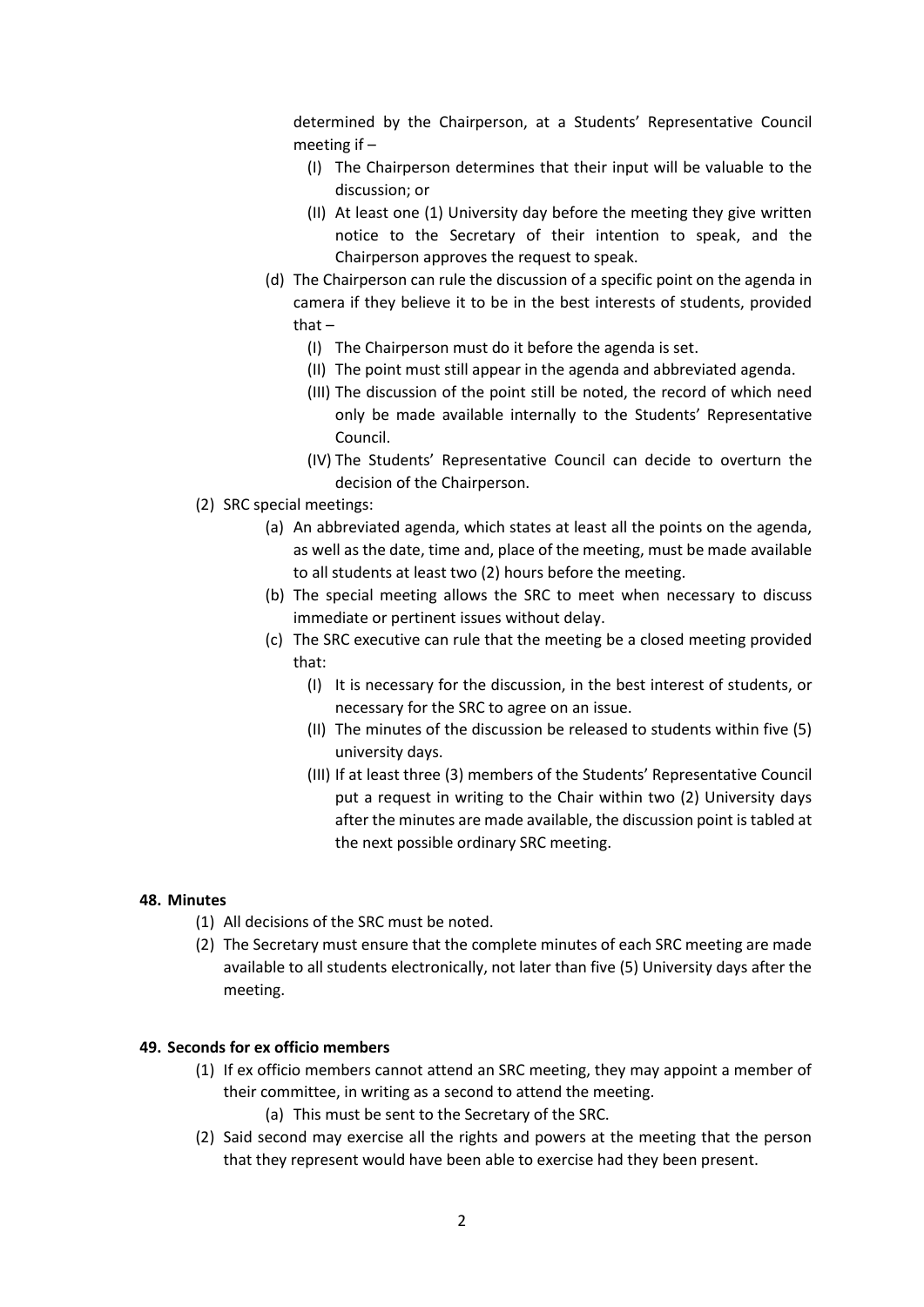- (3) The right to appoint a second may not be exercised consecutively for more than two (2) SRC meetings.
- (4) Seconds from ex officio members count towards quorum.

#### **50. Proxies for general SRC members.**

- (1) Any SRC member who may be absent from a meeting may beforehand appoint a proxy vote.
- (2) The member must inform the Secretary of the SRC, in writing of the proxy vote.
- (3) The right to appoint a proxy vote may not be exercised consecutively for more than two (2) SRC meetings.
- (4) Proxy votes do not count towards quorum.

# <span id="page-19-0"></span>*Part 4.5 Evaluation of Students' Representative Council members by the Evaluation Panel*

# **51. Nature and convening of the Evaluation Panel**

- (1) The Evaluation Panel is convened by the Director of the Centre for Student Leadership, Experiential Education, and Citizenship or their nominated alternate to evaluate how the SRC members performed their duties and in doing so holds them accountable.
- (2) The Evaluation Panel must convene within two (2) weeks of the end of an SRC's term.

#### **52. Composition of the Evaluation Panel**

- (1) The Evaluation Panel consists of the following members:
	- (a) The Director of the Centre for Student Leadership, Experiential Education, and Citizenship or their nominated alternate will act as the Chairperson of the Evaluation Panel.
	- (b) The Chief Justice of the Student Court or a member of the Court appointed by them.
	- (c) The Students' Assembly Speaker.
	- (d) The Convenor of the Student Imbizo.
	- (e) Two (2) persons, whether students, University members of staff, or other persons, who are not SRC members, appointed by the SRC, considering their knowledge of the duties of the SRC.
- (2) The Vice-Rector (Teaching & Learning) may appoint one (1) University members of staff, who have no voting rights on the Evaluation Panel, to serve on the Evaluation Panel in an advisory capacity.

#### **53. Duties and powers of the Evaluation Panel**

- (1) The Evaluation Panel can decide to  $-$ 
	- (a) Withhold up to 20% of the customary honorarium of an SRC member if that member's annual report is, in the opinion of the Evaluation Panel, not adequate and complete; and
	- (b) Withhold up to 40% of the customary honorarium of an SRC member if the Evaluation Panel is of the opinion that that member did not perform their duties properly and competently.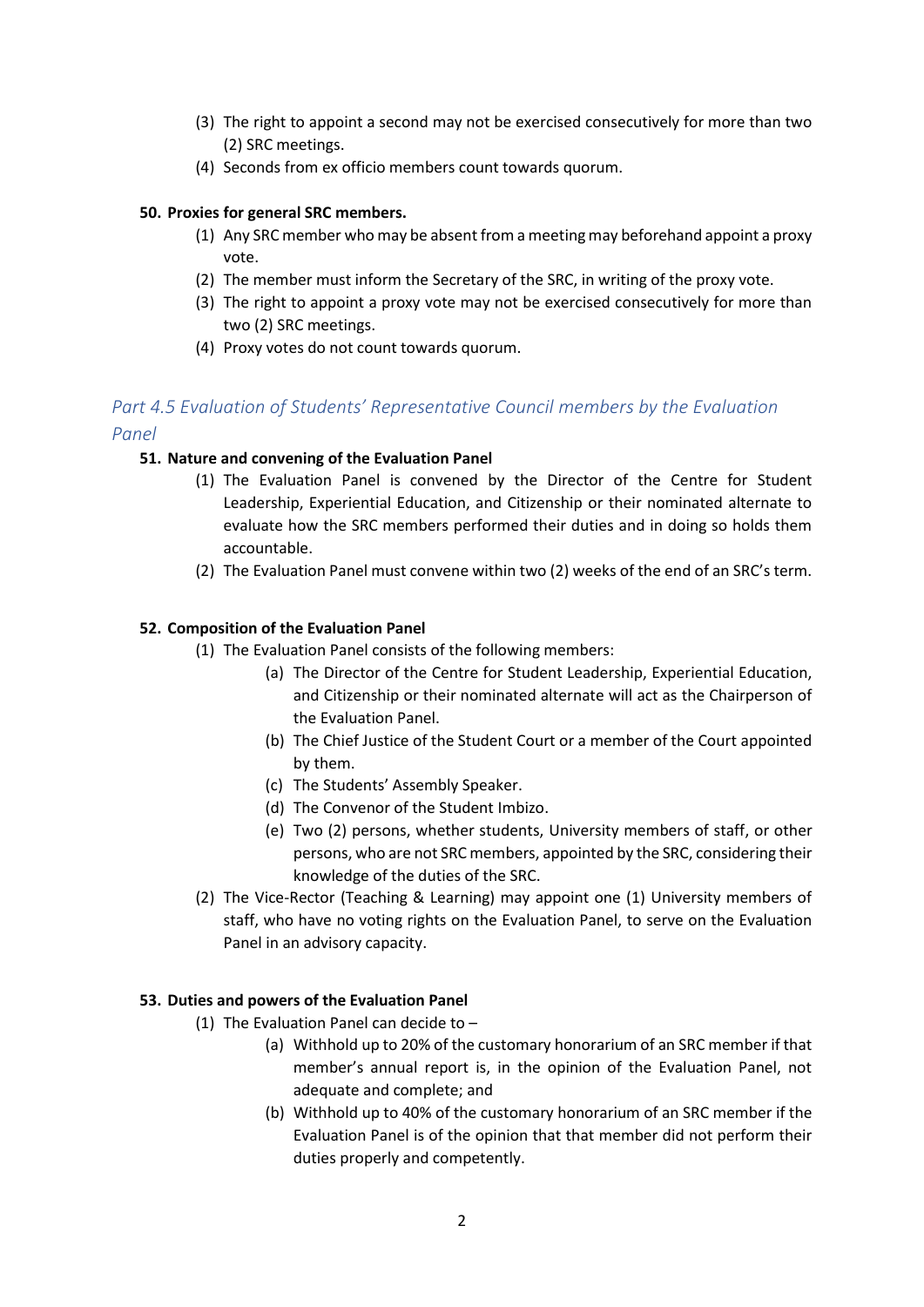- (2) The Evaluation Panel can conduct a short interview with each SRC member and manager about the performance of their duties and the performance of the other SRC members.
- (3) When deciding in terms of s53(1)(b), the Evaluation Panel must also take the following into account:
	- (a) The provisions of this Constitution.
	- (b) The code of conduct and other regulations of the SRC.
	- (c) Any representations that any person may direct in writing to the Chair of the Evaluation Panel.
	- (d) The reports of SRC members, copies of which must be supplied to the Evaluation Panel.
	- (e) The principles of procedural fairness.

#### **54. Review**

The decisions of the Evaluation Panel can be reviewed by the Appeal Court, but not by the Student Court.

## **55. Procedure**

The Evaluation Panel determines its own procedure.

#### **56. Notice and reasons**

Should it be decided to withhold any portion of an SRC member's honorarium, the Evaluation Panel must inform such member of the SRC as soon as possible of its decision and, in writing, of the reasons for that decision.

#### **57. Timeframe**

The Evaluation Panel is constituted annually to perform its duties and powers between 1 March and 31 December of the year concerned.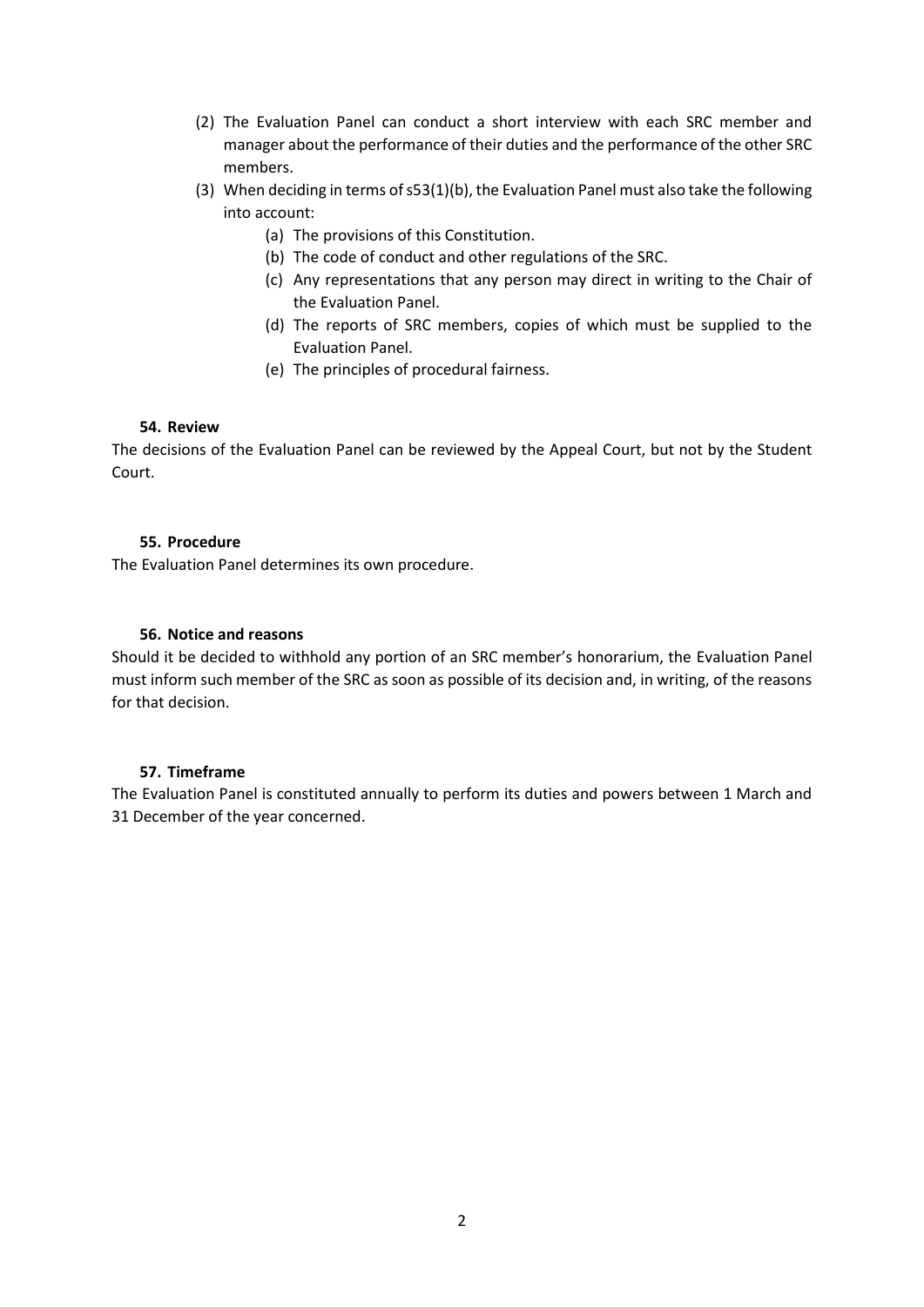# <span id="page-21-0"></span>CHAPTER 5: STUDENT PARLIAMENT

# <span id="page-21-1"></span>*Part 5.1: General*

## **58. Nature of Student Parliament**

- (1) Student Parliament is an independent forum that seeks to facilitate discussion on student issues between student leaders and other students and can take the form of public feedback or consultation.
- (2) Student Parliament serves to ensure that the SRC, Prim Committee, Academic Affairs Council, Senior Prim Committee, the Tygerberg Student Council, and Societies Council fulfil their constitutional mandate and act in an accountable and transparent manner.
- (3) Student Parliament facilitates cooperation in student leadership at Stellenbosch University and focuses on policy revision and creation as it pertains to student leadership.
- (4) Student Parliament is the forum at which amendments to this Constitution are discussed and approved.
- (5) The Stellenbosch University Student Parliament is bicameral, consisting of the Students' Assembly, and the Student Imbizo.

# <span id="page-21-2"></span>*Part 5.2: The Students' Assembly*

# **59. The Students' Assembly**

- (1) Establishment
	- (a) The Students' Assembly is established as an independent body, subject only to this Constitution and the institutional rules applicable to its functions.
	- (b) The Students' Assembly serves as a discussion forum for student issues between student leaders and other students and can take the form of public feedback or consultation.

#### **60. Responsibilities of the Students' Assembly**

The Students' Assembly must –

- (1) Promote the values of the University and promote cooperative governance amongst student structures.
- (2) Participate in the legislative process as outlined in this Constitution.
- (3) Monitor, lobby, educate and advise on issues related to the adherence to the provisions of this Constitution.
- (4) Facilitate discussions on matters of importance to the Student Body.

#### **61. Jurisdiction of the Students' Assembly**

The jurisdiction of the Students' Assembly's powers is limited to the Structures established by this Constitution.

#### **62. Functions and Powers of the Students' Assembly**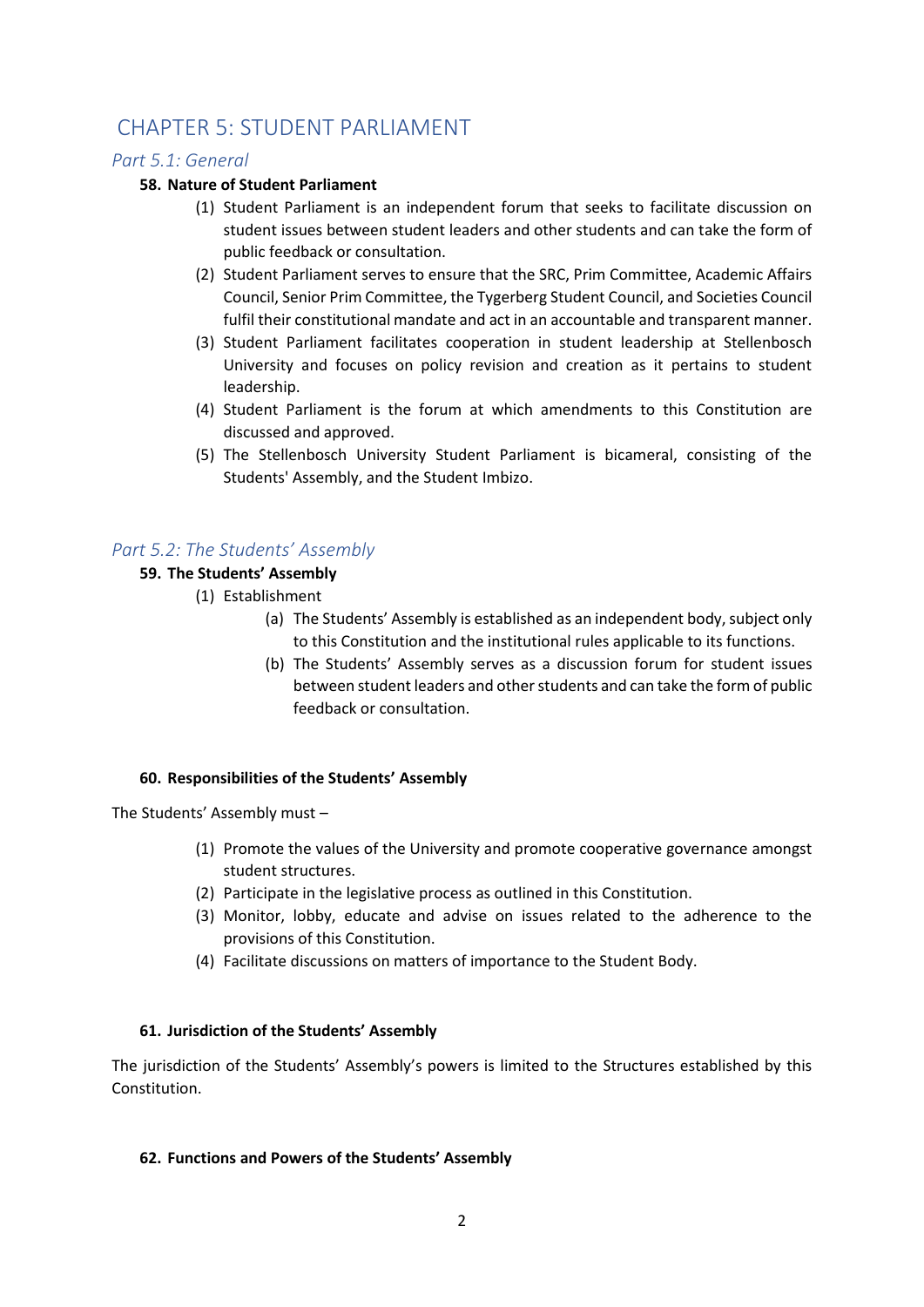The Students' Assembly has the power, as regulated by this Constitution and the rules of the Students' Assembly to–

- (1) Amend this Constitution through the processes outlined in this constitution.
- (2) Summon any member of the structures established by this Constitution to appear before it to explain any of their actions, activities, or lack thereof in person at a sitting of the Students' Assembly.
- (3) Receive petitions, representations, or submissions from any person or Student structure.
- (4) Make any binding resolutions that unless otherwise provided for in this Constitution, do bind the SRC, Academic Affairs Council, Societies Council, Prim Committee, Tygerberg Student's Representative Council, and Senior Prim Committee, if it is passed with an 80% majority of a minimum of 100 votes cast.
- (5) Request one or more SRC members to explain any of their actions, activities, or lack thereof in person at a sitting of the Students' Assembly.
- (6) Institute a motion of no confidence in one or more SRC members, subject to review by the Student Imbizo which shall determine whether to impeach said SRC member(s) within 7 days of the motion being passed.
- (7) Determine a list of broad priorities, before the incoming SRC is elected, which the SRC must adhere to in compiling their budget and planning their activities.
- (8) Hold extraordinary meetings.
- (9) Appoint task teams to discuss and investigate specific matters and to report back and make recommendations to the Students' Assembly.
- (10)Adopt any other measures to ensure that it fulfils its mandate effectively.
- (11)To recommend policy changes to the bodies constituted by this constitution who must present a report to the Students' Assembly if the recommendations are not implemented, and reasons, therefore.
- (12)The powers described above are subject to the Students' Assembly establishing and adopting rules which –
	- (a) Set out the procedures to be followed in exercising these powers.
	- (b) are to be approved by the Student Court before it comes into force.

#### **63. Membership of the Students' Assembly**

- (1) The Students' Assembly consists of
	- (a) All SRC members.
	- (b) Eight (8) members of the Academic Affairs Council.
	- (c) Eight (8) members of the Prim Committee.
	- (d) Eight (8) members of the Societies Council.
	- (e) Two (2) House Committee members from each cluster.
	- (f) Two (2) House Committee members from Senior Prim Committee.
	- (g) One (1) member from the Cluster Executive.
	- (h) One (1) member of the Tygerberg Student Parliament.
	- (i) One (1) member from each faculty committee.
	- (j) Ten (10) members of society committees appointed by the Societies Council.
	- (k) All students who attend a sitting of the Student' Assembly.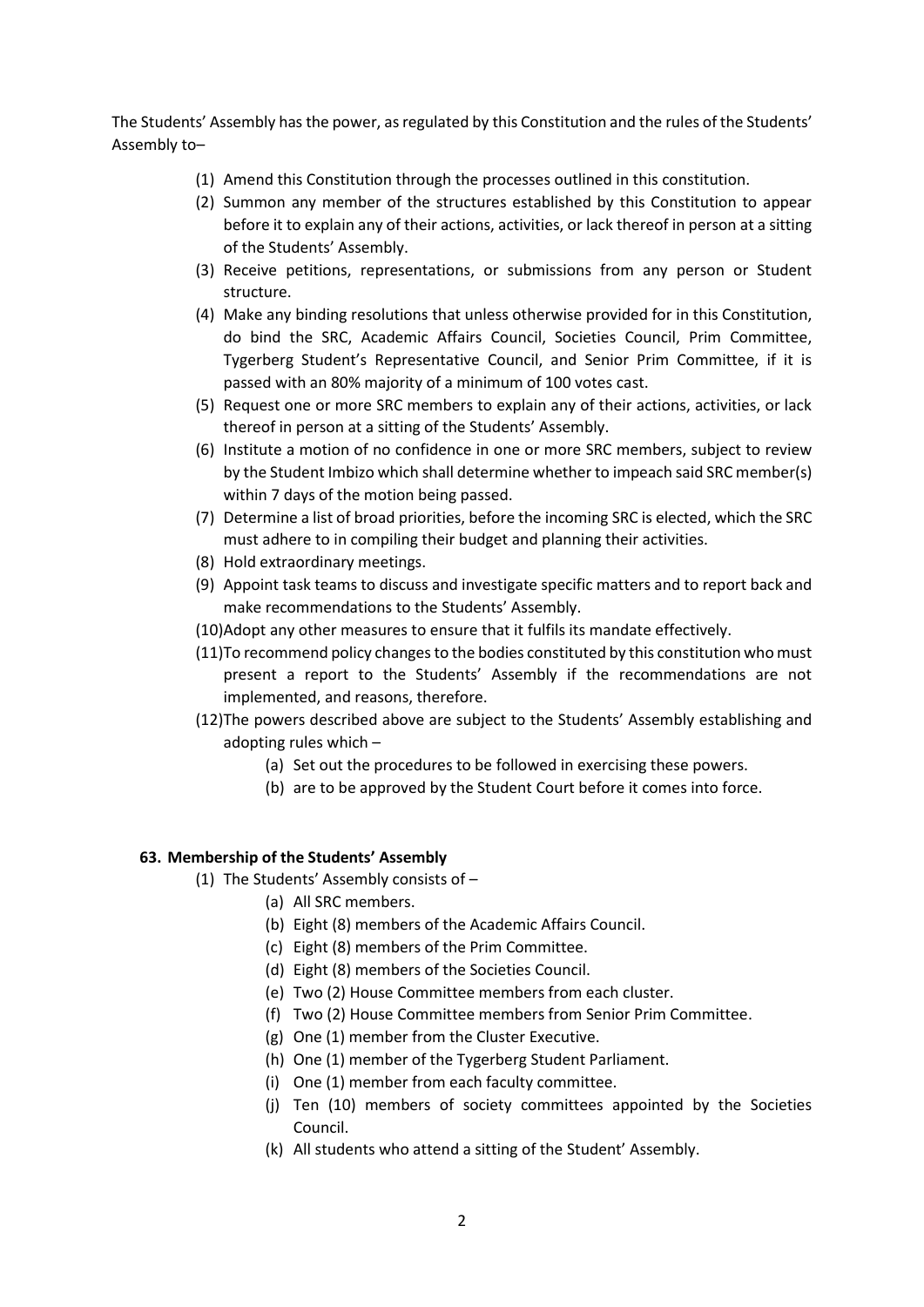- (2) A list of the members described in section  $63(1)(a)$  to (j) must be submitted to the Students' Assembly Speaker a week after the commencement of the Students' Assembly Committee's term by the relevant ex officio structure.
- (3) The Students' Assembly must take reasonable steps to ensure the members described in section 63(1)(a) to (j) attend sittings of the Students' Assembly.
- (4) No person can fill more than one seat at any time.
- (5) If a member of the Students' Assembly can no longer fulfil their duties, the Students' Assembly Committee must ensure the vacancy is filled.

#### **64. Speaker of the Students' Assembly**

A Speaker is elected annually by the Students' Assembly, and their duties include –

- (1) Ensuring that plenary sessions take place.
- (2) Ensuring that an agenda is compiled and is made available to all students at least one week before a plenary session takes place.
- (3) Ensuring that the minutes of plenary sessions are made available no later than two (2) weeks after each meeting.
- (4) To preside over meetings of the Students' Assembly impartially and in such a manner as to promote orderly and democratic debate.
- (5) To act as Chairperson of the Students' Assembly Committee.

#### **65. Students' Assembly Committee**

- (1) The Students' Assembly Committee consists of the Speaker, and a minimum of four (4) other members elected or appointed according to a procedure laid out by the Students' Assembly.
- (2) The Convenor of the Student Imbizo must be an ex-officio member.
- (3) The Students' Assembly Committee is responsible for ensuring that the Students' Assembly fulfils its mandate, which includes taking reasonable steps to ensure participation by compulsory members and students.

#### **66. Constitutions, rules, and regulations**

- (1) The Students' Assembly may adopt any constitutions, rules, or regulations to organise its activities.
- (2) Such constitutions, rules, or regulations are subject to approval by the Student Court, and can be referred back to the Students' Assembly by the Court on the grounds of –
	- (a) Procedural unfairness.
	- (b) Incompatibility with Student Parliament's constitutional mandate or the constitutional framework of student leadership within the University.

# <span id="page-23-0"></span>*Part 5.3: The Student Imbizo*

# **67. The Student Imbizo**

(1) Establishment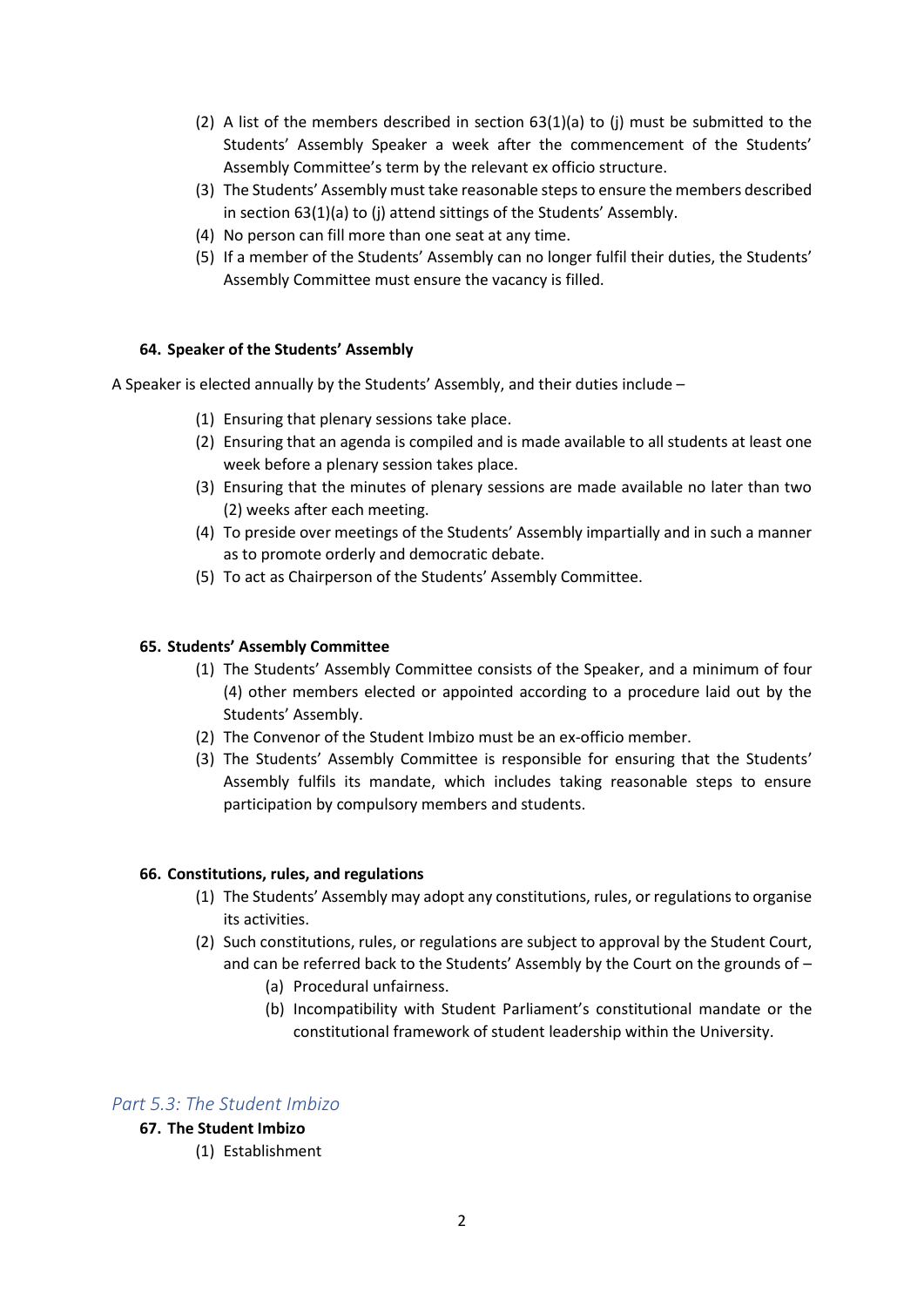- (a) The Student Imbizo is established as an independent body, subject only to this Constitution and the institutional rules applicable to its functions.
- (b) The Student Imbizo must be impartial and must exercise its powers and perform its responsibilities without fear, favour, or prejudice.
- (c) All the structures established by this Constitution must; through legislation and other measures; assist and protect the Student Imbizo to ensure its independence, impartiality, dignity, and effectiveness.

#### **68. Responsibilities of the Student Imbizo**

The Student Imbizo must –

- (1) Promote the values of the University and promote cooperative governance amongst student structures.
- (2) Participate in the legislative process as outlined in this Constitution.
- (3) Monitor, lobby, educate and advise on issues related to the adherence to the provisions of this Constitution.
- (4) Monitor and assess the observance of University rules and guidelines and adherence to this Constitution.
- (5) Meet at least once a month.

#### **69. Jurisdiction of the Student Imbizo**

The Student Imbizo–

- (1) Has a limited jurisdiction to the Structures established by this Constitution.
- (2) May not investigate Student Court decisions.
- (3) May only investigate conduct related to the performance or the lack thereof, of the duties of Student leaders of the Structures established by this Constitution.
- (4) May only discuss and make resolutions on conduct related to the performance or the lack thereof, of the duties of Student leaders or structures established by this **Constitution**

#### **70. Functions and Powers of the Student Imbizo**

- (1) Unless otherwise provided for in this Constitution, remedial action of the Student Imbizo binds the SRC, Academic Affairs Council, Societies Council, Prim Committee and Senior Prim Committee, Tygerberg Student Council, subject to the following –
	- (a) There must have been an investigation into alleged misconduct, incompetence, and/or negligence.
	- (b) The remedial action must relate to misconduct, incompetence, and/or negligence.
	- (c) The remedial action must be agreed upon by 75% of the Student Imbizo.
- (2) To summon any student to appear before it to explain any of their actions, activities, or lack thereof in person at a meeting of the Student Imbizo. Students subject to this power are limited to –
	- (a) Members of the structures established by this Constitution.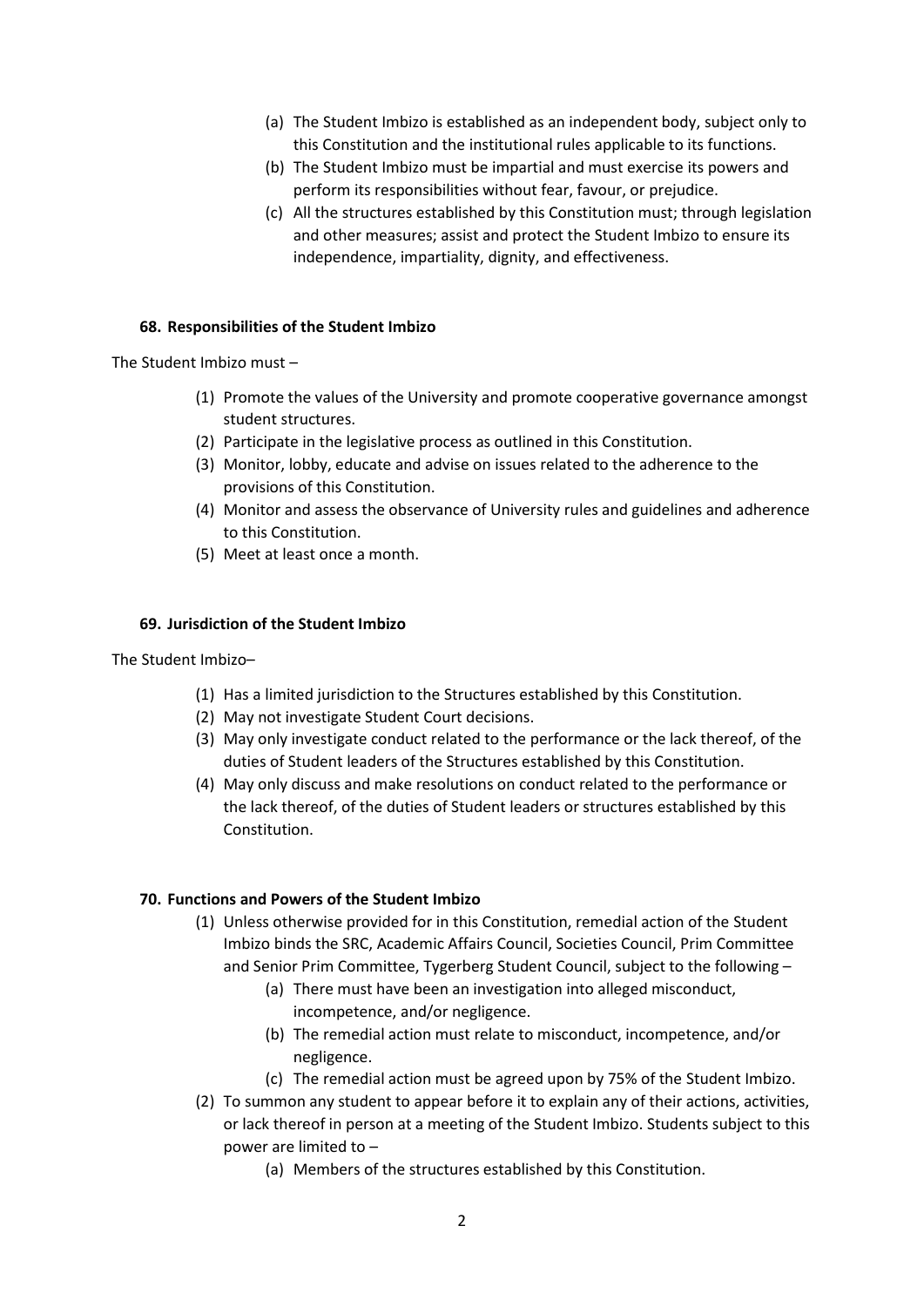- (b) Any student performing a public function, this includes all committees and forums where students are represented by students.
- (c) Any student holding an office that confers positional authority or representation.
- (3) To investigate any conduct relating to the performance of the functions of positional Student leader(s), that is alleged or suspected to be improper or result in any impropriety or prejudice and report on that conduct.
- (4) To investigate any conduct by positional Student leaders that is alleged or suspected to be a breach of the relevant internal policies, rules, or the Student Constitution and report on that conduct.
- (5) To act as a mediator or arbitrator within or between the structures established by this Constitution if the relevant parties agree. An arbitration award will be binding on the parties.
- (6) Review motions of no Confidence in an SRC member(s) and determine whether or not to remove that member(s) from office.
- (7) To impeach members of the SRC, Academic Affairs Council, Societies Council, Prim Committee, Senior Prim Committee, and Tygerberg Student Council, on the grounds that they are not fulfilling their constitutional obligations, subject to review by the Student Court.
- (8) To hold regular public accountability hearings at which members of the SRC, Academic Affairs Council, Societies Council, Prim Committee, Senior Prim Committee, and Tygerberg Student Council present reports and give evidence on the performance of their structures.
- (9) Receive and consider all proposed amendments to the Student Constitution and submit them to the Students' Assembly for adoption within seven (7) days after receiving it.
- (10) Adopt any other measures to ensure that it fulfils its mandate effectively.
- (11)The powers described above are subject to the Student Imbizo establishing and adopting rules which –
	- (a) Set out the procedures to be followed in exercising these powers.
	- (b) Is to be approved by the Student Court before it comes into force.

#### **71. Membership of the Student Imbizo**

- (1) The Student Imbizo consists of delegates, appointed (at their own discretion) from the following Structures –
	- (a) One (1) student appointed by the SRC.
	- (b) One (1) student appointed by the Academic Affairs Council.
	- (c) One (1) student appointed by the Prim Committee.
	- (d) One (1) student appointed by the Societies Council.
	- (e) One (1) student appointed by the Senior Prim Committee.
	- (f) One (1) student appointed by the Tygerberg Student Parliament.
	- (g) One (1) student appointed by the Tygerberg Student Council.
	- (h) One (1) student appointed by the Students' Assembly.
- (2) The following members will be special delegates of the Student Imbizo and all their powers are subject to their attendance –
	- (a) Two (2) students from faculty committees, appointed by the Academic Affairs Council, but are not part of the Academic Affairs Council.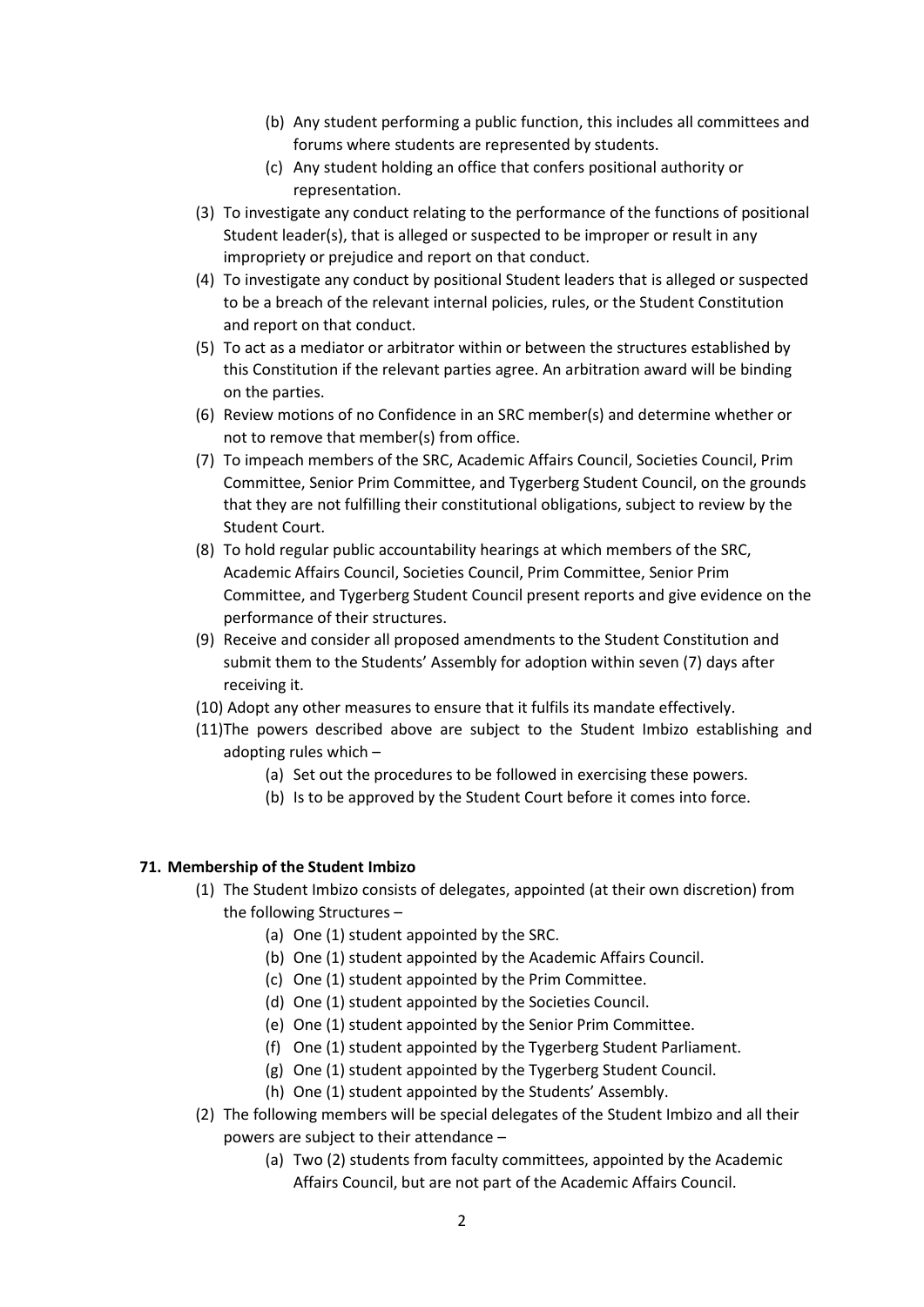- (b) Two (2) students from house committees, appointed by the Prim Committee and Senior Prim Committee, but are not part of the Prim Committee and Senior Prim Committee.
- (c) Two (2) students from societies executive committees appointed by the Societies Council but are not part of the Societies Council.
- (3) No person can fill more than one seat at any time.
- (4) If a member of the Student Imbizo can no longer fulfil their duties, the Student Imbizo Committee must ensure the vacancy is filled.

#### **72. The Convenor of the Student Imbizo**

A Convenor is elected annually by the Student Imbizo, and their duties include –

- (1) Ensuring that Student Imbizo meetings take place.
- (2) Ensuring that an agenda is compiled and is made available to all Student Imbizo delegates at least one week before a Student Imbizo meeting takes place.
- (3) Ensuring that the minutes of Student Imbizo meetings are made available no later than two (2) weeks after each meeting.
- (4) Presiding over meetings of the Student Imbizo impartially and in such a manner as to promote orderly and democratic debate.
- (5) Acting as Chairperson of the Student Imbizo Committee.
- (6) Being an ex-officio member of the Students' Assembly Committee.

#### **73. Student Imbizo Committee**

- (1) The Student Imbizo Committee consists of the Convenor, and a minimum of two (2) other members appointed by the Convenor from the delegates of the Student Imbizo, according to a procedure laid out by the rules of the Student Imbizo.
- (2) A deputy Speaker of the Students' Assembly must serve as an ex-officio member.
- (3) The Student Imbizo Committee is responsible for ensuring that the Student Imbizo fulfils its mandate, which includes taking reasonable steps to ensure participation by delegates.

- (1) The Student Imbizo may adopt any constitutions, rules, or regulations to organise its activities.
- (2) Such constitutions, rules, or regulations are subject to approval by the Student Court, and can be referred back to the Student Imbizo by the Court on the grounds of –
	- (a) Procedural unfairness.
	- (b) Incompatibility with Student Parliament's constitutional mandate or the constitutional framework of student leadership within the University.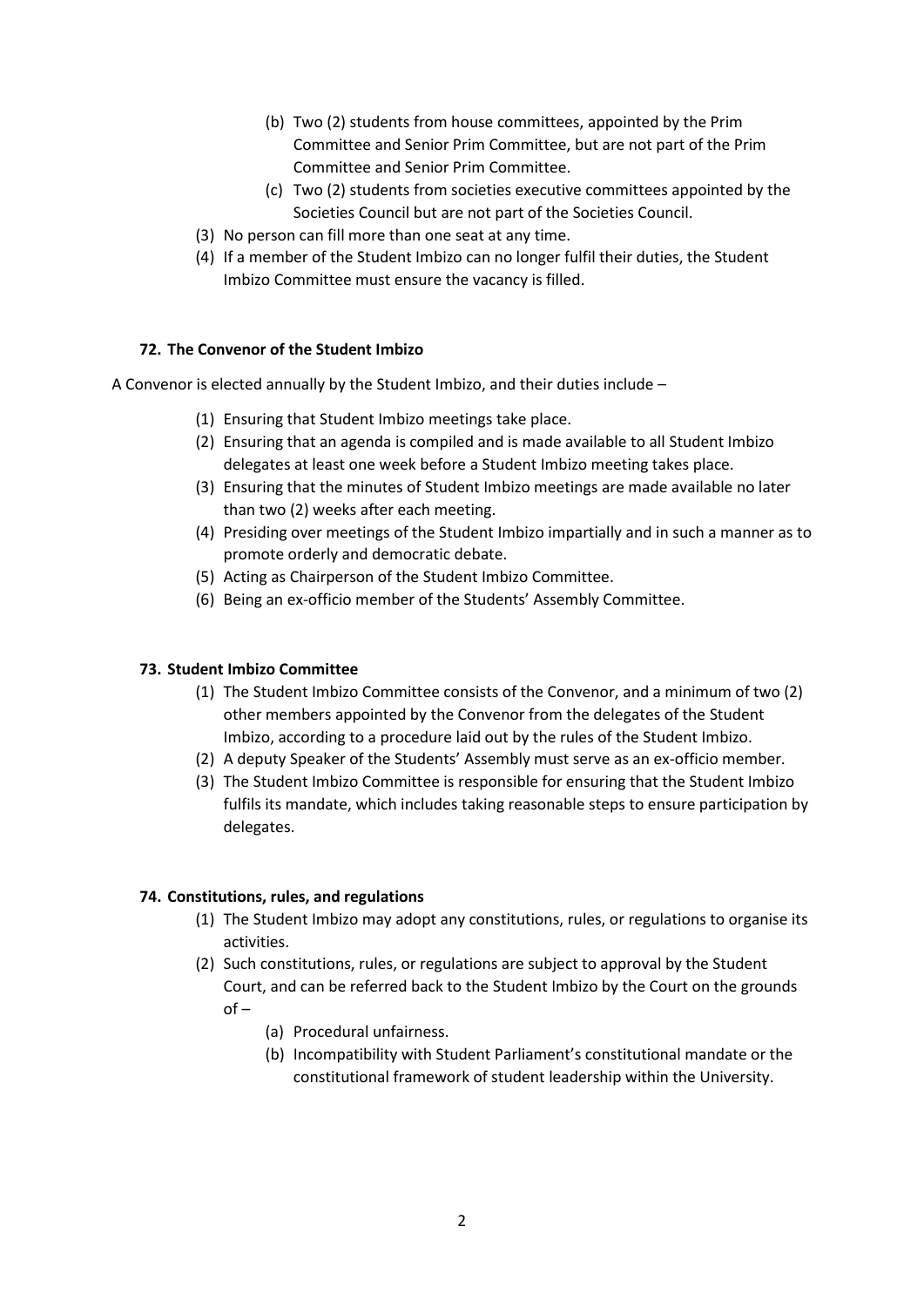# <span id="page-27-0"></span>CHAPTER 6: STUDENT COURT

# **75. Nature and functioning of the Student Court**

- (1) The Student Court
	- (a) Functions as an administrative tribunal.
	- (b) Is independent and subject only to this Constitution, which the Student Court must apply impartially and without fear, favour, or prejudice.
- (2) All student bodies must cooperate to ensure the independence, impartiality, dignity, and accessibility of the Student Court.

# **76. Nomination and appointment of members of the Student Court**

- (1) The Chief Justice must request nominations for the members of the Student Court from all students and law lecturers three weeks prior to the end of the third academic term.
- (2) The opening of nominations must be advertised clearly to all eligible students, whether through electronic communication or otherwise.
- (3) Nominations must be open for at least seven (7) days.
- (4) Members of the Student Court are appointed by a committee, appointed by the Dean of the Law Faculty. The Appointment Committee must consist of:
	- (a) The Dean of the Law Faculty or their appointed designate.
	- (b) The incumbent Chief Justice provided they are not nominated again.
	- (c) Two (2) members of the Faculty Board of the Law Faculty.
	- (d) Two (2) students designated by the SRC.
- (5) The Chief Justice must submit the nominations to the Dean of the Law Faculty before the beginning of the fourth academic term.

# **77. Composition and membership**

- (1) The Student Court consists of five (5) LLB students or LLB graduate, provided that
	- (a) A minimum of one (1) to a maximum of two (2) LLB students in their penultimate year (in the year following their appointments) serve on the Student Court.
	- (b) A minimum of two (2) to a maximum of four (4) LLB students in their final year (in the year following their appointments) serve on the Student Court.
	- (c) A maximum of one (1) LLB graduate, who is currently a student at Stellenbosch University.
- (2) No member of the Student Court may be a positional student leader, subject to positions permitted by this constitution.
- (3) The membership of a Student Court member terminates when
	- (a) The member's term of office expires.
	- (b) The member dies.
	- (c) The member presents a written resignation to the Chief Justice of the Student Court and the Dean of the Law Faculty.
	- (d) The member ceases to be a registered student at the University.
	- (e) The member is removed in terms of s78.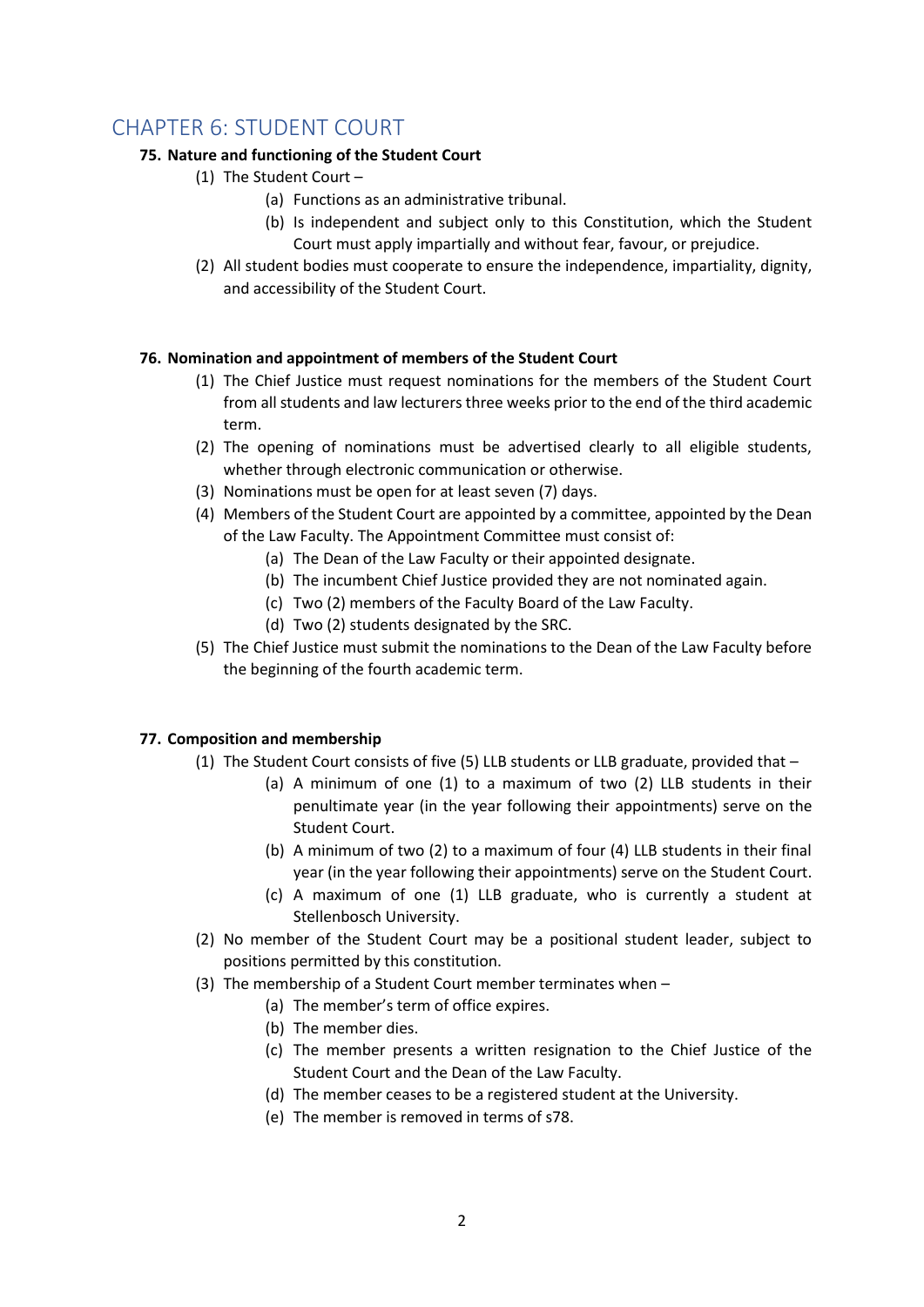#### **78. Removal**

- (1) A member may be impeached by the Student Imbizo by a resolution supported by two-thirds of its members, should they –
	- (a) Contravene a rule or code set out in the Disciplinary Code of Stellenbosch University.
	- (b) Fail to perform their duties as a member of the Student Court on more than two (2) occasions and are unable to provide a valid excuse for such failure.
- (2) An impeachment in terms of s78(1) only comes into effect after it has been approved by the Dean of the Law Faculty.

#### **79. Appointment of a new member**

- (1) Should a member's membership terminate before the end of their term, the Chief Justice must request nominations for a replacement within five (5) university days after receiving the resignation.
- (2) The nominations must be open for at least seven (7) days to at most ten (10) days.
- (3) The Chief Justice must submit the nominations to the Dean of the Law Faculty
	- (a) Who will present it to the Appointment Committee within seven (7) days after receiving it.
- (4) The Appointment Committee must appoint a new member within seven (7) days, after being convened.
- (5) Should the Chief Justice resign, the Dean of the Law Faculty will appoint an interim Chief Justice until a new Chief Justice is elected.
- (6) The interim Chief Justice will open nominations for a new member and the procedure in terms of  $s79(1) - s79(4)$  shall apply.
- (7) The Chief Justice is elected within ten (10) days after the appointment of the new member of the Student Court at a meeting that is convened by the interim Chief Justice.

#### **80. Student Court Committee**

- (1) The Student Court Committee is elected by members of the Student Court from amongst themselves and consists of –
	- (a) The Chief Justice of the Student Court.
	- (b) The Deputy Chief Justice of the Student Court.
	- (c) The Secretary of the Student Court.
	- (d) Two (2) additional members, subject to portfolios outlined in their Code of Conduct.
- (2) The Student Court Committee must be elected within ten (10) university days after the appointment of the members of the Student Court at a meeting that is convened by the former Chief Justice of the Student Court.
- (3) The Student Court Committee must adopt a code of conduct within ten (10) university days after the appointment of the Chief Justice.
	- (a) Which must prescribe the powers, duties, functions, and privileges of members of the Student Court.

#### **81. Term of office**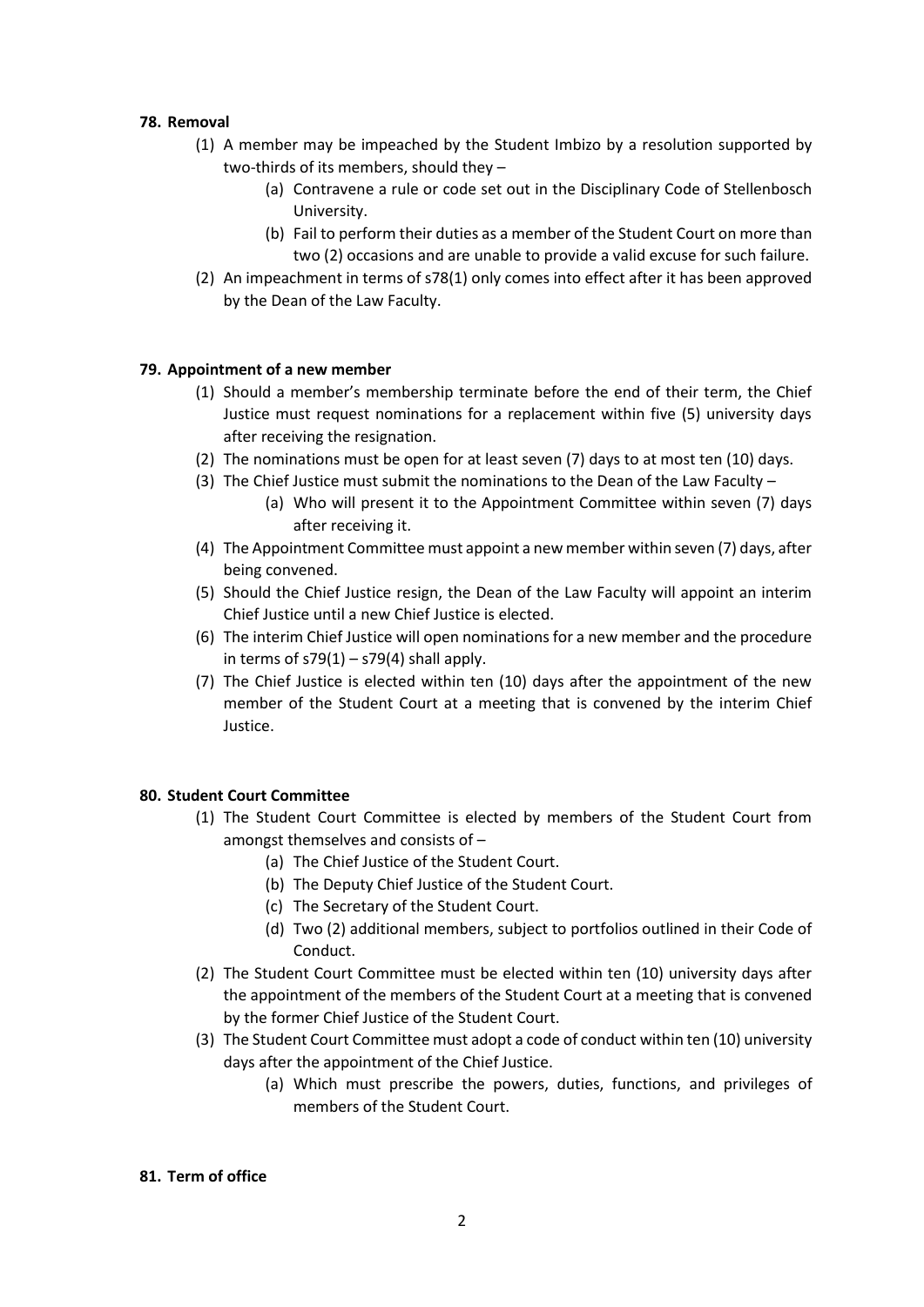The term of office of the Student Court commences upon appointment by the Appointment Committee and terminates when the Appointment Committee appoints the new members, subject to s82.

#### **82. Current Student Court Roll**

- (1) Should there be outstanding judgements or cases, the outgoing Student Court must finalise these outstanding judgments or cases before leaving office; or
- (2) The Student Court rules must provide contingency plans for cases still pending during the transition of Student Court.

#### **83. Responsibilities**

In addition to resolving disputes falling within their jurisdiction, Student Court also has the responsibility to:

- (1) Subject to the Student Constitution, approve constitutions, rules, regulations, and amendments thereto.
	- (a) Constitutions, rules, regulations, and amendments must be reviewed by the Court within one (1) month after receiving the documents.
- (2) Provide training as prescribed by the Student Constitution.

#### **84. Jurisdiction of the Student Court**

The Student Court has the power to –

- (1) Give an interpretation, or to confirm the interpretation of a party before the Student Court, regarding –
	- (a) This Constitution.
	- (b) Any empowering provision in terms of which a student body or a member of a student body exercises power.
- (2) Decide on the constitutionality of any action or omission of a student body or a member thereof.
- (3) Review any decision of a student body or a member thereof whereby the rights or legitimate expectations of a student or group of students are materially and adversely affected.
- (4) Make a final decision regarding any matter where the parties consent to the jurisdiction of the Student Court.
- (5) Decide on all other matters which this Constitution places under the jurisdiction of the Student Court.

#### **85. Remedies**

The Student Court can –

(1) Grant an interdict or any other interim relief if material injustice would otherwise result.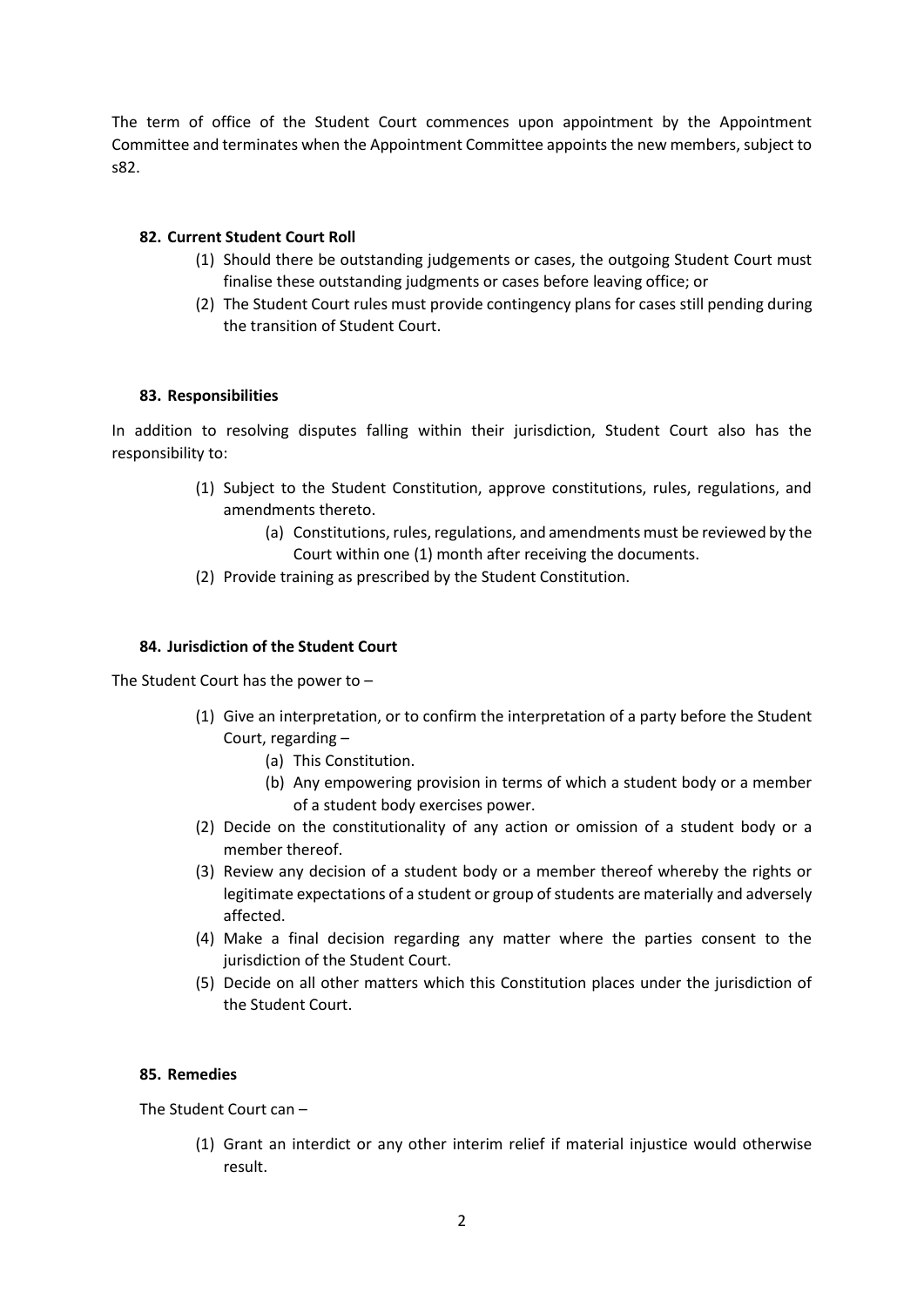- (2) Grant a declaratory order.
- (3) Set aside any decision or action that is inconsistent with this Constitution, or a constitution, policy, regulation or any empowering provision of a student body, in so far as it is inconsistent with it, provided that in case of setting aside –
	- (a) The retroactive effect of the order must be limited as far as possible; and
		- (b) The order can be suspended for a fixed time or on any conditions to allow the person or body in question to rectify the fault; or
- (4) Grant any order, including a combination of the abovementioned remedies, that is fair and equitable.

#### **86. Applications to and standing before the Student Court**

All students and student bodies can bring cases before the Student Court, and only students and student structures can bring cases, unless –

- (1) This Constitution gives standing to another person or structure.
- (2) All the parties before the Court consent to giving another person or body standing.

#### **87. Procedure of the Student Court**

- (1) The Student Court determines its own procedure with due consideration of
	- (a) Procedural fairness.
	- (b) The need for the Student Court to be accessible.
- (2) The Student Court must, after consultation with the SRC and subject to approval by the Appeal Court, adopt rules that set out its procedure, which must at least provide that –
	- (a) After the Student Court receives an application, the Chief Justice must ensure that any person who may have a material interest in the proceedings is notified.
	- (b) Notice of any hearing will be advertised timeously.
- (3) The rules contemplated in s87(2) and the identity and contact details of the Chair of the Student Court, must be readily available electronically and in hard copy to all students.

#### **88. Representation at the Student Court**

- (1) Any party before the Student Court may appear before the Student Court with or without representation.
- (2) Only students may act as representatives before the Student Court.

#### **89. Decisions of the Student Court**

- (1) The decisions of the Student Court are binding.
- (2) The Student Court must provide, in writing, reasons for its decisions, which must be signed by all the members of the Student Court.
- (3) Where a minority of members of the Student Court do not concur with the majority, the minority must in writing provide reasons for the deviation.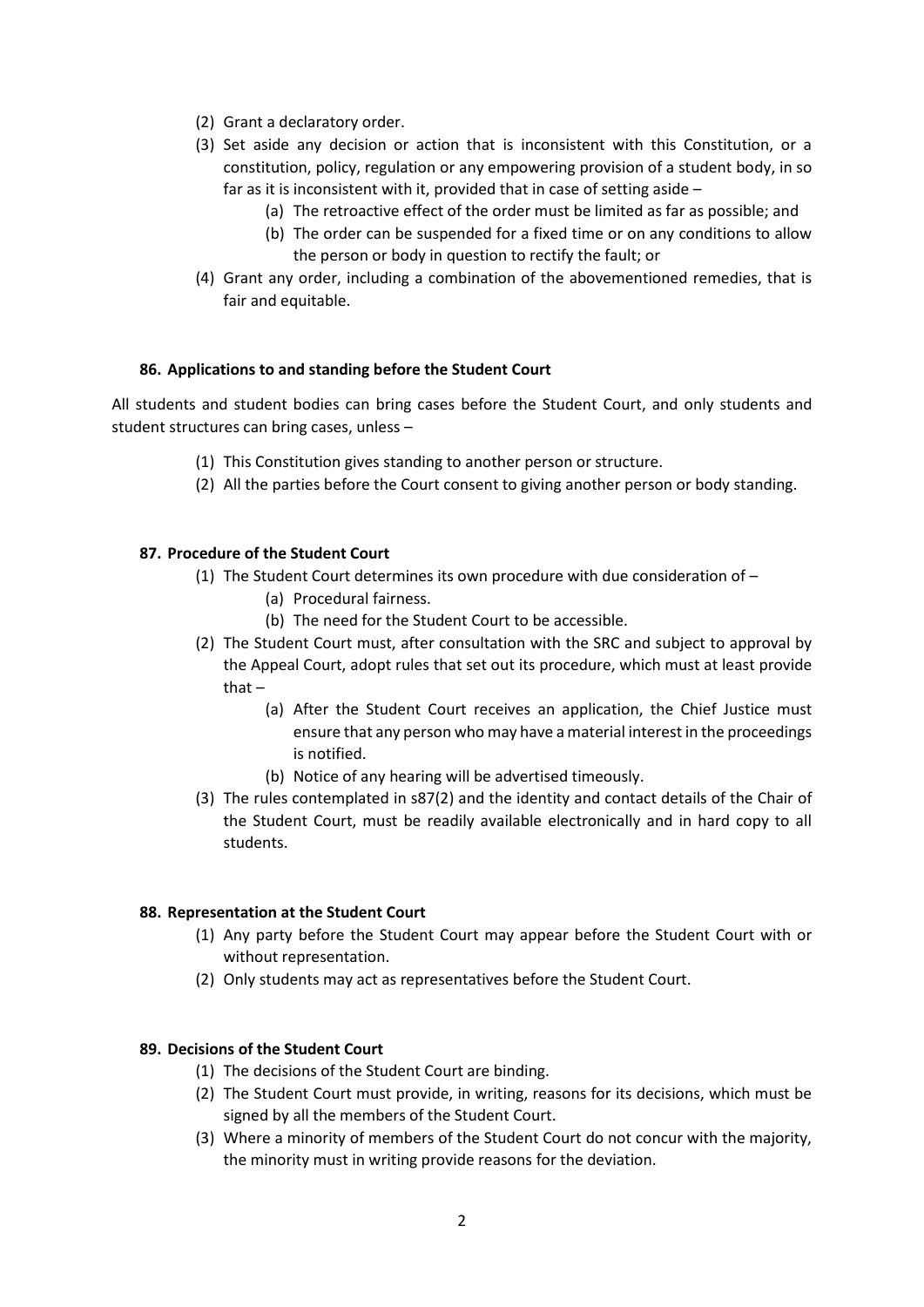- (4) All decisions of the Student Court must be made available electronically to all students as soon as possible after they have been handed down.
- (5) The Chief Justice must ensure that all decisions of the Student Court are stored on an electronic database and that all students can readily access the previous decisions of the Student Court.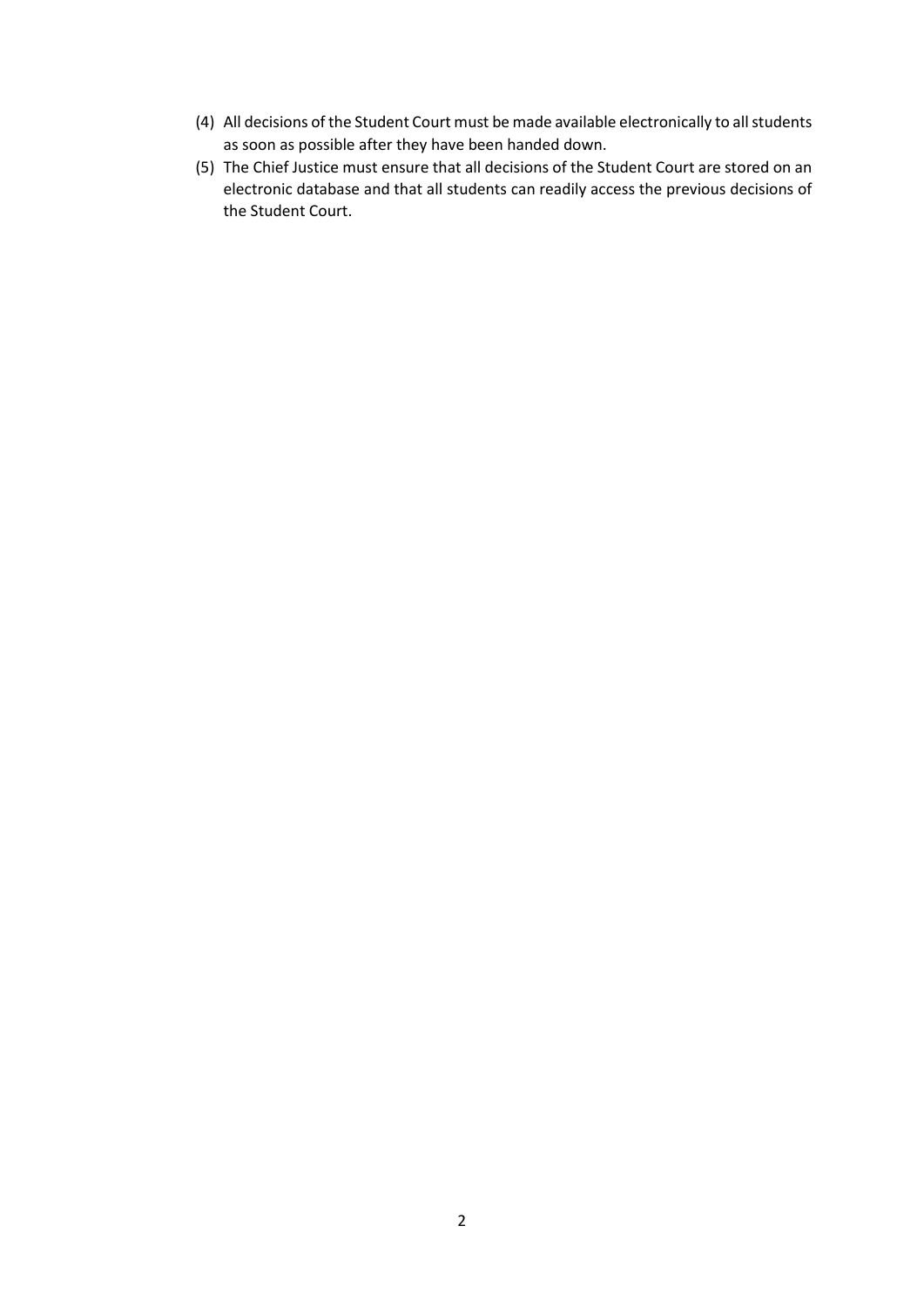# <span id="page-32-0"></span>CHAPTER 7: THE APPEAL COURT

# **90. Composition of the Appeal Court**

The Appeal Court consists of two (2) lecturers of the Law Faculty, who are appointed by the Dean of the Law Faculty.

# **91. Jurisdiction of the Appeal Court**

- (1) The Appeal Court
	- (a) Hears appeals against the decisions of the Student Court.
	- (b) Can review any decision or omission of the Student Court.
	- (c) Can review decisions of the Evaluation Panel.
	- (d) Can decide on any other matters that are placed under its jurisdiction by this Constitution.

# **92. Lodging Appeals or applications for review by the Appeal Court**

- (1) An appeal or an application for review at the Appeal Court is lodged with the Dean of the Law Faculty, who will appoint the Appeal Court.
- (2) The appeal must be lodged within five (5) days after the decision against which is being appealed or which is reviewed was taken unless the Constitution provides otherwise.

# **93. Procedure of the Appeal Court**

The procedure of the Appeal Court is the same as that of the Student Court, with the necessary adjustment.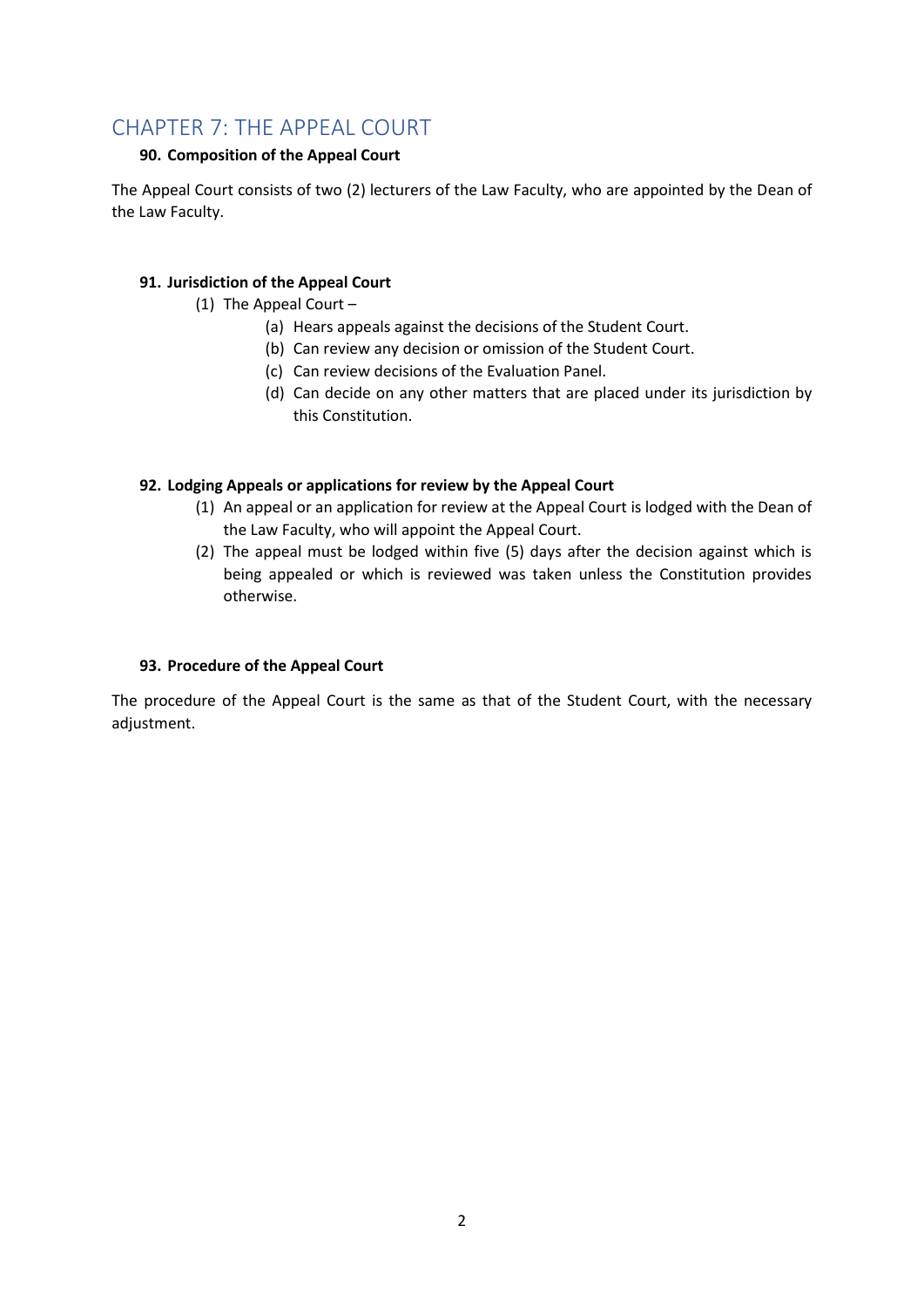# <span id="page-33-0"></span>CHAPTER 8: THE ACADEMIC AFFAIRS COUNCIL

# **94. Composition**

- (1) The Academic Affairs Council consists of:
	- (a) The chairperson and the executive committee of the Academic Affairs Council with rights as granted to them by the Academic Affairs Council constitution.
	- (b) Two (2) students from each faculty.
	- (c) Any additional members that are provided for in the Academic Affairs Council constitution.
- (2) The chairperson of the Academic Affairs Council is elected in the way prescribed in the Academic Affairs Council constitution and the election of the chairperson is run by the Electoral Commission in accordance with s22.
- (3) Members of the Academic Affairs Council are elected in the way prescribed in the Academic Affairs Council constitution.

#### **95. Duties and powers**

- (1) The Academic Affairs Council represents the academic interests of the students at the SRC and the University management.
- (2) The Academic Affairs Council is an autonomous student representational structure and has the powers necessary for the performance of its duties.
- (3) Decisions of the Academic Affairs Council are binding on all faculty committees, subject to the Academic Affairs Council constitution.

# **96. Constitutional mandate**

The Academic Affairs Council has a constitutional mandate to:

- (1) Actively promote the rights of students contained in CHAPTER 2, and specifically the right, under s8(2) to quality education, academic support, and transparent and justifiable assessment procedures.
- (2) Serve as a forum of faculty committee leaders that strives to protect and further the interests of all students, by advising the SRC via the Academic Affairs Council chairperson.

- (1) The Academic Affairs Council constitution is binding on all faculty committee constitutions.
- (2) The Academic Affairs Council may, upon approval by the Student Court, accept any constitutions, rules, or regulations, or amendments thereto, that organises its activities.
- (3) The Student Court may refuse to approve new constitutions, rules, regulations, or amendments submitted by the Academic Affairs Council on the grounds of –
	- (a) Procedural fairness.
	- (b) Incompatibility with the Academic Affairs Council's constitutional mandate or the constitutional framework of student leadership at the University.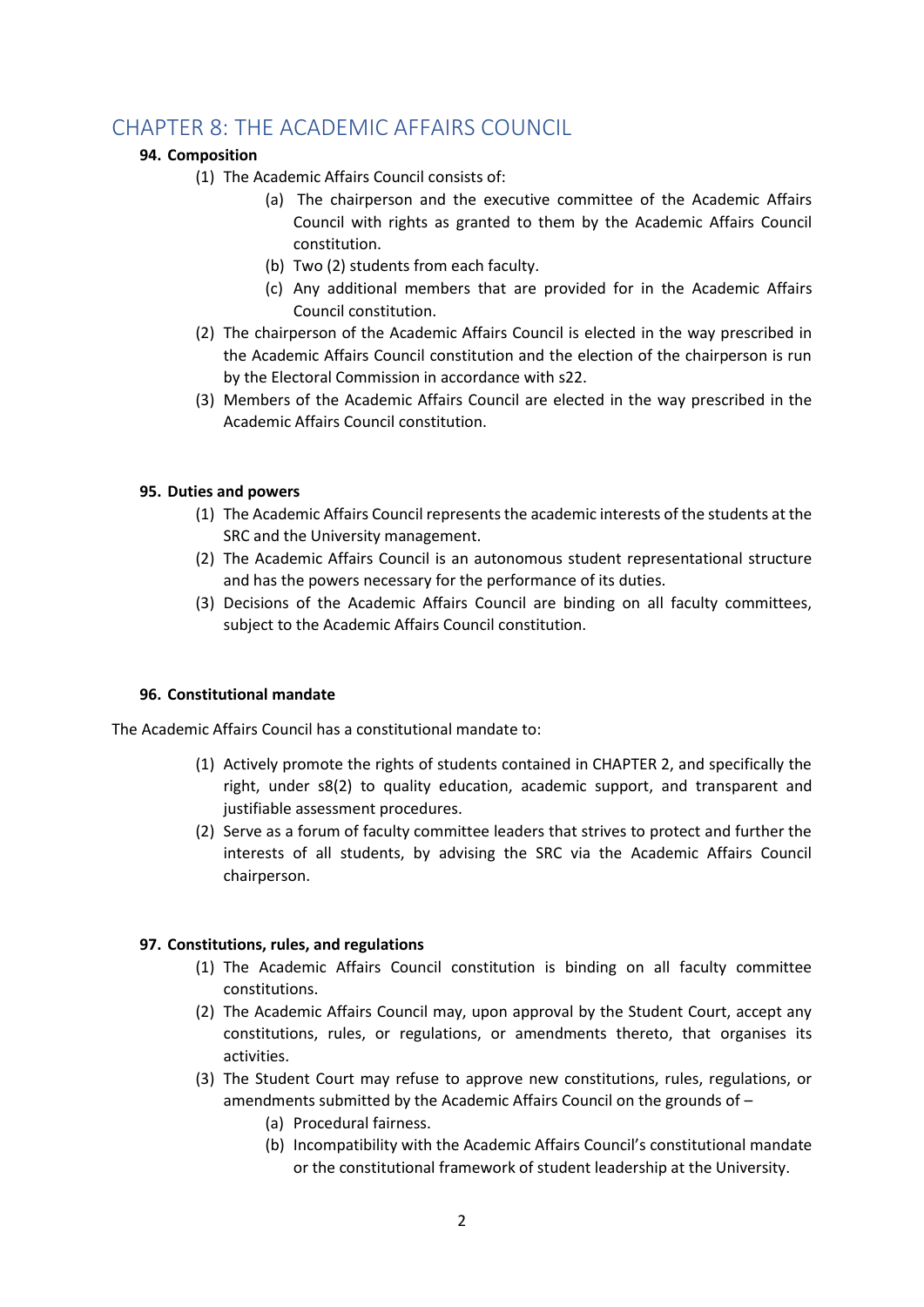- (4) The Academic Affairs Council may appeal to the Appeal Court against a refusal by the Student Court under s97(2).
- (5) The Academic Affairs Council must establish a committee for the purpose of approving any constitutions, rules, or regulations, or amendments thereto, by faculty committees.
	- (a) All constitutions, rules, or regulations, or amendments of faculty committee constitutions must be approved by this committee.
	- (b) The committee must receive mandatory training facilitated by the Student Court to equip them with the skills necessary for the execution of its duties.
	- (c) Appeals of the decisions of the committee must be in accordance with the procedure set out in the Academic Affairs Council constitution.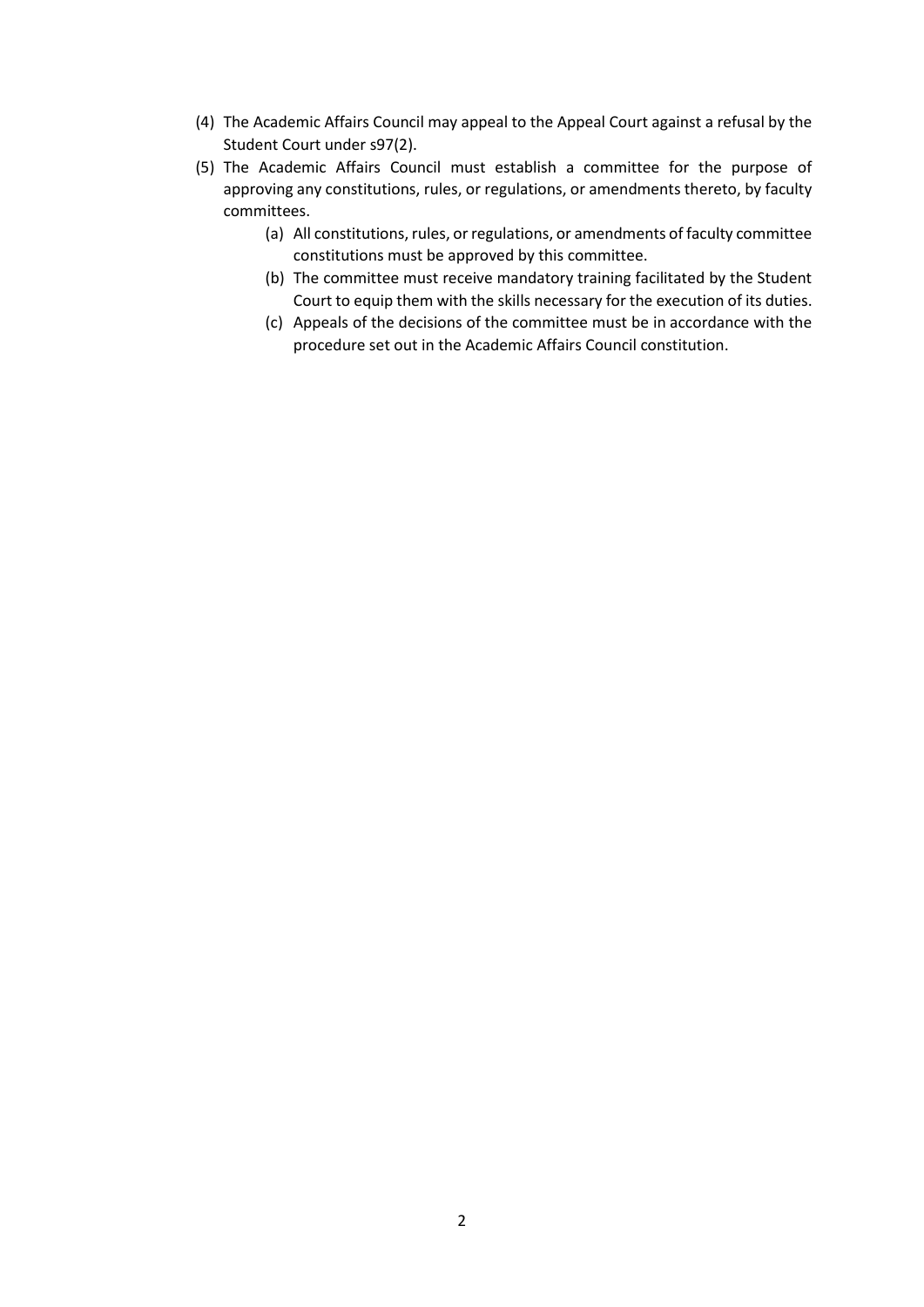# <span id="page-35-0"></span>CHAPTER 9: THE PRIM COMMITTEE

# **98. Composition**

- (1) The Prim Committee consists of:
	- (a) The chairperson and the executive committee of the Prim Committee with rights as granted to them by the Prim Committee constitution.
	- (b) The Prim, or their nominee, of each residence and PSO.
	- (c) Any additional members provided for in the Prim Committee constitution.
- (2) The chairperson and vice-chairperson of the Prim Committee are elected in the way prescribed in the Prim Committee constitution and the elections are run by the Electoral Commission in accordance with s22.

# **99. Duties and powers**

- (1) The Prim Committee represents the interests of the residents of residences and members of PSOs, in that capacity, at the SRC and the University management.
- (2) The Prim Committee is an autonomous student representational structure and has the powers necessary for the performance of its duties.
- (3) Decisions of the Prim Committee are binding on all House Committees of Houses that form part of the Prim Committee.

#### **100. Constitutional mandate**

The Prim Committee has a constitutional mandate to:

- (1) Actively promote the rights of students contained in CHAPTER 2, and specifically the right, under s8(1), to an enabling campus environment in which student success and academic excellence are encouraged and pursued.
- (2) Serve as a forum of house committee leaders that strives to protect and further the interests of all students, by advising the SRC via the Prim Committee chairperson and vice-chairperson.

- (1) The Prim Committee constitution is binding on all House constitutions, of Houses that form part of the Prim Committee.
- (2) The Prim Committee may, upon approval by the Student Court, accept any constitutions, rules, or regulations, or amendments thereto, that organises its activities.
- (3) The Student Court may refuse to approve new constitutions, rules, regulations, or amendments submitted by the Prim Committee on the grounds of –
	- (a) Procedural fairness.
	- (b) Incompatibility with the Prim Committee's constitutional mandate or the constitutional framework of student leadership at the University.
- (4) The Prim Committee may appeal to the Appeal Court against a refusal by the Student Court under s101(2).
- (5) The Prim Committee must establish a committee for the purpose of approving any constitutions, rules, or regulations, or amendments thereto, by house committees.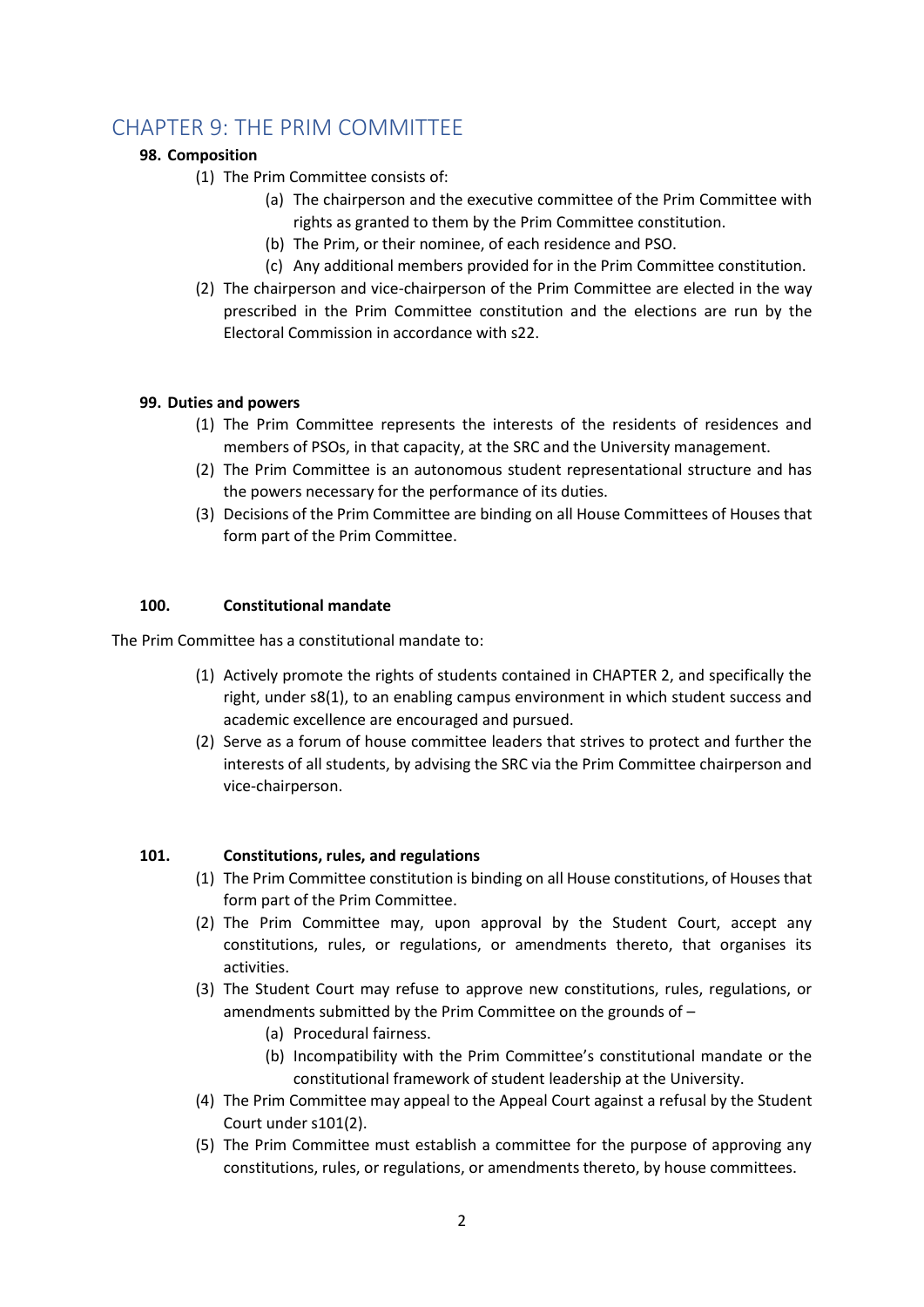- (a) All constitutions, rules, or regulations, or amendments of house committee constitutions must be approved by this committee.
- (b) The committee must receive mandatory training facilitated by the Student Court to equip them with the skills necessary for the execution of its duties.
- (c) Appeals of the decisions of the committee must be in accordance with the procedure set out in the Prim Committee constitution.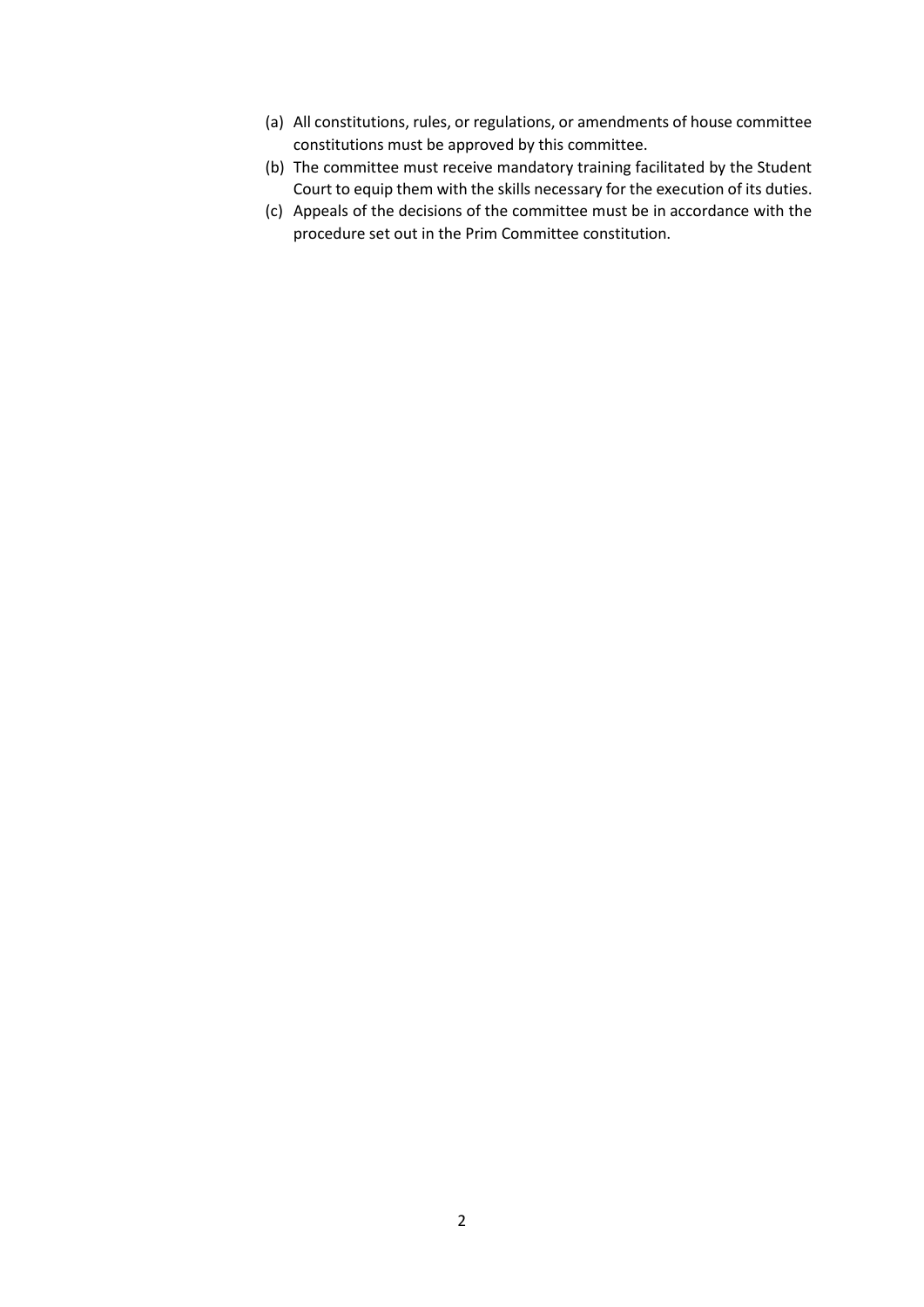# <span id="page-37-0"></span>CHAPTER 10: THE SENIOR PRIM COMMITTEE

# **102. Composition**

- (1) The Senior Prim Committee consists of
	- (a) The chairperson and the executive committee of the Senior Prim Committee with rights as granted to them by the Senior Prim Committee constitution.
	- (b) The Prim, or their nominee, of each senior residence.
	- (c) Any additional members provided for in the Senior Prim Committee constitution.
- (2) The chairperson of the Senior Prim Committee is elected in the way prescribed in the Senior Prim Committee constitution and the election of the chairperson is run by the Electoral Commission in accordance with s22.
- (3) The chairperson must have been a resident in a senior residence for at least one year and be elected from within the Senior Prim Committee.

#### **103. Duties and powers**

- (1) The Senior Prim Committee represents the interests of the residents of senior residences, in that capacity, at the SRC and the University management.
- (2) The Senior Prim Committee is an autonomous student representational structure and has the powers necessary for the performance of its duties.
- (3) Decisions of the Senior Prim Committee are binding on all House Committees of Houses that form part of the Senior Prim Committee.

#### **104. Constitutional mandate**

The Senior Prim Committee has a constitutional mandate to:

- (1) Actively promote the rights of students contained in CHAPTER 2, and specifically the right, under s8(1), to an enabling campus environment in which student success and academic excellence are encouraged and pursued.
- (2) Serve as a forum of House Committee leaders that strives to protect and further the interests of all students, by advising the SRC via the Senior Prim Committee chairperson.

- (1) The Senior Prim Committee constitution is binding on all House constitutions, of Houses that form part of the Senior Prim Committee.
- (2) The Senior Prim Committee may, upon approval by the Student Court, accept any constitutions, rules, or regulations, or amendments thereto, that organises its activities.
- (3) The Student Court may refuse to approve new constitutions, rules, regulations, or amendments submitted by the Senior Prim Committee on the grounds of –
	- (a) Procedural fairness.
	- (b) Incompatibility with the Senior Prim Committee's constitutional mandate or the constitutional framework of student leadership at the University.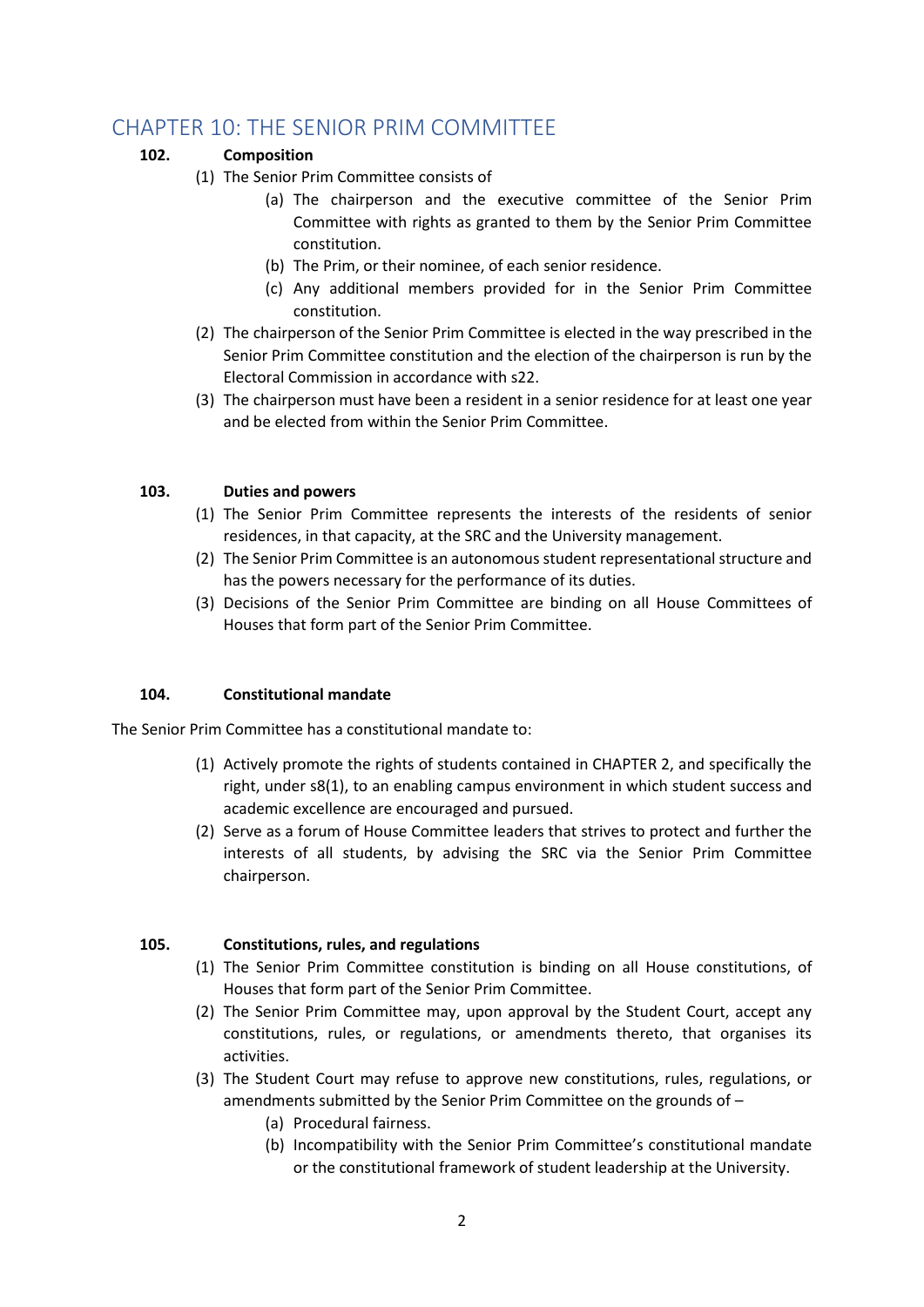- (4) The Senior Prim Committee may appeal to the Appeal Court against a refusal by the Student Court under s105(2).
- (5) The Senior Prim Committee must establish a committee for the purpose of approving any constitutions, rules, or regulations, or amendments thereto, by house committees.
	- (a) All constitutions, rules, or regulations, or amendments of house committee constitutions must be approved by this committee.
	- (b) The committee must receive mandatory training facilitated by the Student Court to equip them with the skills necessary for the execution of its duties.
	- (c) Appeals of the decisions of the committee must be in accordance with the procedure set out in the Senior Prim Committee constitution.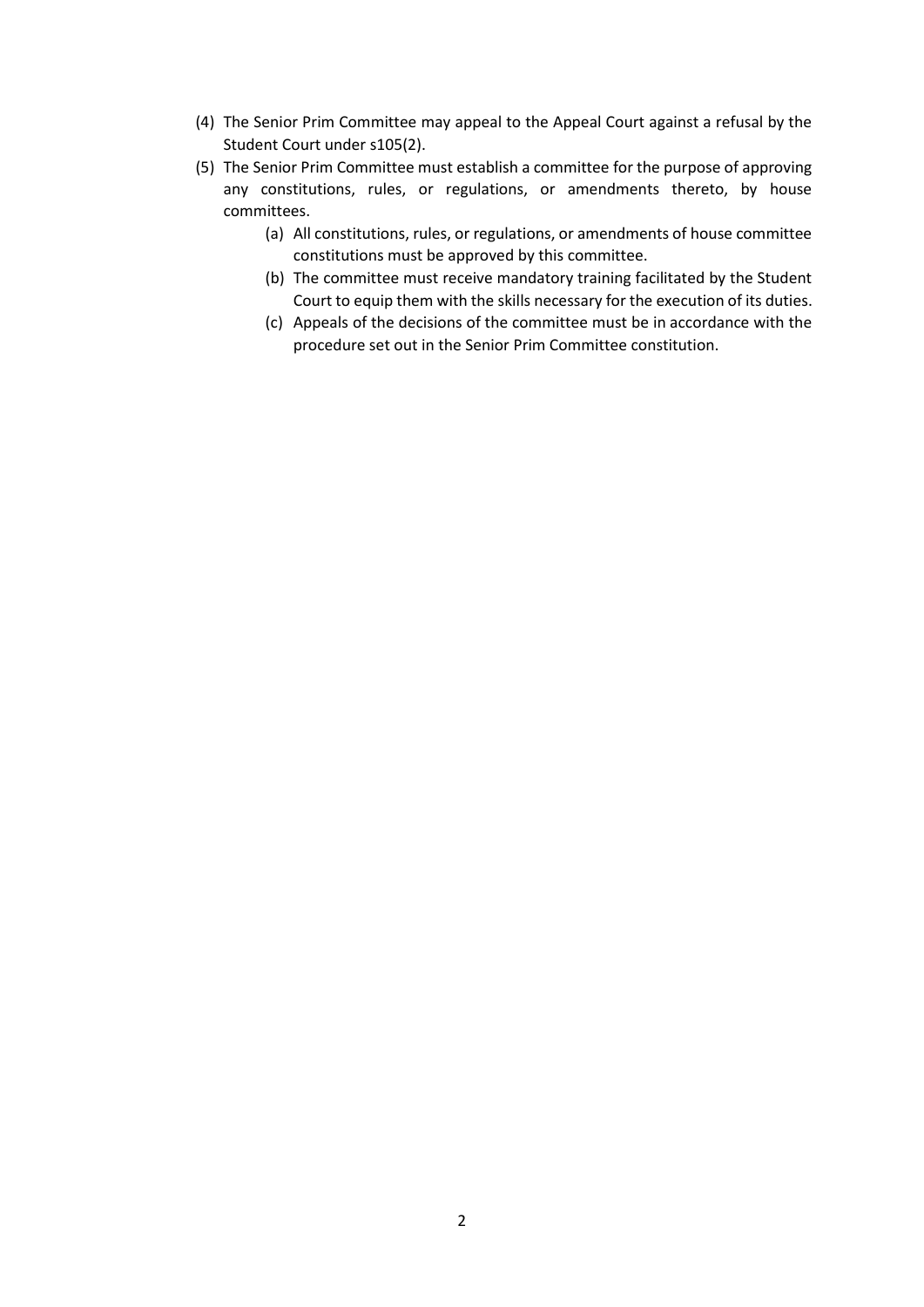# <span id="page-39-0"></span>CHAPTER 11: THE SOCIETIES COUNCIL

# **106. Composition**

- (1) The Societies Council consists of:
	- (a) The chairperson and the executive committee of the Societies Council with rights as granted to them by the Societies Council constitution.
	- (b) The chairperson of every registered society.
	- (c) Any other members that are provided for in the Societies Council constitution.
- (2) The chairperson of the Societies Council is elected in the way prescribed in the Societies Council constitution and the election of the chairperson is run by the Electoral Commission in accordance with s22.

# **107. Duties and powers**

- (1) The Societies Council represents the interests of all recognised student societies and that of the members of all recognised student societies of the University, in that capacity, at the SRC and the University management.
- (2) The Societies Council is an autonomous student representational structure and has the powers necessary for the performance of its duties.
- (3) Decisions of the Societies Council are binding on all societies, subject to the Societies Council constitution.

# **108. Constitutional mandate**

The Societies Council has a constitutional mandate to:

- (1) Actively promote the rights of students contained in CHAPTER 2, and specifically the right to freedom of religion, belief, and opinion under s9 and the right to freedom of association under s12.
- (2) Serve as a forum of societies' leaders that strives to protect and further the interests of all students, by advising the SRC via the Societies Council chairperson.

- (1) The Societies Council constitution is binding on all society constitutions.
- (2) The Societies Council may accept any constitutions, rules, and regulations, or amendments thereto, that organise its activities, subject to ratification by Student Court.
	- (a) All constitutional amendments, rules, or regulations that are adopted by the Societies Council will be in full force and effect, subject to being set aside in accordance with s109(2).
- (3) The Student Court may refuse to approve new constitutions, rules, regulations, or amendments submitted by the Societies Council on the grounds of –
	- (a) Procedural fairness.
	- (b) Incompatibility with the Societies Council's constitutional mandate or the constitutional framework of student leadership at the University.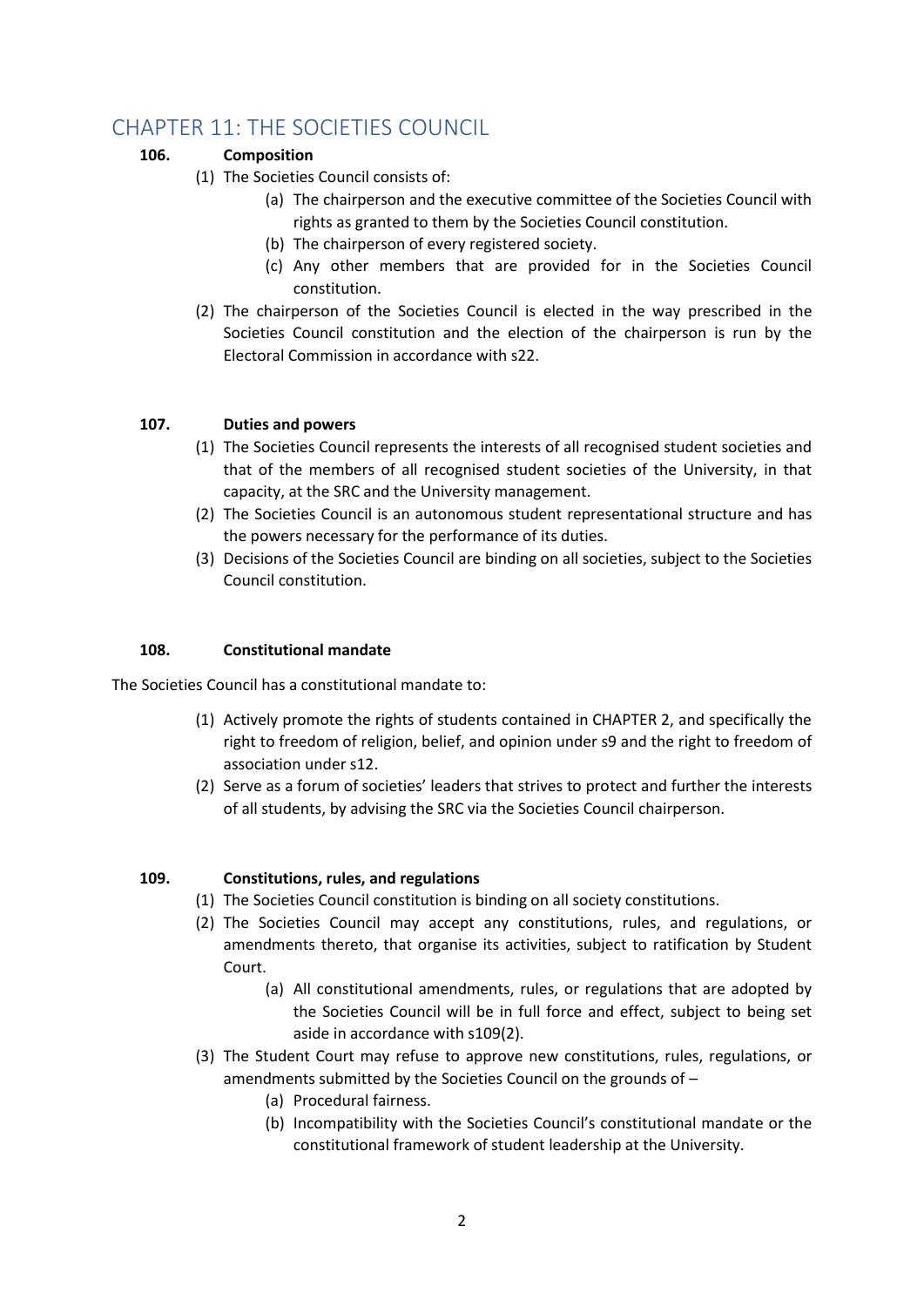- (4) The Societies Council may appeal to the Appeal Court against a refusal by the Student Court under s109(2).
- (5) The Societies Council must establish a committee for the purpose of approving any constitutions, rules, or regulations, or amendments thereto, by registered societies.
	- (a) All constitutions, rules, or regulations, or amendments of society constitutions must be approved by this committee.
	- (b) The committee must receive mandatory training facilitated by the Student Court to equip them with the skills necessary for the execution of its duties.
	- (c) Appeals of the decisions of the committee must be in accordance with the procedure set out in the Societies Council constitution.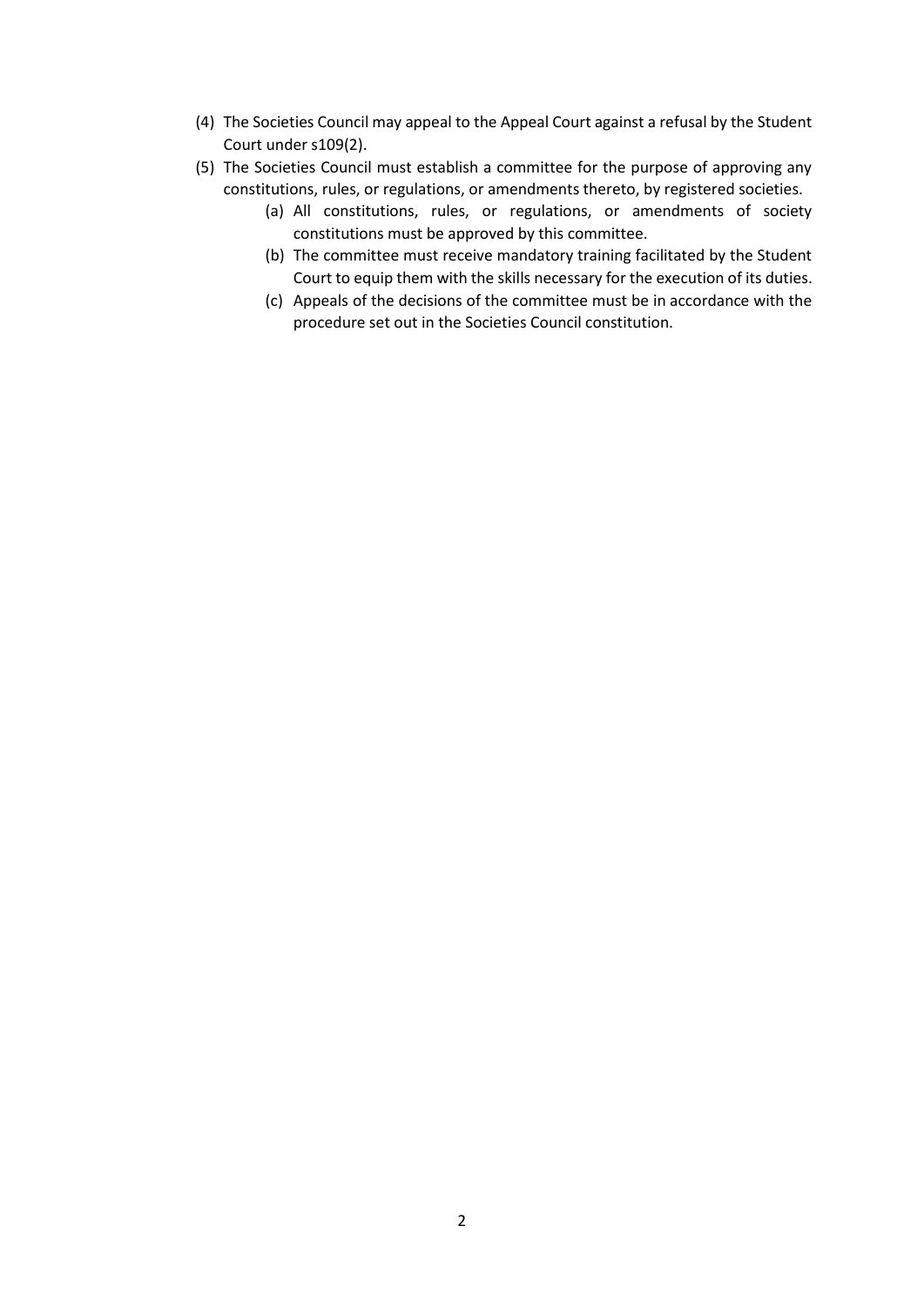# <span id="page-41-0"></span>CHAPTER 12: THE MILITARY ACADEMY STUDENT COUNCIL

# **110.** Composition

- (1) The Military Academy Student Council consists of:
	- (a) The Student Captain
	- (b) Any other members that are provided for in the Military Academy Student Council constitution.
- (2) The number of members that make up the Military Academy Student Council and the ways in which its members and Student Captain are elected is determined in the constitution of the Military Academy Student Council.
- (3) The election of the Military Academy Student Council must, unless extraordinary circumstances make this impossible, coincide with the SRC election on Stellenbosch University.

# **111. Duties and powers**

- (1) The Military Academy Student Council represents the interests of all students who receive their training at the University's Faculty of Military Sciences, in that capacity, at the SRC, and the University management.
- (2) The Military Academy Student Council has the powers necessary for the performance of its duties.

# **112. Constitutional mandate**

–

The Military Academy Student Council has a constitutional mandate to actively promote the rights of students contained in CHAPTER 2.

- (1) The Military Academy Student Council may, upon approval by the Student Court, accept any constitutions, rules, or regulations, or amendments thereto, that organises its activities.
- (2) The Student Court may refuse to approve new constitutions, rules, regulations, or amendments submitted by the Military Academy Student Council on the grounds of
	- (a) Procedural fairness.
	- (b) Incompatibility with the Military Academy Student Council's constitutional mandate or the constitutional framework of student leadership at the University.
- (3) The Military Academy Student Council may appeal to the Appeal Court against a refusal by the SRC under s113(2).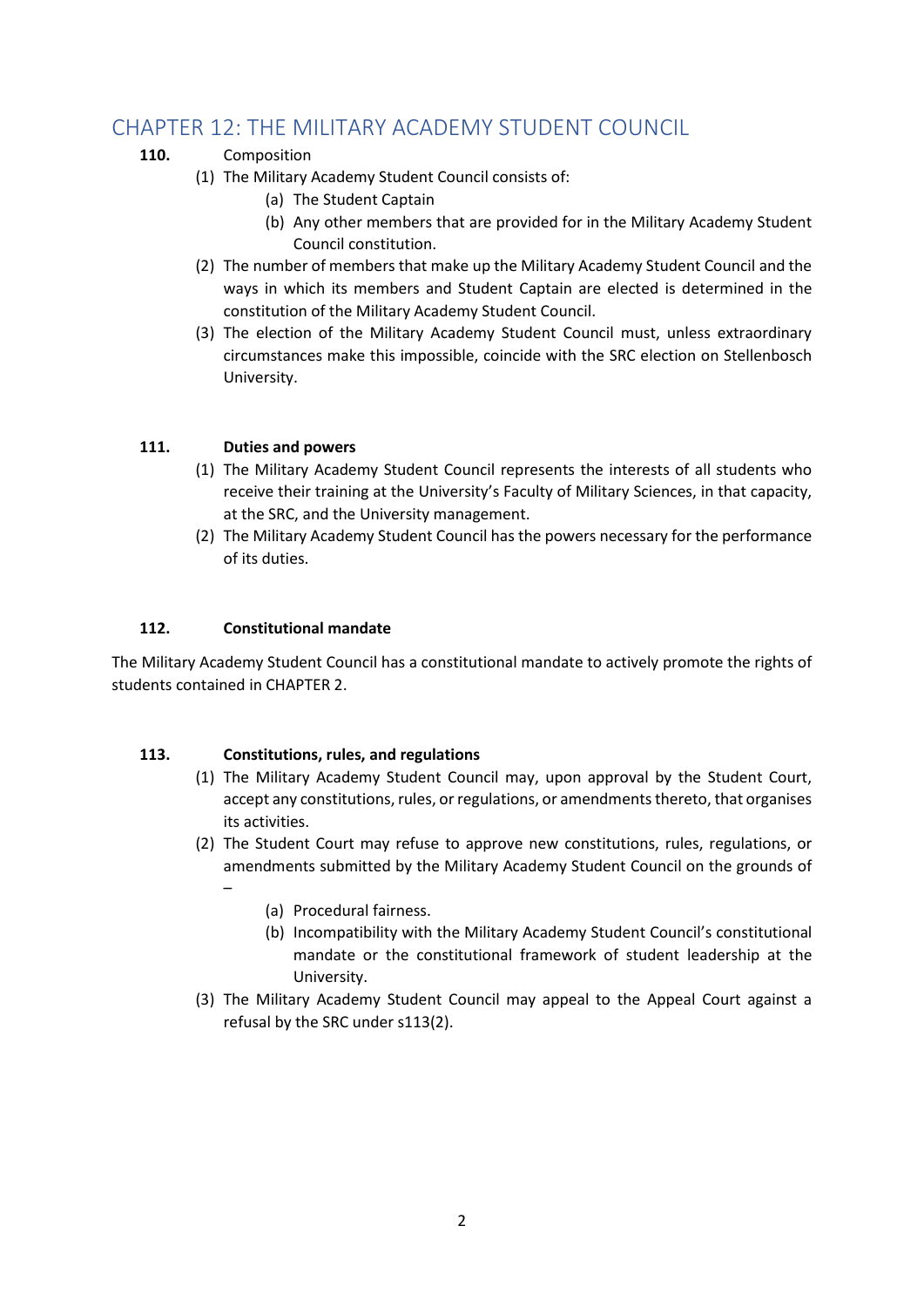# <span id="page-42-0"></span>CHAPTER 13: TYGERBERG STUDENT COUNCIL

# **114. Composition**

- (1) The Tygerberg Student Council consists of:
	- (a) The chairperson and the executive committee of the Tygerberg Student Council with rights as granted to them by the Tygerberg Student Council constitution.
	- (b) Any other members provided for in the Tygerberg Student Council constitution.
- (2) The chairperson of the Tygerberg Student Council is appointed in the way prescribed in the Tygerberg Student Council constitution and the election of the chairperson is run by the Electoral Commission in accordance with s22.
- (3) Members of the Tygerberg Student Council are elected in the way prescribed in the Tygerberg Student Council constitution.

# **115. Duties and powers**

- (1) The Tygerberg Student Council represents the interests of all students of the Faculty of Medicine and Health Sciences, in that capacity, at the SRC and the University management.
- (2) The Tygerberg Student Council is an autonomous student representational structure and has the powers necessary for the performance of its duties.
- (3) Decisions of the Tygerberg Student Council are binding on all structures constituted by the Tygerberg Student constitution, subject to the Tygerberg Student constitution.

# **116. Constitutional mandate**

The Tygerberg Student Council has a constitutional mandate to:

- (1) Actively promote the rights of students contained in CHAPTER 2.
- (2) Serve as a forum of student leaders on the Tygerberg campus that strives to protect and further the interests of all students, by advising the SRC via the Tygerberg Student Council chairperson.

- (1) The Tygerberg Student Council and its constituent structures may, upon approval by the Student Court, accept any constitutions, rules, or regulations, or amendments thereto, that organises its activities.
- (2) The Student Court may refuse to approve new constitutions, rules, regulations, or amendments submitted by the Tygerberg Student Council on the grounds of –
	- (a) Procedural fairness; or
	- (b) Incompatibility with the Tygerberg Student Council's constitutional mandate or the constitutional framework of student leadership at the University.
- (3) The Tygerberg Student Council may appeal to the Appeal Court against a refusal by the Student Court under s117(2).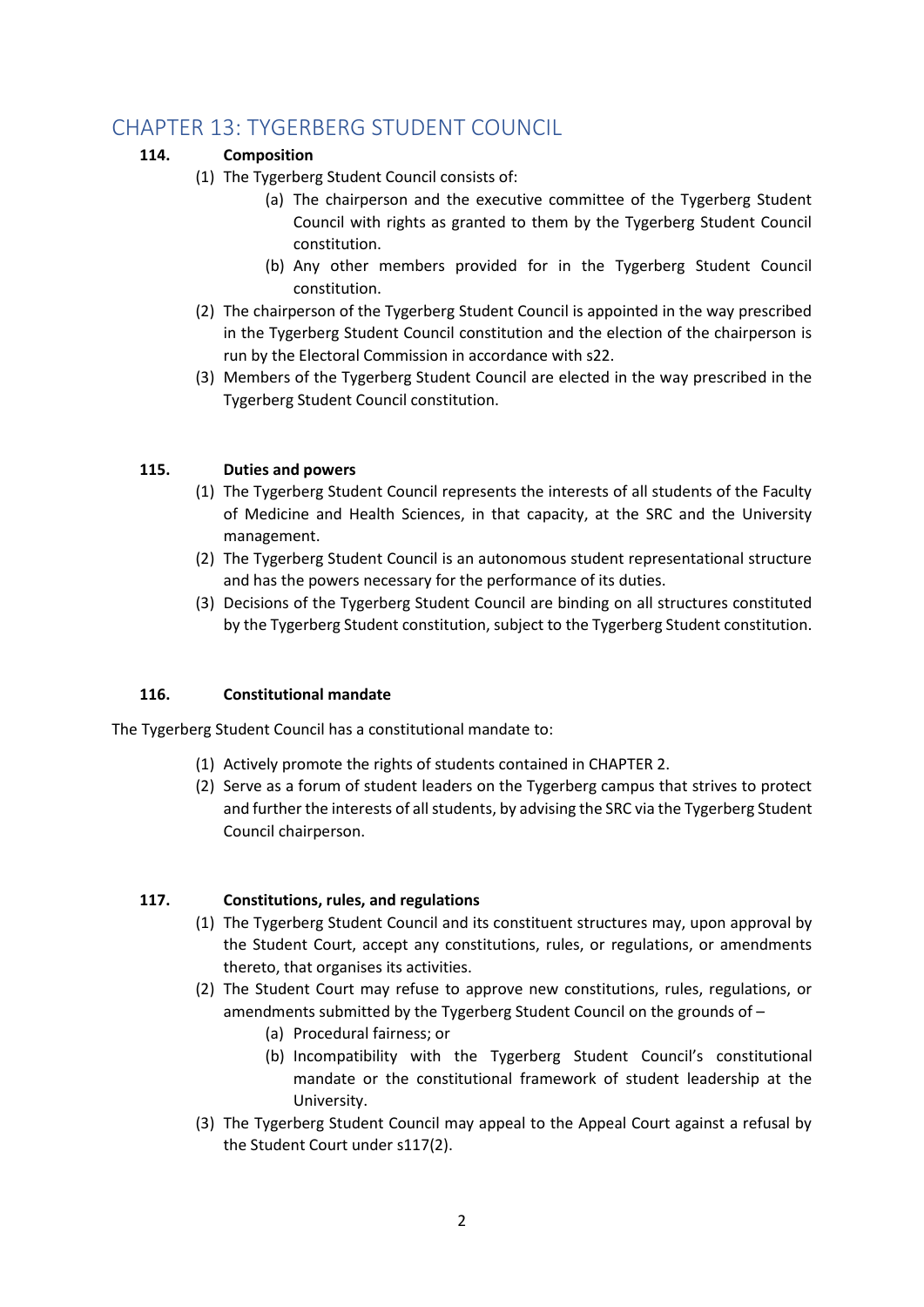# <span id="page-43-0"></span>CHAPTER 14: ELECTORAL COMMISSION

# <span id="page-43-1"></span>*Part 14.1: Electoral Commission*

# **118. Duties and powers of the Electoral Commission**

- (1) The Electoral Commission has all the duties and powers that this Constitution ascribes to them.
- (2) The Electoral Commission must ensure that every student who votes does so only once in a particular election and that each student who makes reasonable attempts will be able to vote if it is practically feasible.
- (3) The Electoral Commission may in addition to the Electoral Act, write additional rules to ensure proper conduct during elections.

# **119. Appointment and duties of the Electoral Commission**

- (1) The Electoral Commission must appoint at least five (5) persons every year before the end of the second academic term as Assistants of the Electoral Commission after this position has been advertised for at least two (2) weeks.
- (2) The Electoral Commission Assistants, in cooperation with and under the supervision of the Electoral Commissioners, must ensure that all student leadership elections run smoothly.

# **120. Term of office**

The term of office of the Electoral Commission extends from the time of the appointment of the Electoral Commissioners until a final Electoral Commission report on all Student Leadership elections is submitted to all the parties concerned, but ends no later than the end of the fourth term of the year in which the elections concerned take place.

# **121. Independence**

- (1) The Electoral Commission is an independent body that is not under the authority of any student organisation or University management.
- (2) The Electoral Commission must perform their duties impartially and without prejudice.
- (3) Neither the Electoral Commissioners nor any of the Electoral Commission Assistants may run for election in the year of their appointment, even if they stop acting in these positions or are replaced before the election takes place.

# **122. Report**

The Electoral Commission does not receive remuneration unless they have submitted a complete report on their activities to the Chairperson of the SRC, the Chairperson of the newly elected SRC, the Convenor of the Student Imbizo, and the Speaker of the Students' Assembly before the end of the fourth term of the year in which the elections concerned take place.

# **123. Remuneration**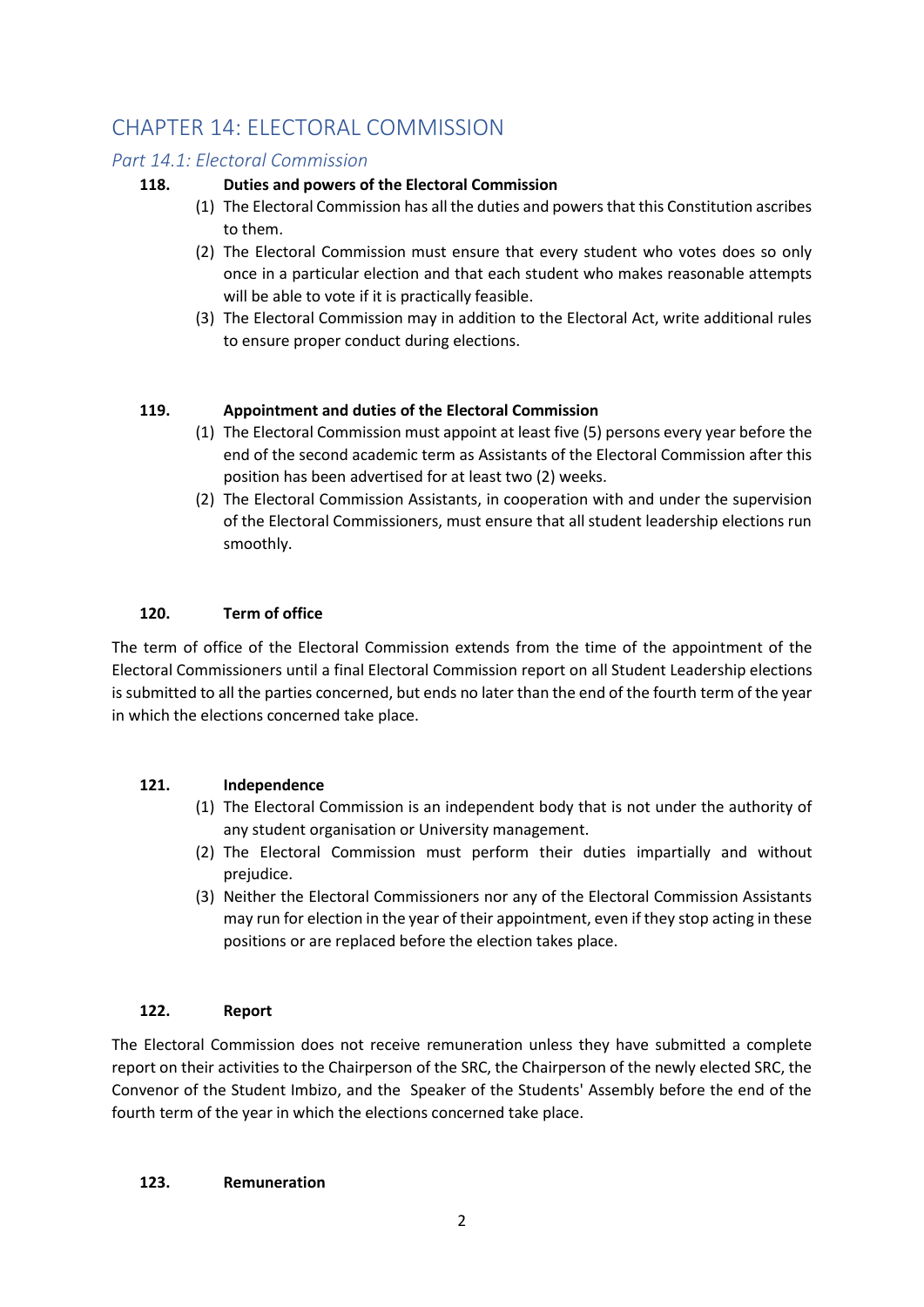- (1) The Electoral Commissioners and Electoral Commission Assistants are remunerated in accordance with the guidelines available at the Division of Student Affairs.
- (2) The Student Court may upon application decrease the remuneration of the Electoral Commission with an amount that is fair and reasonable in the circumstance if they have materially neglected one or more of their duties as described by this Constitution.

#### **124. Convenor for Tygerberg campus**

- (1) The Executive Committee of the Tygerberg Student Council must with the advice and consent of the Electoral Commission appoint an Election Convenor for the Tygerberg campus every year before the end of March after this position has been advertised for two (2) weeks on Tygerberg campus.
- (2) The Electoral Commission must ratify the appointed Convenor for Tygerberg before they will have all the powers that this Constitution ascribes to them.
- (3) The Convenor for the Tygerberg campus, in cooperation with and under the supervision of the Electoral Commission, must ensure that the SRC election runs smoothly on the Tygerberg campus.

#### **125. Election Committees of other Structures**

- (1) The governing structures of the Academic Affairs Council, Prim Committee, Societies Council, Faculty Student Committees, Societies, and House Committees must appoint Election Committees/Convenor(s) to conduct their Elections, and allow the Electoral Commission full access to monitor, audit, and receive & investigate complaints relating to the election process concerned.
	- (a) The Election Committee(s)/Convenor(s) of these structures shall manage and facilitate the election of their respective structure.
	- (b) The Electoral Commission will perform an oversight role in this process and may only intervene in an election process when –
		- (I) Consequential irregularities have been noted with the Election process.
		- (II) There is prima facie evidence of electoral misconduct.
		- (III) When a complaint alleges electoral fraud.
		- (IV) When the respective Election Committee(s)/Convenor(s) fail to comply with election regulations.

#### **126. Student Leadership elections**

(1) The Electoral Commission must manage the elections of the SRC and may monitor, audit, and investigate any complaint(s) related to the elections of the Academic Affairs Council, Prim Committee, Societies Council, Faculty Student Committees, Societies and, House Committees and Tygerberg Student Council and its constituent bodies.

#### **127. Complaints procedure for all elections**

(1) A complaint about the campaign of a specific candidate must be lodged with the Electoral Commission, who must properly investigate the complaint and must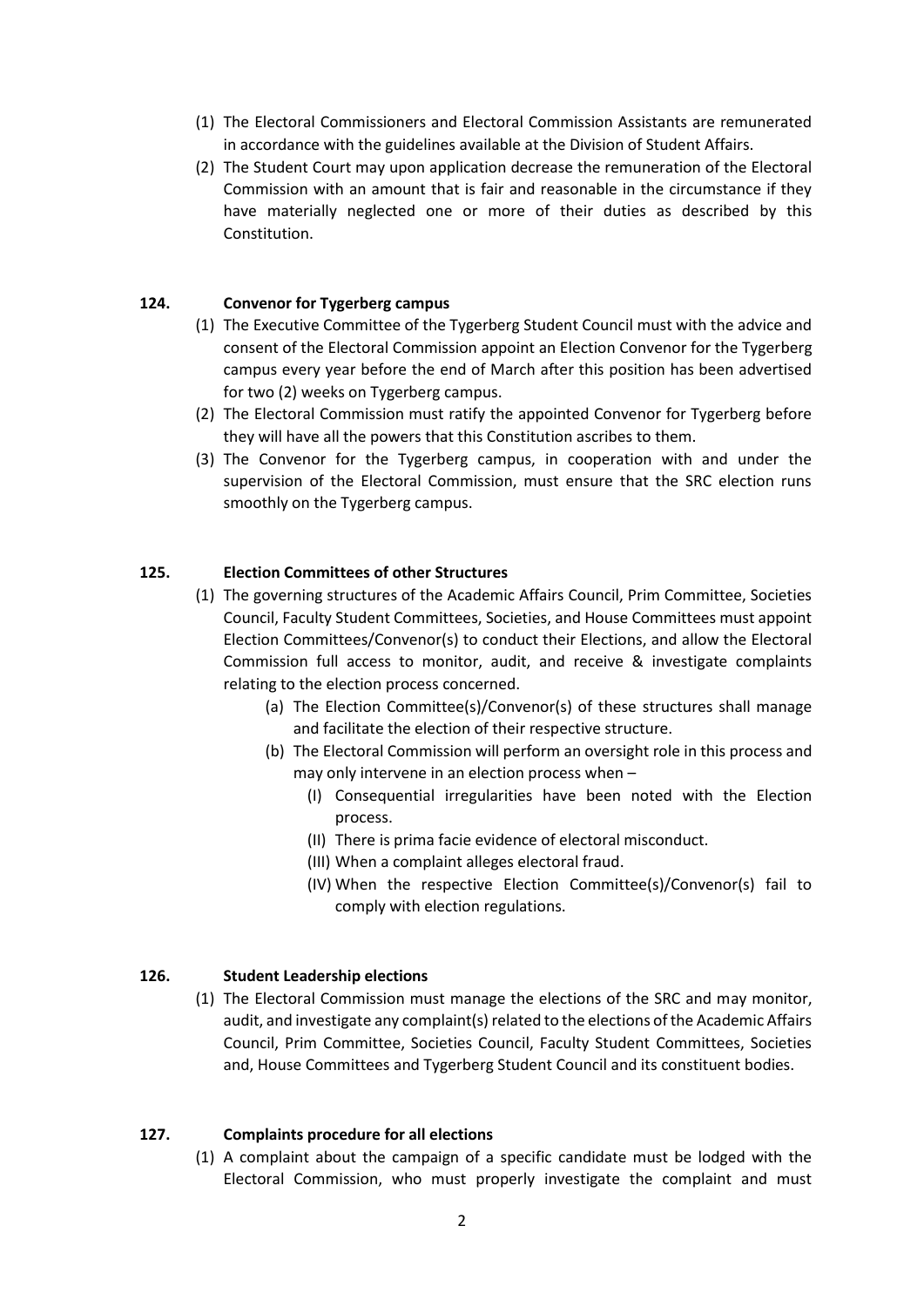announce their decisions within twenty-four (24) hours after the complaint was lodged.

- (2) Any complaint relating to any student leadership election, including any aspect that may jeopardise the freedom or fairness of the election, and any decision or failure to make a decision by an Electoral Commissioner or respective Election Committee(s)/Convenor(s), must be lodged with the Electoral Commission.
- (3) Any unresolved complaint under subsection (2) about the running of any student leadership election and any decision or failure to make a decision by the Electoral Commission or respective Election Committee(s)/Convenor(s), must be lodged with the Student Court –
	- (a) Within a reasonable time.
	- (b) Before the third University day (inclusive) after the announcement of the results.
	- (c) In accordance with the rules of the Student Court.
- (4) If a complaint is lodged with the Student Court, the Court
	- (a) Must handle the complaint with the necessary speed if harm will otherwise result.
	- (b) Must consider the complaint against the principles of a free and fair election that promotes representativity and participation.
	- (c) May follow an investigate approach which may include the recounting or revaluation of ballots – if it appears to be necessary in the specific case.
	- (d) May grant any remedy that is fair and equitable in the circumstances and will ensure the freeness and fairness of the election, which may include –
		- (1) Setting aside a decision by the Electoral Commission or respective Election Convenor(s)/official.
		- (2) The invalidation of the results regarding a specific candidate.
		- (3) The invalidation or allowance of ballots.
		- (4) The invalidation of the entire election.
- (5) An appeal against the decision of the Student Court in terms of subsection (4) must be lodged within two (2) University days after the decision was announced with the Appeal Court, otherwise, the ruling of the Student Court will be final.

# **128. Validity of the election results**

The validity of the full election results is confirmed if –

(1) No complaint about the validity of the election is lodged with the Electoral Commission or the Student Court within three (3) University days after the Electoral Commission or relevant election official has announced the election results.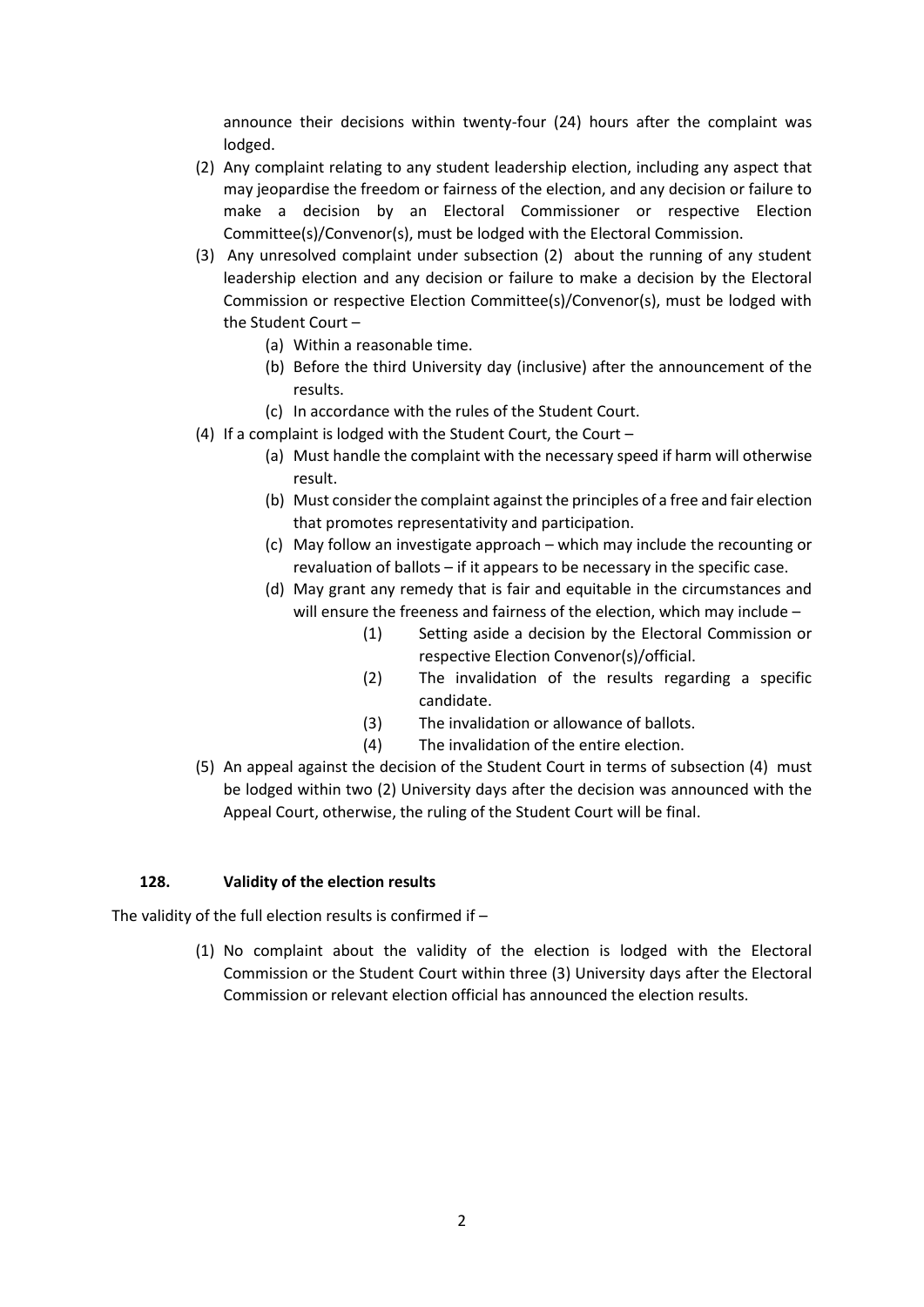# <span id="page-46-0"></span>CHAPTER 15: COMMENCEMENT, REPEAL, AND AMENDMENT

# **129. Commencement and repeal**

- (1) CHAPTER 5 and sections relating to Student Parliament come into effect once the Student Court approves the constitution, rules, and/or regulations for both the Students' Assembly and Student Imbizo as contemplated in s66 and s74, respectively.
	- (a) The incumbent Student Parliament committee is responsible for developing the constitutions, rules, and/or regulations for both the Students' Assembly and the Student Imbizo.
	- (b) The incumbent Student Parliament committee must take reasonable steps to ensure that the constitutions, rules, and/or regulations for both the Students' Assembly and the Student Imbizo are developed and submitted to the Student Court for approval by the 1<sup>st</sup> of September 2021.
	- (c) If the constitutions, rules, and/or regulations are not submitted to Student Court for approval by 1<sup>st</sup> September 2021 the SRC Policy Officer and/or the SRC must establish a task team that will assume the responsibility of developing the constitutions, rules, and/or regulations of the Students' Assembly and the Student Imbizo.
	- (d) Once the Student Court approves the constitutions, rules, and/or regulations of the Students' Assembly and Student Imbizo –
		- (I) The first sitting of the Students' Assembly must take place at a time and a date determined by the Chief Justice of the Student Court, but not more than 14 days after the approval of the constitution, rules, and/or regulations.
		- (II) At the first sitting of the Students' Assembly, the Chief Justice of the Student Court must preside over the elections of the Speaker of the Students' Assembly and the Convenor of the Student Imbizo.
		- (III) The Chief Justice of the Student Court must request nominations for the Speaker of the Students' Assembly and the Convenor of the Student Imbizo at least five (5) days prior to the first sitting.
- (2) CHAPTER 10 and sections relating to the Senior Prim Committee come into effect once the Student Court approves their constitution as contemplated in s105.
- (3) The remaining provisions of this Constitution come into effect on  $1<sup>st</sup>$  of July 2021 or a week after approval by the Stellenbosch University Council, whichever comes last, and thereby repeal all previous student constitutions.
- (4) No part of the Constitution will have effect retroactively.

# <span id="page-46-1"></span>*Part 15.1 Legislative Process*

# **130. Amending the Student Constitution**

- (1) This Constitution may be amended by a resolution passed by  $-$ 
	- (a) The Student Imbizo with a supporting vote of at least 60% of its members; and
	- (b) The Students' Assembly with a supporting vote of at least 80% of the vote, with a quorum of at least 100 votes.
- (2) Any student may submit a petition to the Student Imbizo proposing an amendment to the Student Constitution.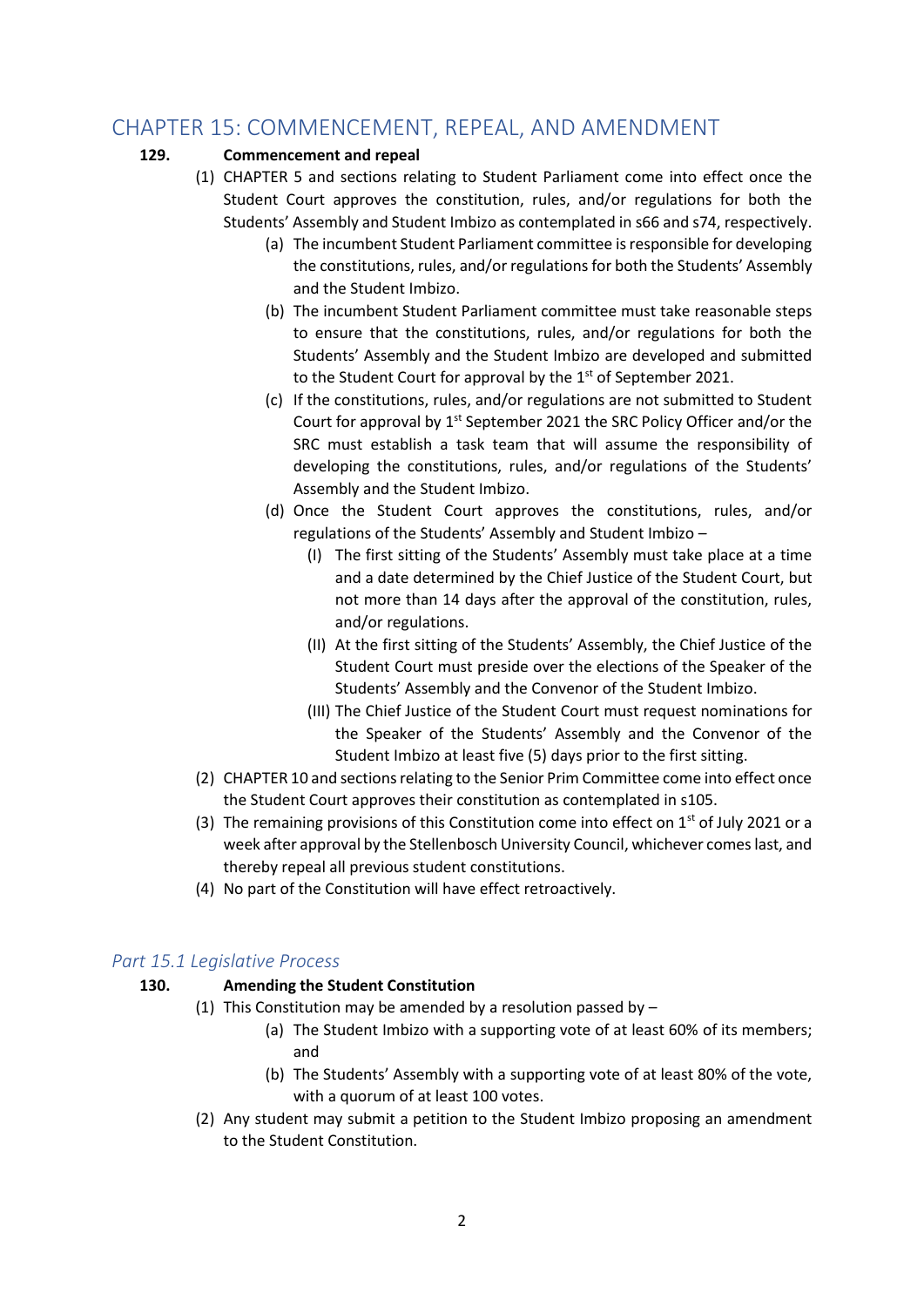- (a) The petition must be submitted to the Convenor of the Student Imbizo, who must table the petition at the next Student Imbizo meeting as a resolution for consideration.
- (b) The Student Imbizo must within seven (7) days of the resolution being tabled –
	- (I) Pass the resolution; or
	- (II) Pass the resolution subject to amendments proposed by it; or
	- (III) Reject the resolution.
- (c) If the Student Imbizo passes the resolution, the Convenor of the Student Imbizo must submit it to the Speaker of the Students' Assembly within seven (7) days.
- (d) When a resolution amending the Constitution is introduced, the Speaker of the Students' Assembly must –
	- (I) Publish all the particulars of the proposed amendments and call for public comment on the resolution within seven (7) days of receiving the resolution.
	- (II) Call a Students' Assembly sitting within seven (7) days of publishing the particulars of the resolution for public comment.
	- (III) Submit, in accordance with the rules and orders of the Students' Assembly, any written comments received from the student body and members of the Student Imbizo for a public debate in a Students' Assembly sitting.
- (e) The resolution for the amendment of the Student Constitution must be put to a vote in the first Students' Assembly sitting after the public debate contemplated in s130(2)(d), which must –
	- (I) Pass the resolution with a supporting vote of at least 80% of the vote, with a quorum of at least 100 votes; or
	- (II) Reject the resolution; or
	- (III) Refer the resolution back to the Student Imbizo for reconsideration.
- (f) If a resolution is referred back to the Student Imbizo, then
	- (I) The Speaker of the Students' Assembly must send back the resolution with all the particulars of the resolution collected from the student body and the debate.
	- (II) The Student Imbizo must reconsider the resolution considering the amendments suggested by the Students' Assembly and may –
		- (1) Pass the resolution with amendments and resubmit it to the Students' Assembly for reconsideration; or
		- (2) Decide not to proceed with the resolution.
- (g) If the resolution is passed by the Students' Assembly, then
	- (I) The Speaker of the Students' Assembly must submit the resolution to the Chairperson of the SRC, within two (2) days of the resolution being passed.
	- (II) The Chairperson of the SRC must call for a special meeting of the SRC, to assent to the resolution, within five (5) days of receiving the resolution.
- (h) The resolution must be introduced to the SRC as a motion to assent to a resolution to amend the Student Constitution, the SRC may –
	- (I) Pass the resolution with a supporting vote of 60% of its members; or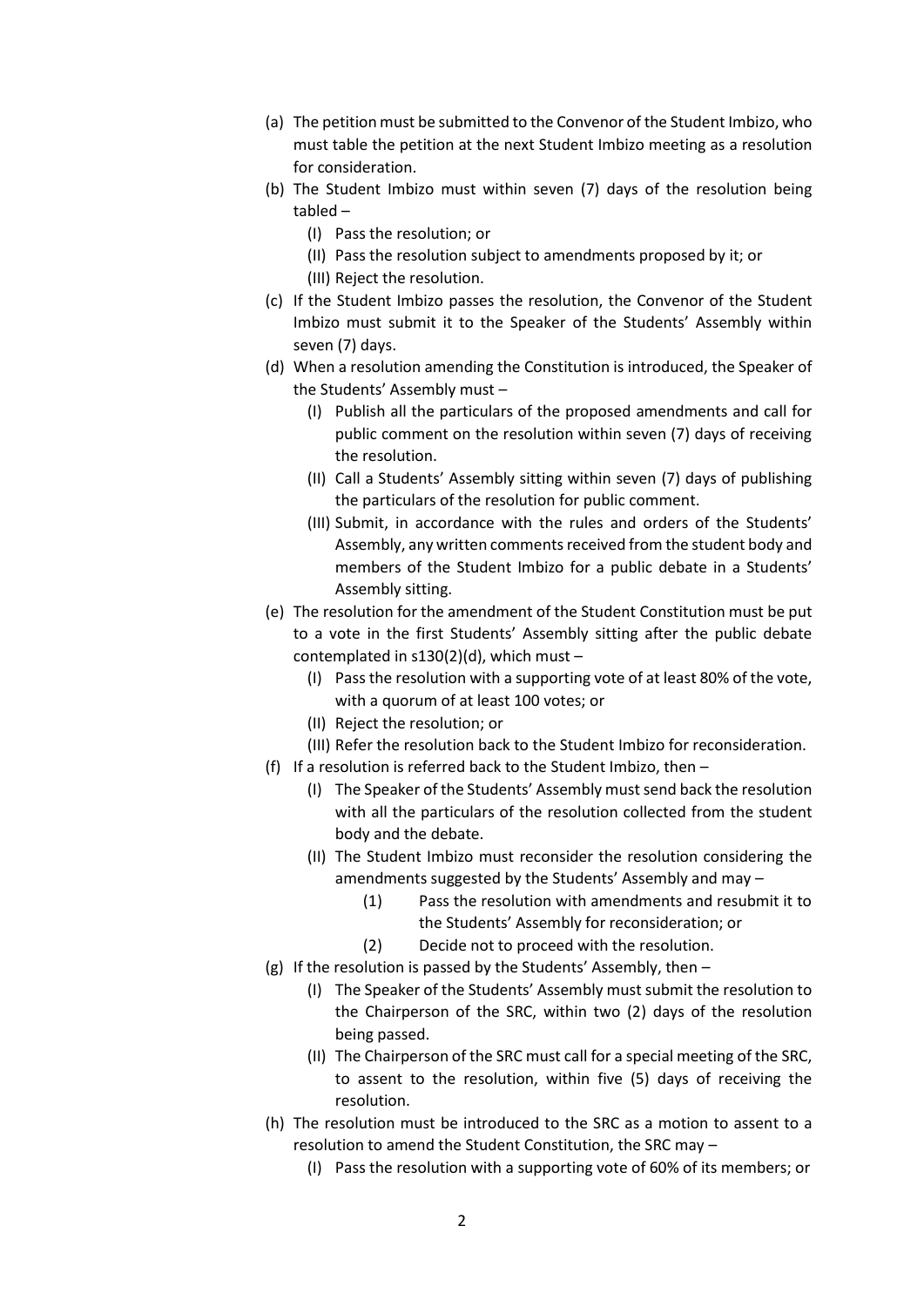- (II) Refer the resolution to the Student Court for a decision on the constitutionality of the amendment process.
- (i) If the Student Court finds that the amendment process is constitutional the SRC must –
	- (I) Assent to the resolution.
	- (II) Table it to the Stellenbosch University Council for approval.

## **131. Publication of amended Student Constitution**

- (1) An amendment to the Student Constitution that has been approved by the Stellenbosch University Council must be published promptly and takes effect when published or on the date determined in terms of the constitution.
- (2) An updated copy of the Student Constitution must be entrusted to the Policy Officer of the SRC for safekeeping.

# **132. Revision of the Student Constitution**

- (1) The Student Imbizo must every three (3) years establish a task team that will
	- (a) Evaluate the relevance of the Student Constitution as it stands.
	- (b) Advise the Student Imbizo on whether amending the Student Constitution is necessary.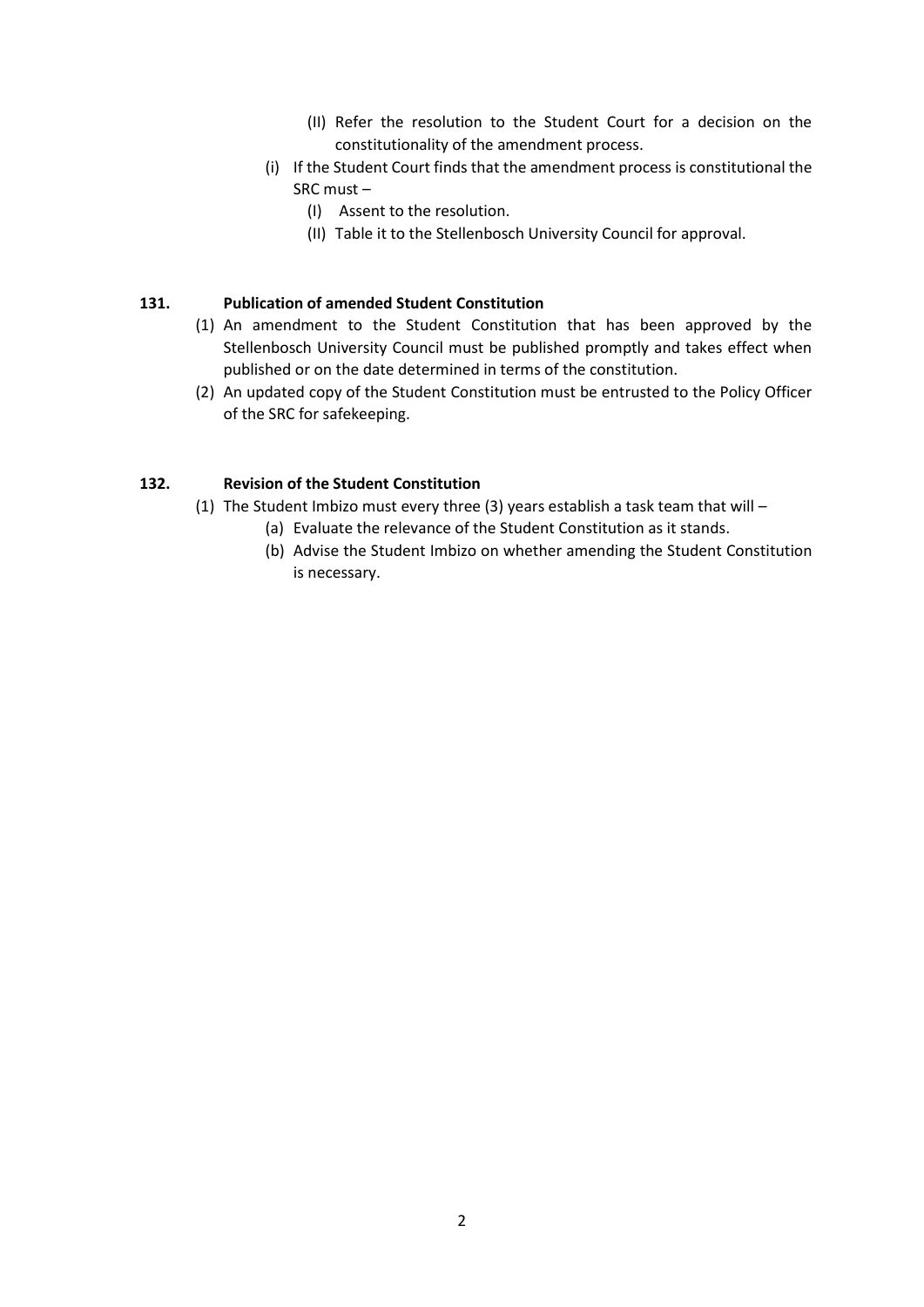# <span id="page-49-0"></span>SCHEDULE 1: ELECTORAL ACT

# <span id="page-49-1"></span>*Part S1: Values and Standards*

This Electoral Act aims to promote the following values and standards for student leadership structure elections:

- 1. Ensuring an election process which:
	- (1) Allows maximum accessibility to information regarding candidates and the election process.
	- (2) Allows maximum participation and engagement from the student body.
	- (3) Is democratic, non-discriminatory, and inclusive.
	- (4) Is free and fair.
	- (5) Is relevant and transparent.
	- (6) Promotes the interests of the structure and/or campus.
	- (7) Stimulates quality debate and dialogue with candidates.

# <span id="page-49-2"></span>*Part S2: Rights*

The following rights apply to the entire student body, including all candidates of student leadership structures.

- 2. All students have the right to:
	- (1) Cast their vote independently and in secret for candidates.
	- (2) Legally conduct election campaigns.
	- (3) Distribute the election and campaign materials designed and authorised by the relevant election authority.
	- (4) Freedom of language.
	- (5) Freedom of speech
	- (6) Hold public meetings.
	- (7) Put up the posters designed and provided by the relevant election authority.
	- (8) Recruit support from voters.
	- (9) Use social media platforms to advertise their campaign.

# <span id="page-49-3"></span>*Part S3: Infringements*

- 3. All persons bound by this Electoral Act must, during the election period:
	- (1) Comply with any instructions from the Electoral Commission and implement any just decisions of the Electoral Commission.
	- (2) Avoid language or any kind of action that could lead to violence or intimidation.
	- (3) Refrain from action or practices that discriminate unfairly or are aimed at humiliating someone on the grounds of race, gender, sexual orientation, ethnicity, class, or religion with respect to the election.
	- (4) Do nothing that would impede the right of anyone to gain reasonable access to voters for the sake of recruiting support.
	- (5) Refrain from unlawfully removing or damaging or destroying any voting material or electoral material in any way.
	- (6) Refrain from removing, damaging, or destroying any candidate's campaign material.
	- (7) Spend no money on any marketing.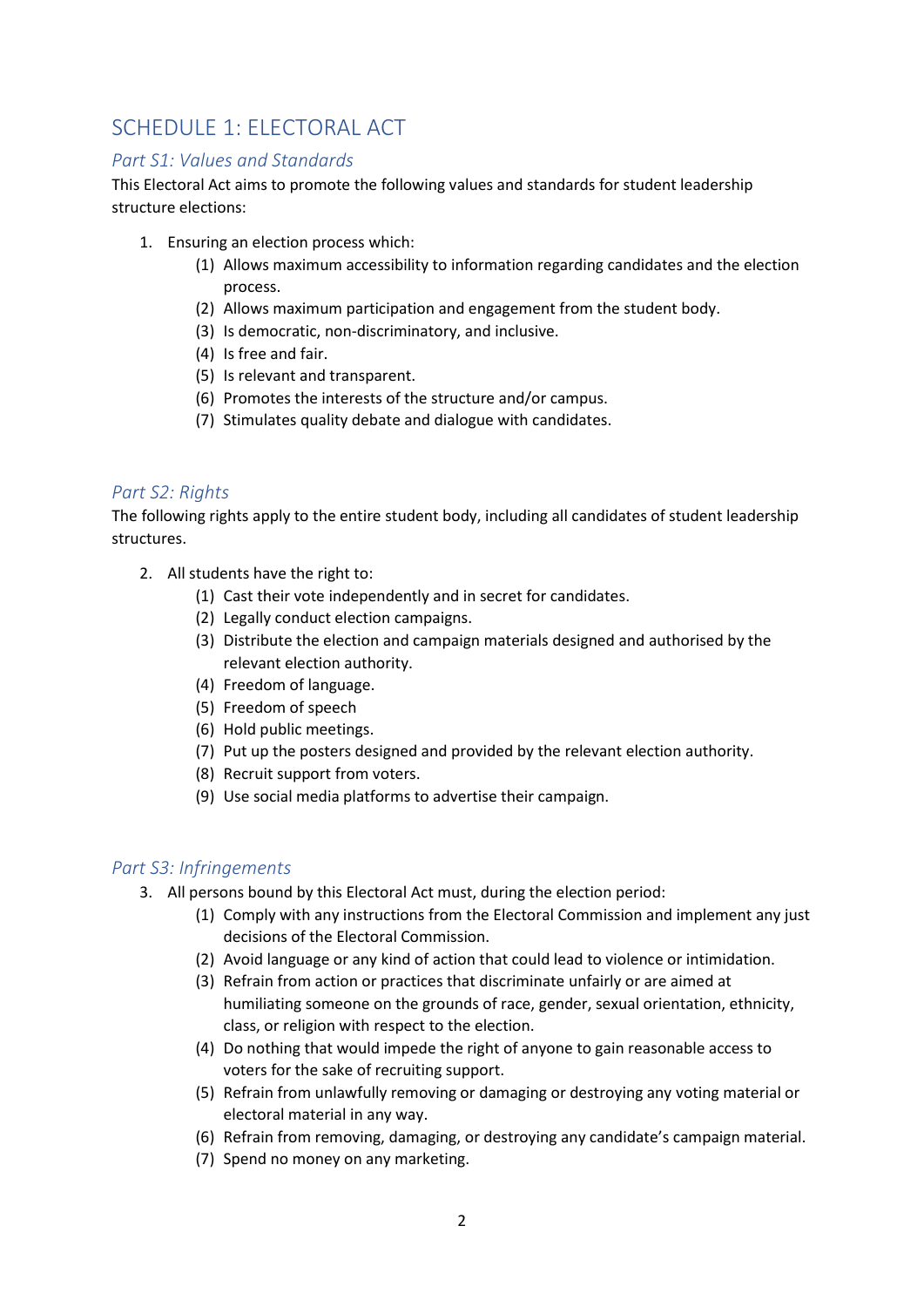- (a) As a candidate cannot use their own money, this includes Facebook, Instagram, Twitter sponsored pages, any sponsorship cannot be utilised.
- (8) Refrain from any attempt at misusing power or resorting to privileges or influence or using any form of coercion intended to persuade someone to vote for any candidate.
- (9) Refrain from making misrepresentations about themselves in any election material.
- (10)Refrain from making, publishing, or repeating any racist, sexist, homophobic, false, libellous, or any other allegations of this sort that would infringe on a person's human dignity with respect to the election.
- (11)Refrain from offering any form of enticement or remuneration to any person for the purpose of such person's vote or non-vote in the election.
- (12)Refrain from voting in a way in which they know they are not entitled to vote.
- (13)Refrain from doing anything that violates the privacy of the students or the right to a secret vote.
- 4. Responsibilities for candidates
	- (1) Even though a candidate has the freedom to post their posters, as given by the Electoral Commission, wherever they want to post them, the following is the candidates' responsibility:
		- (a) Ensuring that where they post their posters does not violate any rules of the platform where they post their posters.
		- (b) Violation of this rule will result in disciplinary action being taken.

# <span id="page-50-0"></span>*Part S4: Social media and posters*

# **5. Posters**

(1) The Electoral Commission or the relevant election authority is responsible for the photography, design, and distribution of all marketing posters.

# **6. Social media**

- (1) Maximum usage of social media platforms like Facebook, Instagram, and Twitter are encouraged.
	- (a) Please note that there still needs to be stringent adherence to the rules above and it will be strictly enforced.

# **7. Additional rules**

- (1) Only social media platforms may be used for additional marketing.
	- (a) This implies that no candidate is allowed to use mass communication (SMS, email, or any similar media) for marketing purposes.
	- (b) Such methods are in contravention of the Stellenbosch University Electronic Communications Policy paragraph 2.2.1.
- (2) A candidate is allowed to communicate with a closed group of friends electronically or otherwise but must then include a statement explicitly prohibiting the resending of that message as mass communication.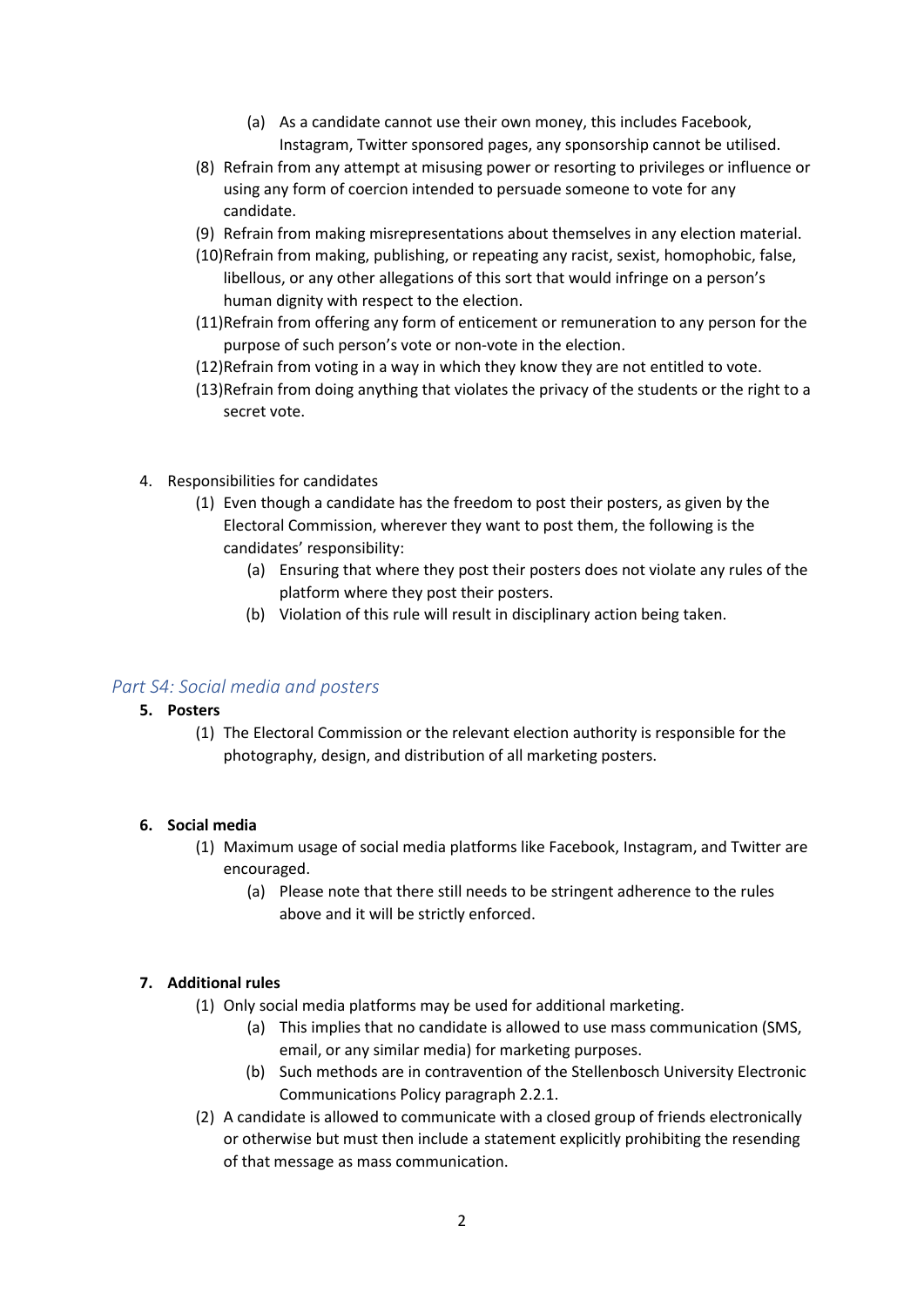# <span id="page-51-0"></span>*Part S5: Enforcement*

- 8. Any infringement of these rules will render the perpetrator liable for an investigation by the Electoral Commission and if found guilty, will be disqualified.
	- (1) A candidate will be held liable for any mass communication that violates this act if such means were to endorse them or to help them with their campaign.
		- (a) Unless a candidate can prove that they had nothing to do with such violation.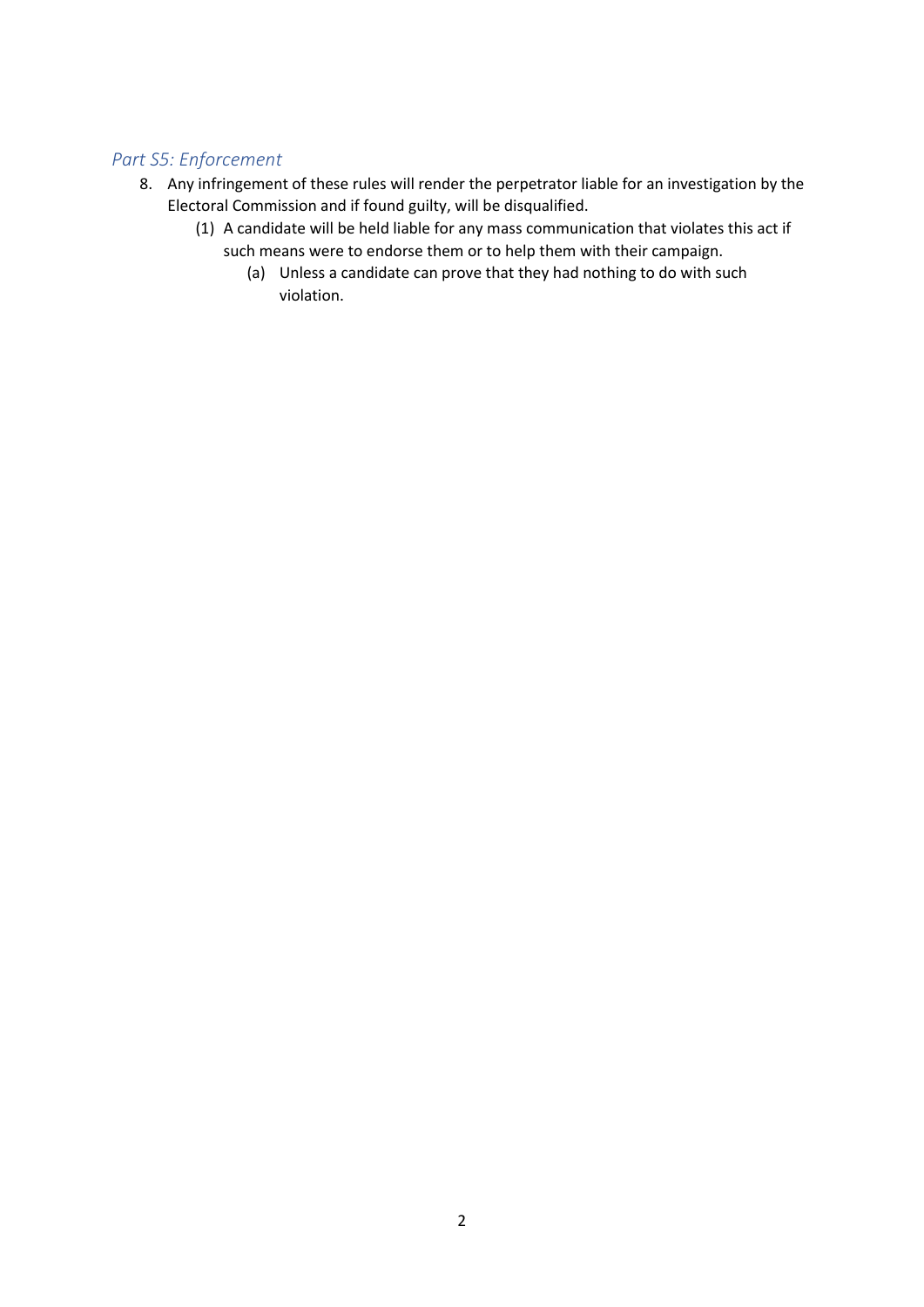# <span id="page-52-0"></span>SCHEDULE 2: STUDENTS' REPRESENTATIVE COUNCIL ELECTIONS

<span id="page-52-1"></span>*Part S1: Nominations and criteria for Students' Representative Council candidature*

# **1. Nomination period**

- (1) The nomination period must last for a period of ten (10) days unless extended in accordance with this constitution.
- (2) All voting and nomination dates must, unless made impossible by extraordinary circumstances, coincide with those of the election of the Tygerberg Student Council.
- (3) If the Electoral Commission is of the opinion that it would be in the interest of representativity and participation, they may decide to postpone the last day for nominations for a period of one (1) week.

# **2. Procedure where too few nominations are received**

If, by the last day for nominations, the number of suitable nominations received is equal to or less than the number of members to be elected to the SRC at that election, then –

- (1) The Electoral Commission must re-open nominations for a period of one (1) week.
- (2) Should the number of nominations still be equal to or less than the number of available positions after the re-opening of nominations, the Electoral Commission must declare the following students to be duly elected SRC members:
	- (a) The nominated candidates.
	- (b) As many additional members as the newly elected candidates wish to appoint, limited to the number of available positions.

# **3. Availability of nomination form**

The prescribed nomination forms must be available at the SRC office, the Tygerberg Student Council office and, electronically for the duration of the nomination period.

# **4. Prescribed nomination form**

The Electoral Commission must prescribe nomination forms that contain at least the following information:

- (1) The criteria according to which academic selection takes place and the right to appeal against the academic selection, as well as the place where such an appeal can be lodged.
- (2) The rules on the placement of, distribution of, and other restrictions regarding campaign material.
- (3) The time and place of the first meeting of the candidates.
- (4) The deadline for submitting nomination forms.

# **5. Completion of nomination forms**

The Electoral Commission must reject the nomination of a candidate if it does not contain at least the following: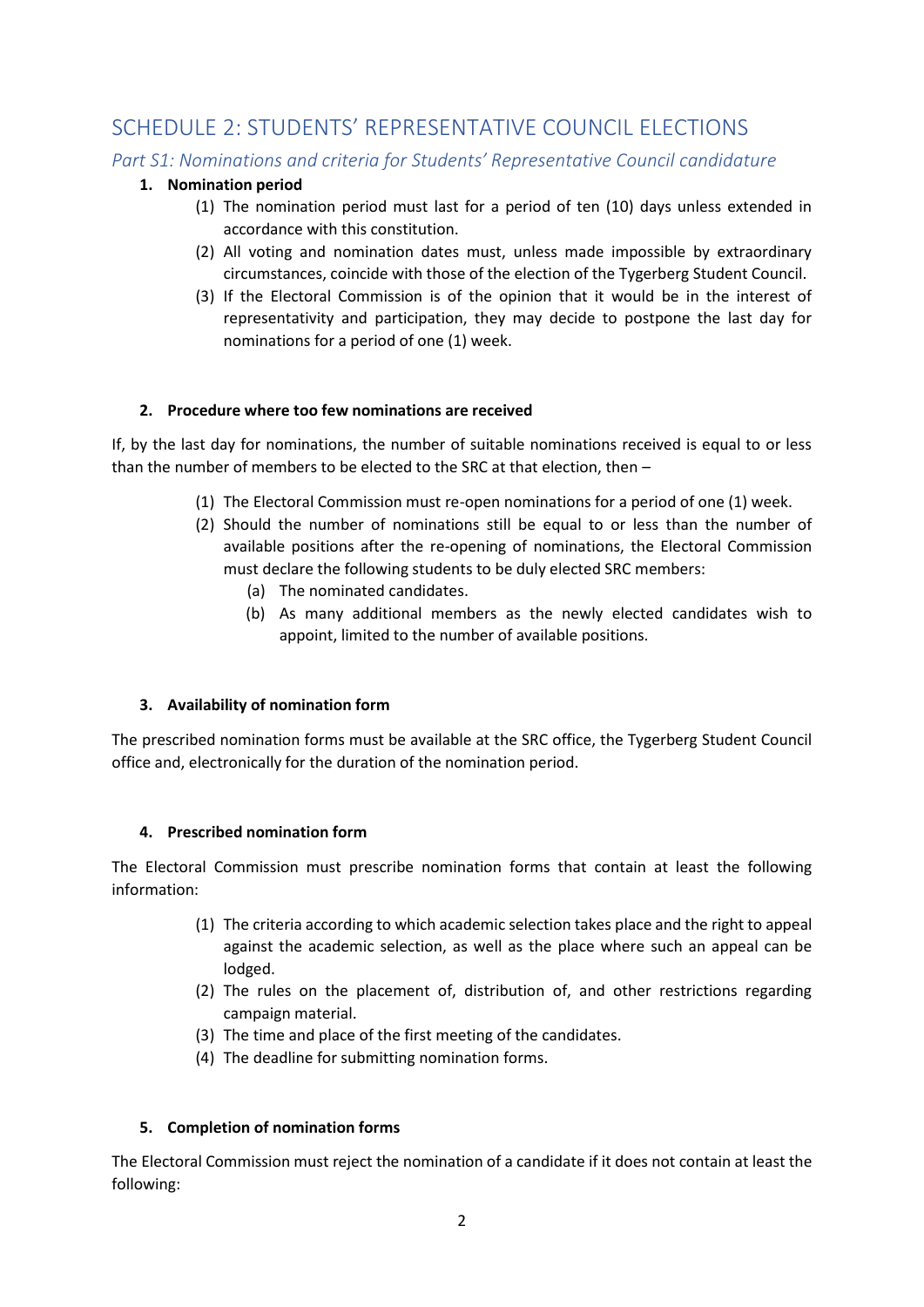- (1) The full name of the candidate.
- (2) The signature of the candidate.
- (3) The signature of the nominator.
- (4) The signatures of at least two hundred (200) students who second the nomination unless special circumstances arise.
- (5) A typed manifesto of no more than 300 words.
- (6) A list of the candidate's relevant experience.
- (7) The candidate's University student number.

#### **6. Academic requirements for candidature in the Students' Representative Council election**

- (1) The academic requirements for candidature in the SRC election exist to prevent situations where a member of the SRC resigns during their term of office for academic reasons.
- (2) To qualify on academic grounds a candidate must comply with the minimum residence HEMIS requirements based on their academic record of previous years and the June examination results of the year concerned.
- (3) If a candidate is at risk of non-compliance with the readmission requirements of the University, they will not be granted candidature in the SRC election.
- (4) A candidate's official academic record can be accessed by the Electoral Commission to determine whether the requirements under sub-item (2) and (3) have been met.

#### **7. Academic disqualification**

- (1) Candidates who do not comply with the academic requirements stipulated in item 14 are not eligible for election to the SRC either generally or through ex-officio bodies.
- (2) The Electoral Commission must obtain the academic record of the candidates from the Registrar's office, and submit any cases where the candidate does not appear to comply with the provisions above to the committee contemplated in subsection (3).
- (3) The decision to reject the candidature of a candidate on academic grounds must be taken by a committee consisting of:
	- (a) The Director of the Centre for Student Leadership and Structures or their nominated alternate.
	- (b) The Chairperson of the SRC.
	- (c) One (1) of the Electoral Commissioners.
	- (d) The Dean of the candidate's faculty.
	- (e) The Convenor of the Student Imbizo.
- (4) The committee contemplated in subsection (3) must make its decision based on the criteria in item 13, but can also take the following factors into account in making its decision:
	- (a) The existence of special reasons, such as illness, injury, disability, et cetera, for the candidate's poor academic performance.
	- (b) Whether the candidate changes to a different programme and performed well in the new programme.
	- (c) Whether the candidate's results over the past three (3) years indicate a rising trend.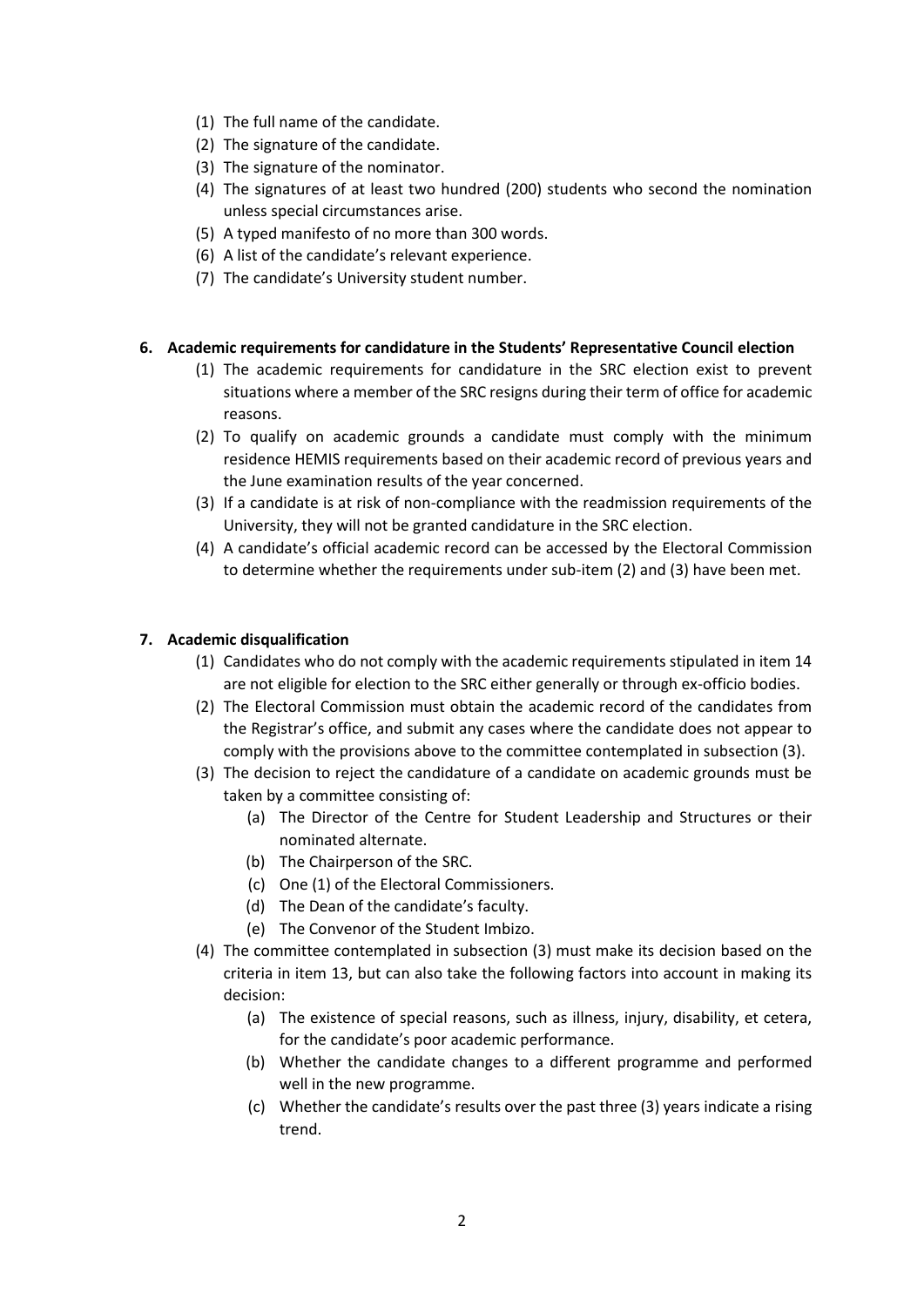(d) Whether the candidate followed a programme in which failing a module meant that various other modules could not be followed or where failing a module necessitates that the year of study is repeated.

## **8. Other grounds for disqualification of candidates**

Apart from compliance with the provisions above, the Electoral Commission must also reject the nomination of a candidate if the candidate –

- (1) Has not been a student for at least one (1) semester.
- (2) Has been sentenced to imprisonment in the Republic of South Africa or elsewhere for any misdemeanour without the option of paying a fine.
- (3) Has been found guilty of any offence by the Central Disciplinary Committee or the Disciplinary Appeal Committee of the University, after an unsuccessful appeal.

# <span id="page-54-0"></span>*Part S2: Format and marketing of the election*

#### **9. Format of the election**

The SRC election takes place as follows:

- (1) Votes are cast electronically or by paper ballot.
- (2) If it is practically feasible, will promote representativity and participation, and does not impact negatively on the freeness or fairness of the election, the Election Convenor(s) may decide that  $-$ 
	- (a) The voting will take place in a combination of ways.
	- (b) Certain ways of voting are only available to certain categories of students.

#### **10. Electronic voting**

Electronic voting takes place by means through a secure, confidential, and anonymous election ballot on which the names and photographs of all the candidates appear.

#### **11. Voting by paper ballot**

Voting by paper ballot takes place at designated polling stations through a closed ballot on which the names and photographs of all the candidates appear.

#### **12. Placement of polling stations**

- (1) If all or certain categories of students cast their votes by paper ballot, the Electoral Commission must allocate at least ten (10) polling stations on the Stellenbosch campus and at least one (1) polling station each on the Tygerberg campus and at the Military Academy.
- (2) Polling stations must be accessible, and the placement thereof must ensure a free and fair election and promote participation and representativity.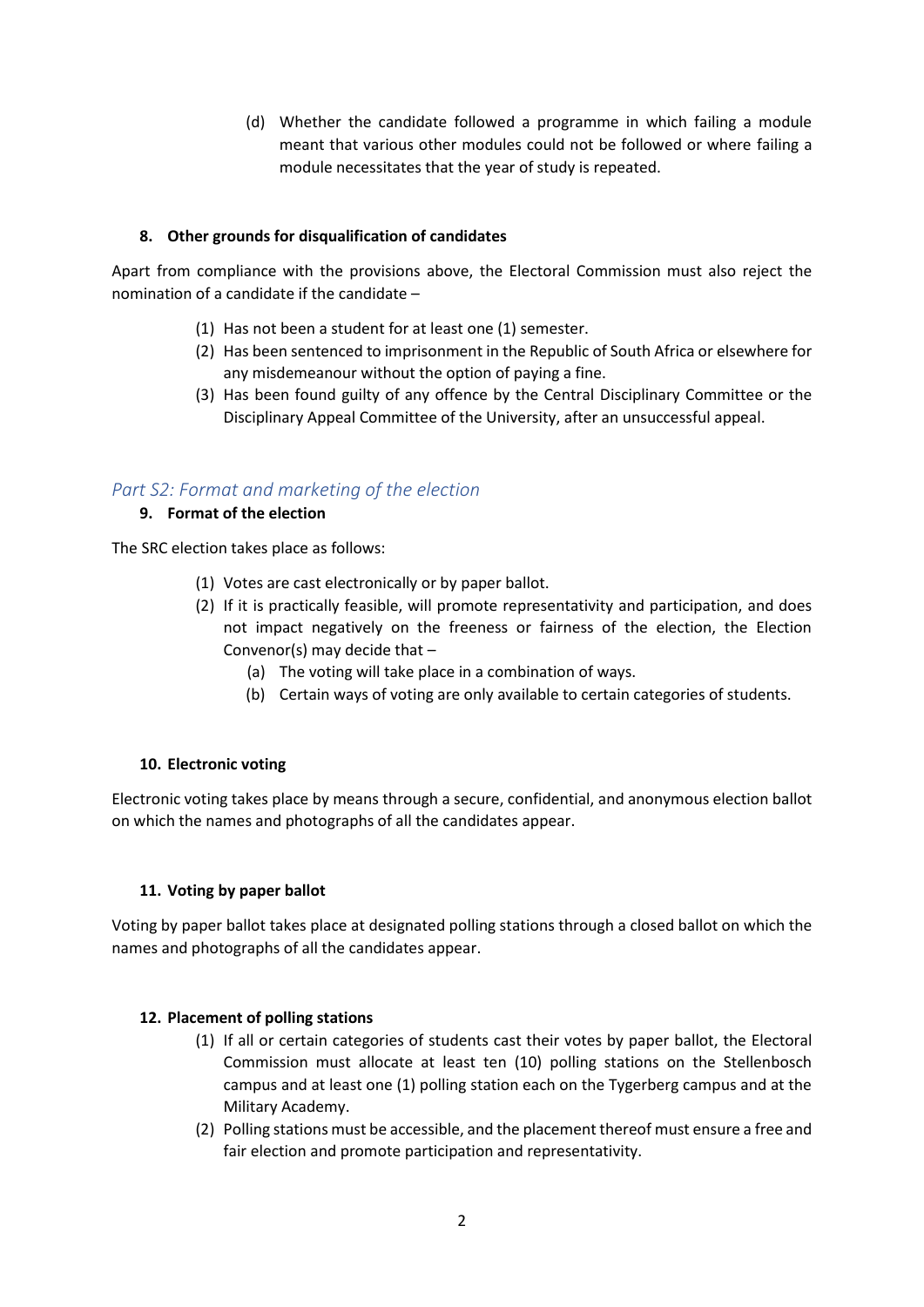## **13. Organisation of polling stations**

- (1) Polling stations are managed by competent and impartial persons who are appointed by the Electoral Commission.
- (2) Polling stations must be demarcated and ensure the confidentiality of votes.
- (3) No campaign material, apart from the election edition of Die Matie and the official election poster(s) of the Electoral Commission, may be posted within an area, as determined by the Electoral Commission, around the polling stations.

#### **14. Notice and marketing of the election**

- (1) The Electoral Commission must inform all student through the publication of an election edition of Die Matie, electronic marketing, posters, and in any other way, of the following aspects of the election:
	- (a) The period for which nominations are open and where the nomination forms are available.
	- (b) The voting day(s).
	- (c) The way(s) in which votes will be cast, including (if applicable) where polling stations will be located and the times when polling stations will open and close.
	- (d) The date, time, and place of the public presentation meeting(s).
	- (e) The names, manifestos, and experience of candidates.
	- (f) The document containing the rules and procedures (determined by the Electoral Commission) regarding the nomination forms and campaigning.
	- (g) Any other material decisions that the Electoral Commission makes about any aspect of the election.
	- (h) The manner in which a complaint can be lodged before, during, or after the election about the Electoral Commission, a specific election campaign, or any other aspect of the election process.
- (2) The information required by sub-item (1) must also be made available electronically, on a single website, to all students before the start of the election.

#### **15. Campaigns**

- (1) Candidates may campaign in any way that does not violate the law, University rules, this Constitution, SRC regulations, or such rules as may be laid down by the Electoral Commission.
- (2) The Electoral Commission must place a limit on the monetary amount that candidates can spend on their campaigns and must lay down procedures and rules for the enforcement of that limitation.
- (3) If a candidate or the helpers or supporters of a candidate act in violation of subsection (1) or (2), the Electoral Commission may instruct said candidate to remove or destroy election material or to abandon the activities in question, or, where the conduct constitutes a misdemeanour or is seriously detrimental to another candidate(s), declare the candidature of said candidate invalid.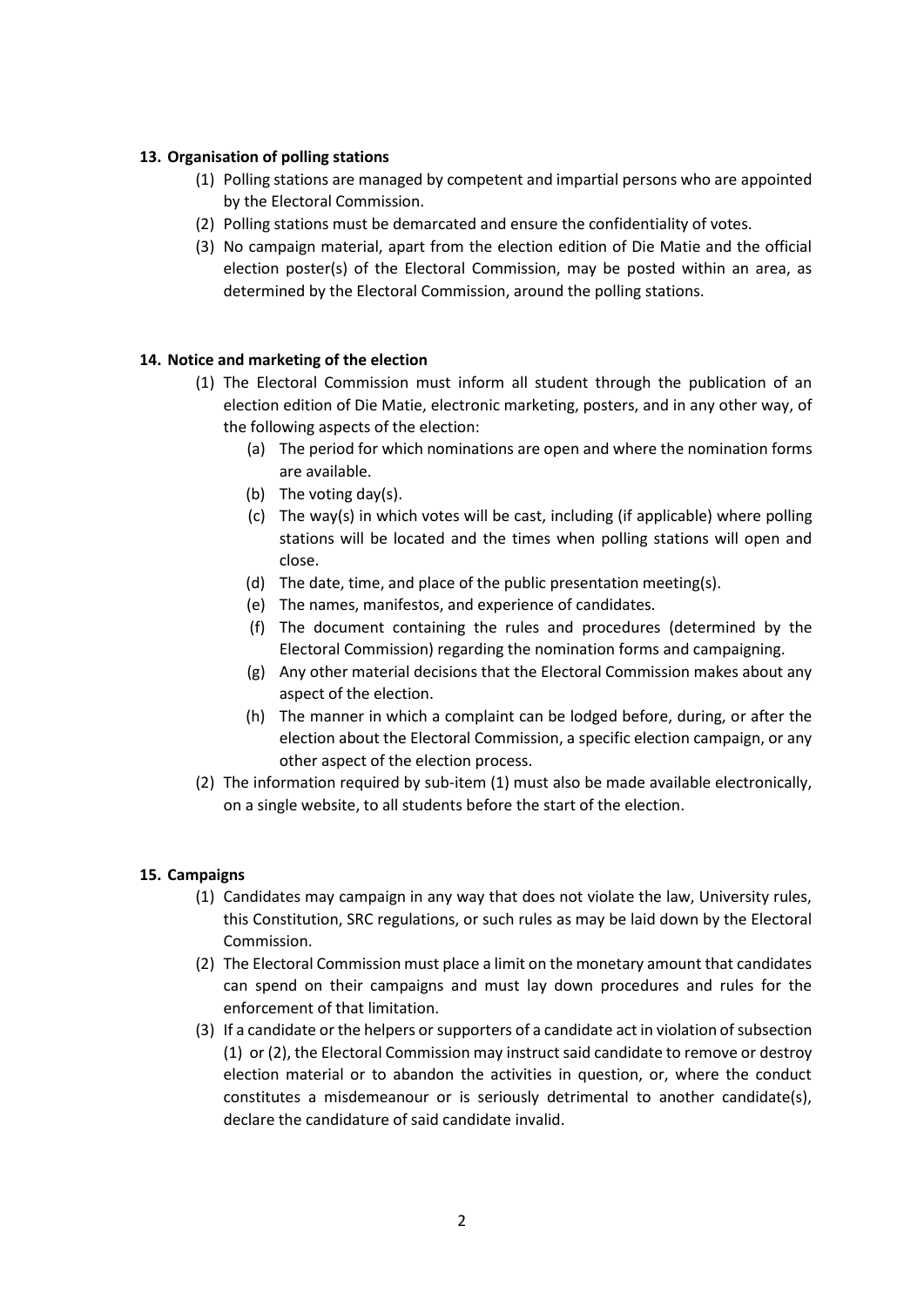(4) A candidate can request financial assistance with their election campaign from the Electoral Commission if they qualify for such assistance according to the means test used by the Division of Bursaries and Loans.

## **16. Presentation meetings**

- (1) The Electoral Commission must organise at least seven (7) presentation meetings, of which at least one (1) must take place on the Tygerberg campus and one (1) must take place at the Military Academy, during which candidates have the opportunity to present themselves to students and students may ask the candidates questions unless extraordinary circumstances prevent the physical presentation meetings from taking place.
- (2) An Election Commissioner or their appointee acts as chair of a presentation meeting.
- (3) The conduct of students at a presentation meeting must comply with the code of conduct for presentation meetings.
- (4) If the chair of a presentation meeting is of the opinion that a person at the meeting is violating the code of conduct or is asking questions that are irrelevant or that violate a candidate's rights, the chair may –
	- (a) Rule a question out of order.
	- (b) Interrupt a question and instruct the questioner to be silent.
	- (c) Instruct such a person to leave the room.
- (5) The duration of a presentation meeting is determined at the discretion of the chair, who may end the meeting at any time, provided that all candidates have had a fair and reasonable opportunity to state their manifestos and answer questions.

# <span id="page-56-0"></span>*Part S3: Results and complaints*

#### **17. Results of the election**

- (1) All votes must be counted by the Electoral Commission Assistants and the Electoral Commissioners as soon as possible after the last opportunity for voting.
- (2) Ballots may not be destroyed before the validity of the election has been confirmed.
- (3) The Electoral Commission may institute rules regarding and give a decision on the validity of ballots if they comply with the principle of a free a fair election.
- (4) The full results of the election must be announced in public as soon as possible after all the votes have been counted and the full written results must be published electronically and sent to all the candidates.
- **18. Role of the Director of the Centre for Student Leadership, Experiential Education, and Citizenship.** 
	- (1) The Director of the Centre for Student Leadership, Experiential Education, and Citizenship or their nominated alternate play a monitoring role during the SRC election.
	- (2) The Director of the Centre for Centre for Student Leadership, Experiential Education, and Citizenship or their nominated alternate has this status without any prejudice to the independence or autonomy of the Electoral Commission.